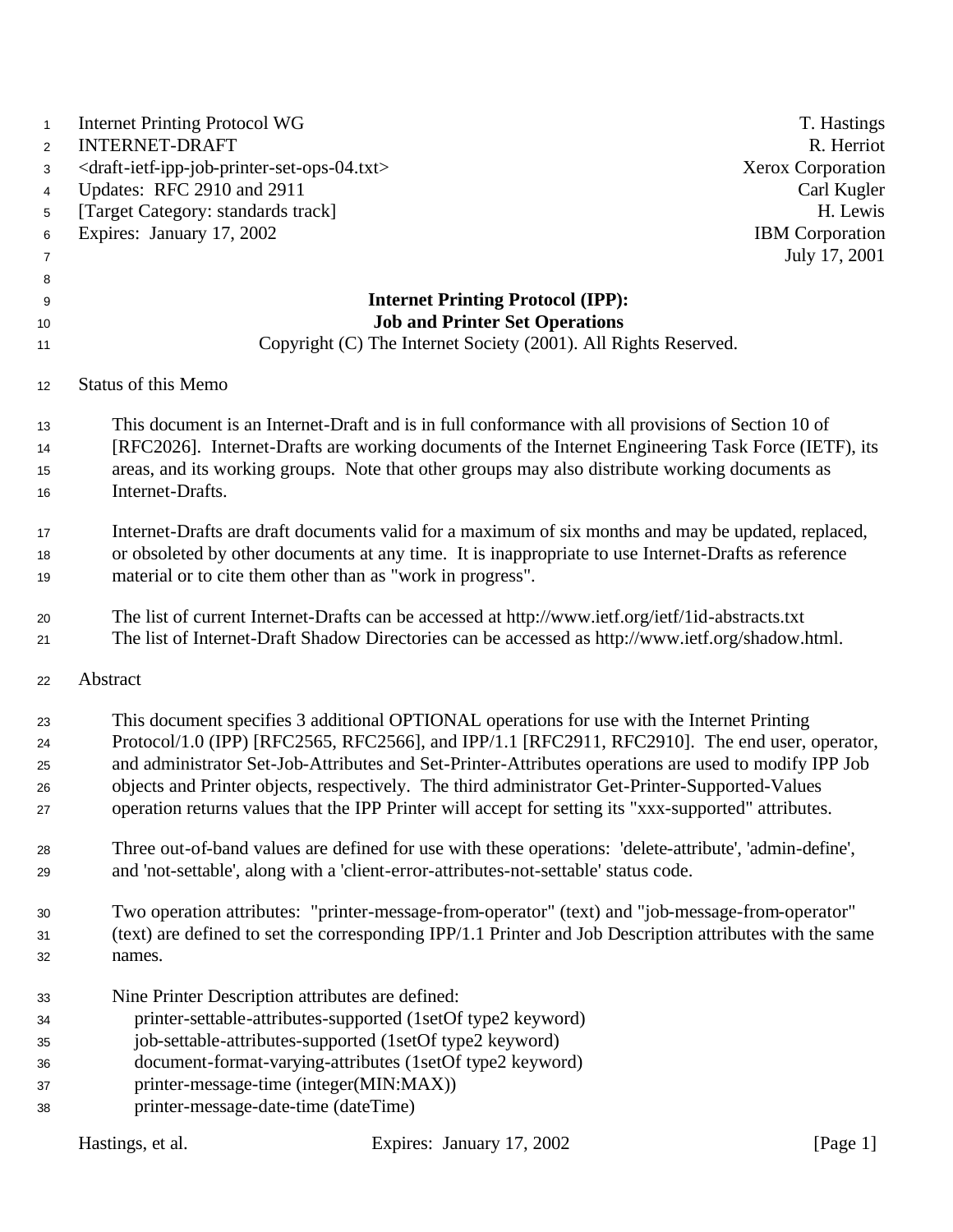- printer-xri-supported (1setOf collection)
- xri-uri-scheme-supported (1setOf uriScheme)
- xri-authentication-supported (1setOf type2 keyword)
- xri-security-supported (1setOf type2 keyword)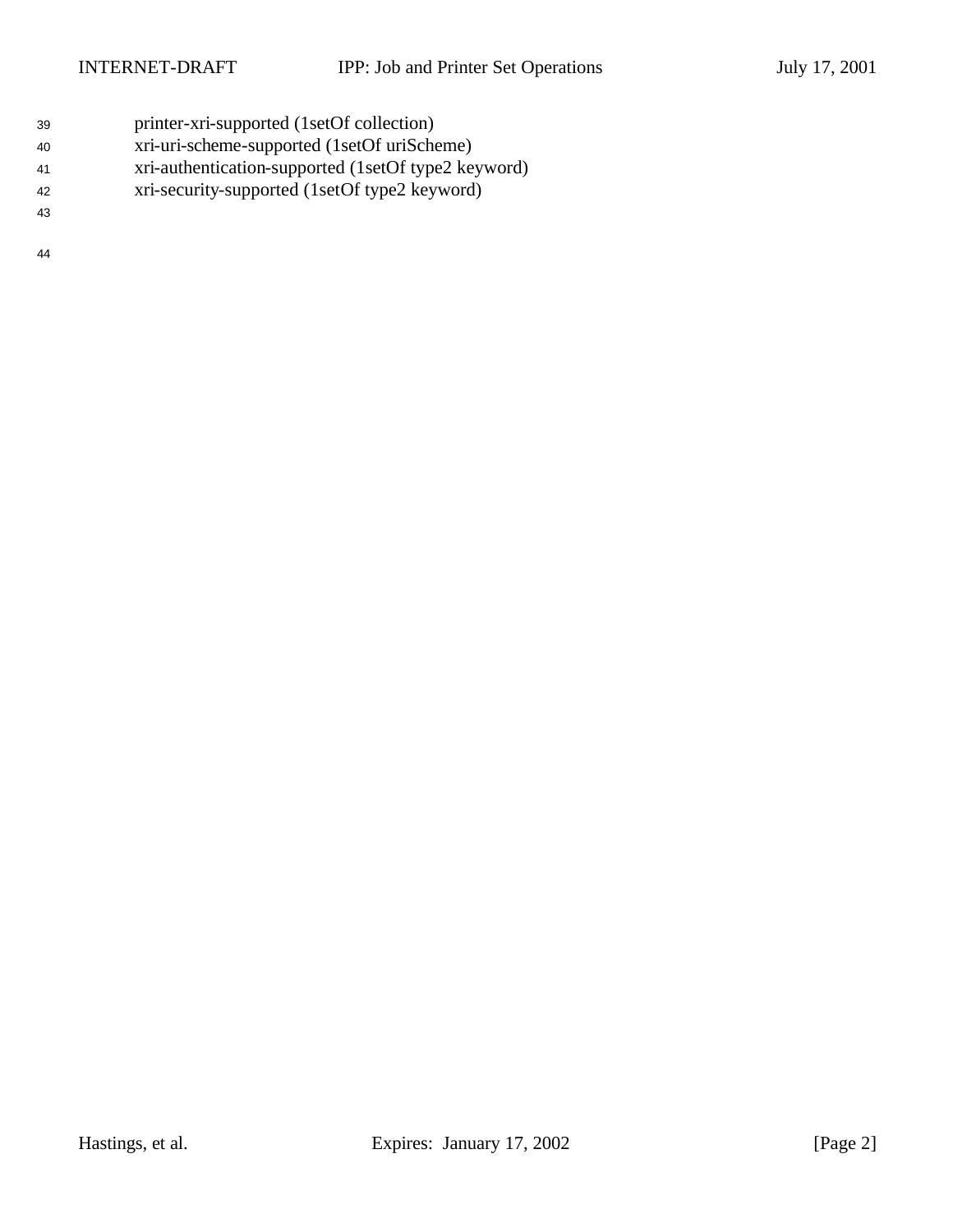# **Table of Contents**

| 45 |  |
|----|--|
| 46 |  |
| 47 |  |
| 48 |  |
| 49 |  |
| 50 |  |
| 51 |  |
| 52 |  |
| 53 |  |
| 54 |  |
| 55 |  |
| 56 |  |
| 57 |  |
| 58 |  |
| 59 |  |
| 60 |  |
| 61 |  |
| 62 |  |
| 63 |  |
| 64 |  |
| 65 |  |
| 66 |  |
| 67 |  |
| 68 |  |
| 69 |  |
| 70 |  |
| 71 |  |
| 72 |  |
| 73 |  |
| 74 |  |
| 75 |  |
| 76 |  |
| 77 |  |
| 78 |  |
| 79 |  |
| 80 |  |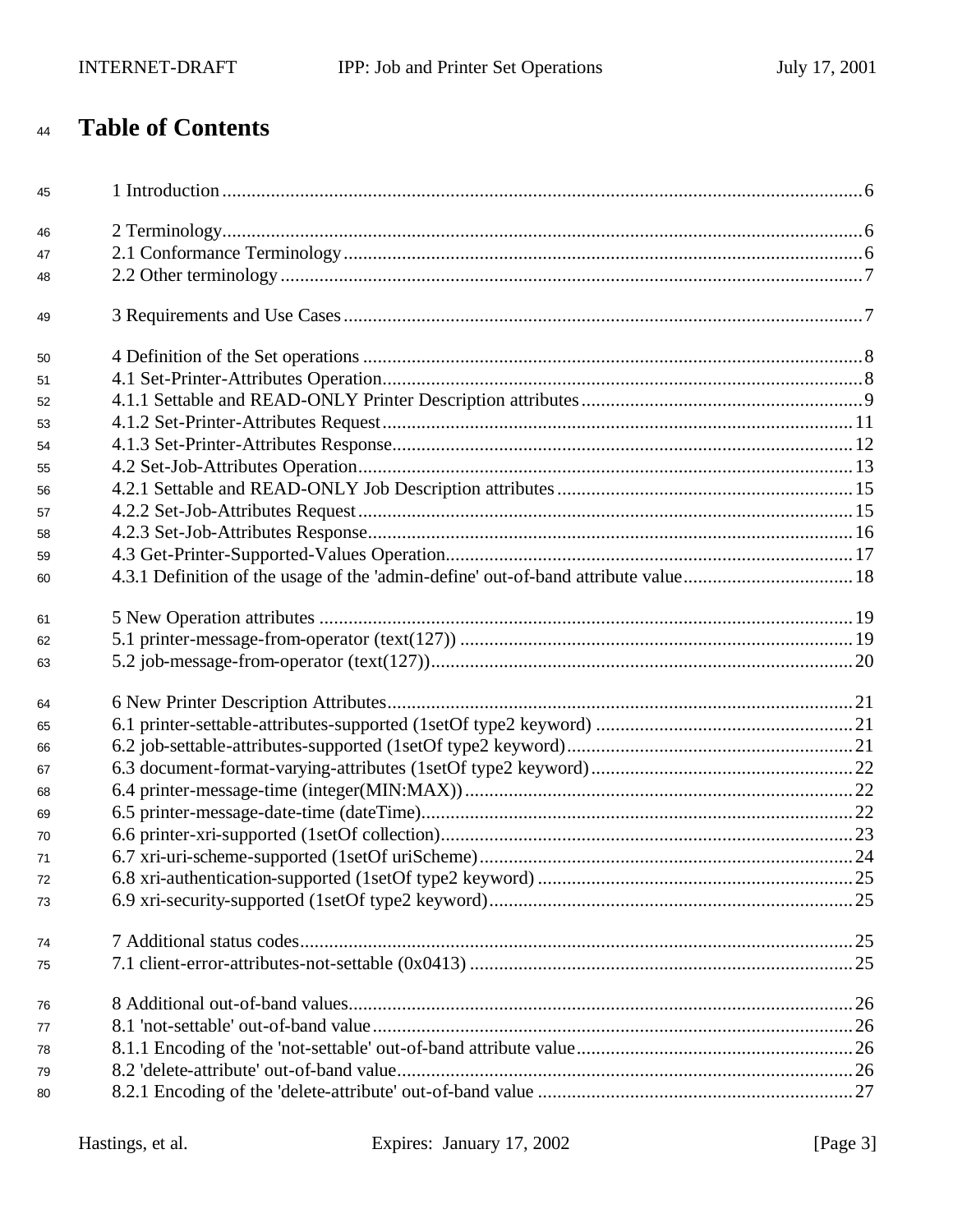| 81  |                                                                                                         |  |
|-----|---------------------------------------------------------------------------------------------------------|--|
| 82  |                                                                                                         |  |
| 83  |                                                                                                         |  |
| 84  |                                                                                                         |  |
|     |                                                                                                         |  |
| 85  |                                                                                                         |  |
| 86  |                                                                                                         |  |
| 87  |                                                                                                         |  |
| 88  | 11.2 Additional Enum Attribute Value Registrations for the "operations-supported" Printer Attribute30   |  |
| 89  |                                                                                                         |  |
| 90  |                                                                                                         |  |
| 91  |                                                                                                         |  |
| 92  |                                                                                                         |  |
| 93  |                                                                                                         |  |
| 94  |                                                                                                         |  |
| 95  |                                                                                                         |  |
| 96  | 16 Appendix A: Allowed Values for Set-Printer-Attributes and Set-Job-Attributes requests 35             |  |
| 97  |                                                                                                         |  |
| 98  |                                                                                                         |  |
| 99  |                                                                                                         |  |
| 100 |                                                                                                         |  |
| 101 | <b>Table of Tables</b>                                                                                  |  |
| 102 |                                                                                                         |  |
| 103 |                                                                                                         |  |
| 104 |                                                                                                         |  |
| 105 |                                                                                                         |  |
| 106 |                                                                                                         |  |
| 107 |                                                                                                         |  |
| 108 | Table 7 - Values allowed for Job Template Attributes in the Set-Job-Attributes Operation37              |  |
| 109 | Table 8 - Values allowed for Job Description Attributes in the Set-Job-Attributes Operation 38          |  |
| 110 | Table 9 - Values allowed for Printer Job Template Attributes in the Set-Printer-Attributes Operation39  |  |
| 111 | Table 10 - Values allowed for Printer Description Attributes in the Set-Printer-Attributes Operation 40 |  |
| 112 | Table 11 - Printer Job Template Attributes returned from Get-Printer-Supported-Values42                 |  |
| 113 | Table 12 - Printer Job Template Attributes returned from Get-Printer-Supported-Values 42                |  |
| 114 | Table 13 - Printer Description Attributes returned from Get-Printer-Supported-Values42                  |  |
| 115 | Table 14 - Printer Job Template Attributes returned from Get-Printer-Supported-Values 42                |  |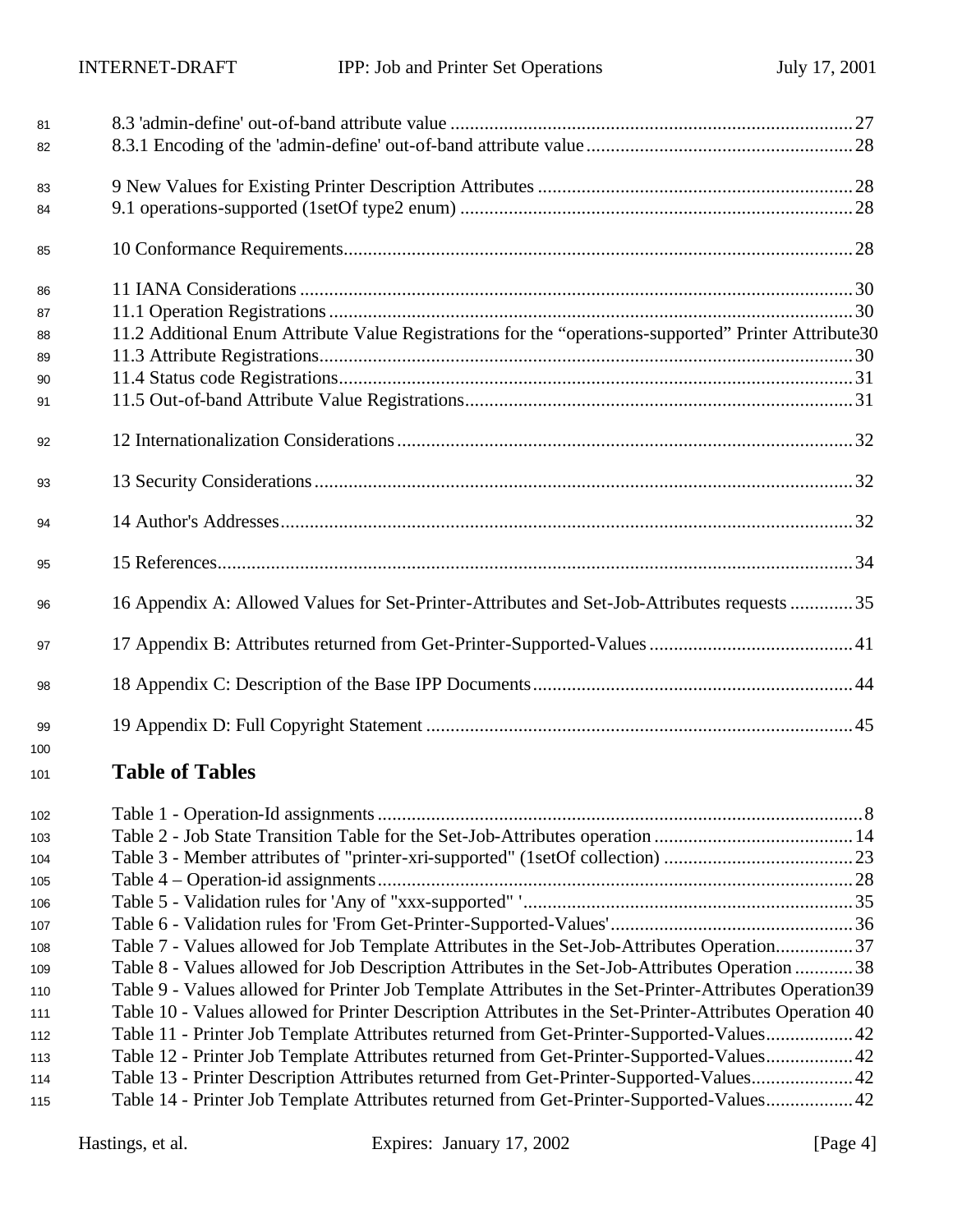| 116 | Table 15 - Printer Job Template Attributes returned from Get-Printer-Supported-Values 43 |
|-----|------------------------------------------------------------------------------------------|
| 117 | Table 16 - Printer Description Attributes returned from Get-Printer-Supported-Values 44  |
| 118 |                                                                                          |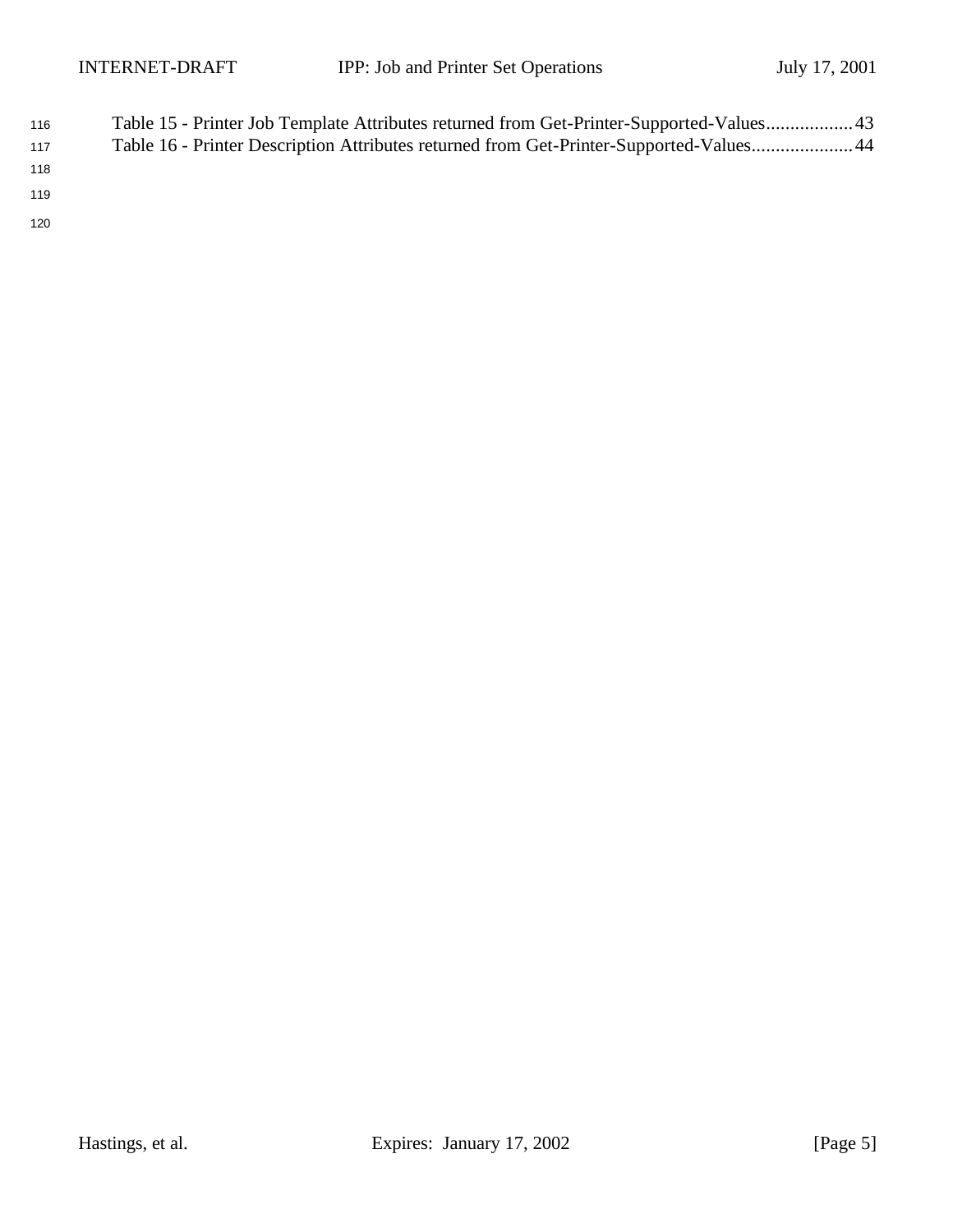# **1 Introduction**

 This document is an OPTIONAL extension to IPP/1.0 [RFC2565, RFC2566] and IPP/1.1 [RFC2911, RFC2910]. For a description of the base IPP documents see section 18.

 The Internet Printing Protocol (IPP) is an application level protocol that can be used for distributed printing using Internet tools and technologies. IPP version 1.1 [RFC2911, RFC2910] focuses on end user functionality with a few administrative operations included. This document defines additional OPTIONAL end user, operator, and administrator Set-Job-Attributes and Set-Printer-Attributes operations used to modify IPP Job objects and Printer objects, respectively. It also defines a third Get- Printer-Supported-Values administrator operation that returns values that the IPP Printer will accept for setting its "xxx-supported" attributes. The Get-Printer-Supported-Values operation MUST be supported, if the implementation supports setting any "xxx-supported" Printer attributes using the Set-Printer-Attributes operation.

 Three out-of-band values are defined for use with these three operations: 'delete-attribute' for deleting Job attributes with the Set-Job-Attributes request, 'not-settable' for use in either the Set-Job-Attributes or Set-Printer-Attributes responses, and 'admin-define' for use in the Get-Printer-Supported-Values response.

 Two operation attributes: "printer-message-from-operator" (text) and "job-message-from-operator" (text) are defined to set the corresponding IPP/1.1 Printer and Job Description attributes with the same names. These operation attributes may be used with any operation that affect the Printer or Job object for which an operation might want to indicate a message. For the Set-Job-Attributes and Set-Printer-Attributes operations, the client MUST explicitly set them, rather than using these operation attributes.

### A Printer implementation can make the value of some attributes dependent on the document-format, e.g. "resolution-supported".

# **2 Terminology**

This section defines terminology used throughout this document.

### **2.1 Conformance Terminology**

Capitalized terms, such as MUST, MUST NOT, REQUIRED, SHOULD, SHOULD NOT, MAY,

NEED NOT, and OPTIONAL, have special meaning relating to conformance as defined in RFC 2119

- [RFC2119] and [RFC2911] section 12.1. If an implementation supports the extension defined in this document, then these terms apply; otherwise, they do not. These terms define conformance to *this*
- *document only*; they do not affect conformance to other documents, unless explicitly stated otherwise.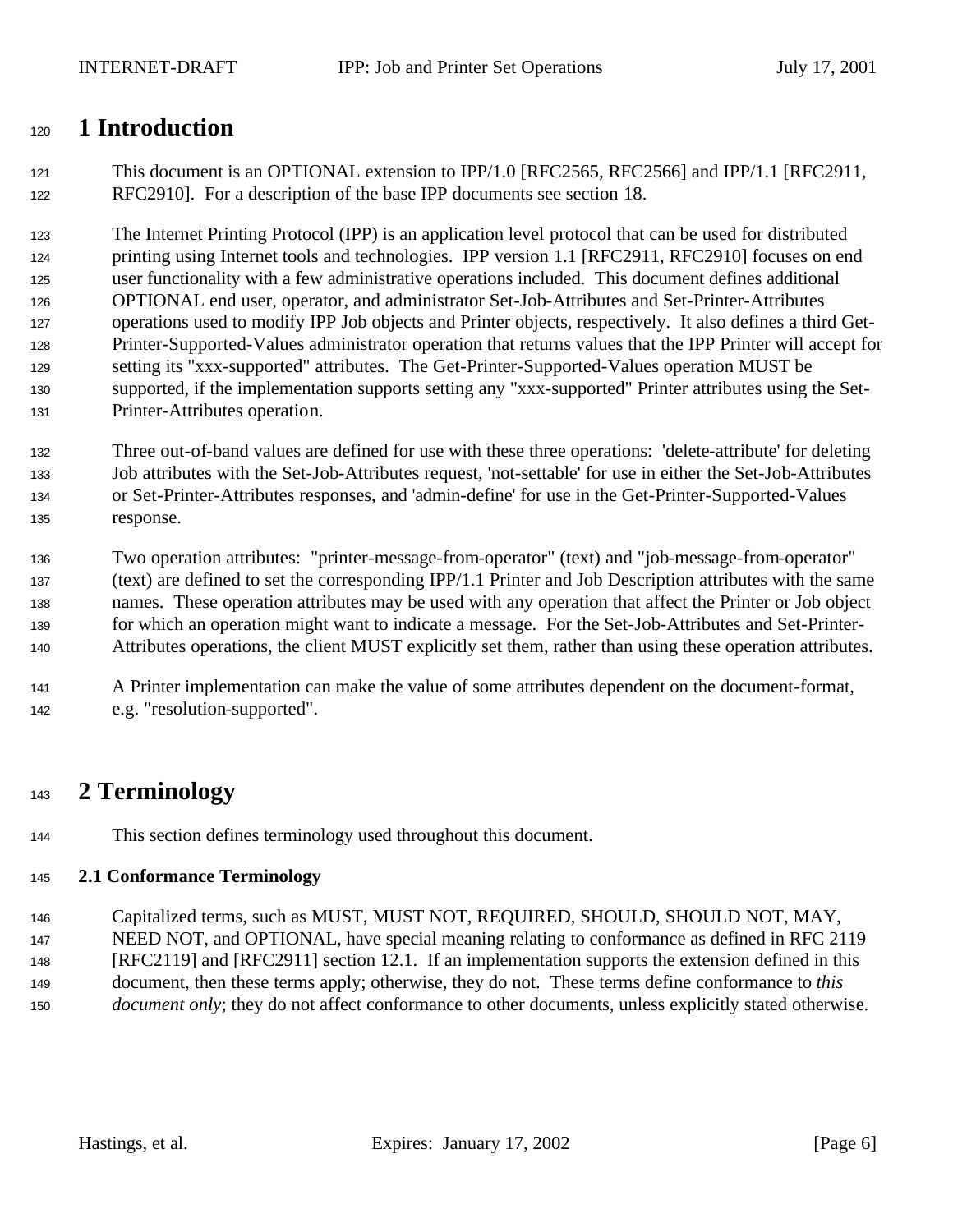#### **2.2 Other terminology**

 This document uses terms such as Job object (or Job), IPP Printer object (or Printer), "operation", "request", response", "attributes", "keywords", and "support". These terms have special meaning and are defined in the model terminology [RFC2911] section 12.2. The following additional terms are introduced in this document:

- READ-ONLY: used in an attribute definition document to indicate that the attribute MUST NOT be settable using an IPP protocol Set operation. In other words, the attribute is not settable by definition.
- not-settable: an implementation does not support setting an attribute (whether or not the attribute's definition is READ-ONLY).

# **3 Requirements and Use Cases**

- The following requirements and usage are intended to be met by the specification in this document.
- 1. The end-user and the operator need a way to modify a Job that is in the 'pending' or 'pending-held' state.
- Usage: The end-user discovers that he/she forgot to include a print instruction, such as "finishings" = 'staple' after submitting a job. Rather than canceling the job and resubmitting it to the same IPP Printer, the end-user is able to modify the job on the IPP Printer.
- The operator needs to modify a job because it is requesting a particular kind of media for which there is no more, but the policy is to print the job on a comparable medium.
- 2. The system administrator needs a way to re-configure or change the policy of the IPP Printer 171 remotely.
- Usage: The system administrator is adding additional named media to the supported media list (setting 'name' values to the "media-supported" Printer attribute).
- The system administrator is reducing the capability of the IPP Printer by removing one of the operations from the supported operations list, such as Cancel-Job, because the policy is to run the IPP Printer like a public facsimile machine. After having removed Cancel-Job from the list of supported operations, an administrative client needs to be able to display to an administrator that the implementation is capable of being reconfigured to support Cancel-Job once again.
- The system administrator is remotely configuring the IPP Printer after installing it, and so is replacing the Printer Description attributes that have the out-of-band 'no-value' value (see [RFC2911] section 4.1) with the proper values.
- The operator is changing the media loaded in the input tray and so is replacing the "media-ready" Job Template Printer attribute value with the proper values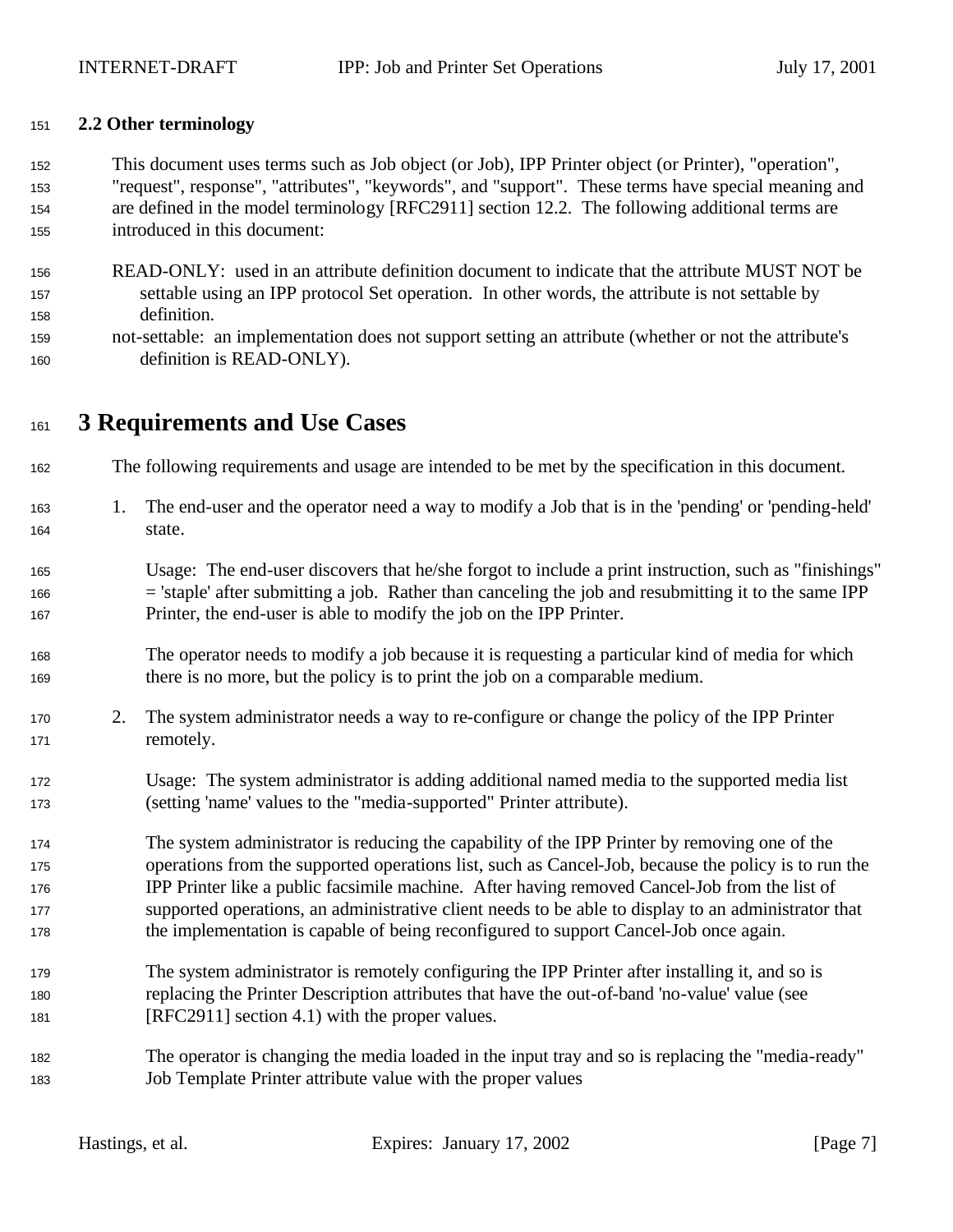# **4 Definition of the Set operations**

 The Set-Printer-Attributes operation (as are all Printer operations) are directed at Printer objects. A client MUST always supply the "printer-uri" operation attribute in order to identify the correct target of the operation. These descriptions assume all of the common semantics of IPP/1.1 Model and Semantics document [RFC2911] section 3.1.

 The Set-Job-Attributes operation (as are all Job operations) are directed at Job objects. A client MUST always supply some means of identifying the Job object in order to identify the correct target of the operation. That job identification MAY either be a single Job URI or a combination of a Printer URI with a Job ID as defined in [RFC2911]. The IPP object implementation MUST support both forms of identification for every job. If possible, a client SHOULD use the Printer URI with a Job ID rather than a Job URI, since the 32-bit "job-id" is more readily translated to and from other print protocols that MAY be serving as gateways into or out of the IPP implementation.

The Set Printer operations are summarized in Table 1:

#### **Table 1 - Operation-Id assignments**

| <b>Operation Name</b>  | Operation-Id | Brief description                                      |
|------------------------|--------------|--------------------------------------------------------|
|                        |              |                                                        |
| Set-Printer-Attributes | 0x0013       | Sets attribute values of the target Printer object     |
| Set-Job-Attributes     | 0x0014       | Sets attribute values of the target Job object         |
| Get-Printer-Supported- | 0x0015       | Gets values that are valid for setting "xxx-supported" |
| Values                 |              | attributes using the Set-Printer-Attributes operation  |

#### **4.1 Set-Printer-Attributes Operation**

- This OPTIONAL operation allows a client to set the values of the attributes of a Printer object. In the request, the client supplies the set of Printer keyword attribute names and values that are to be set. In the response, the Printer object returns success or rejects the entire request with indications of which attribute or attributes could not be set.
- The Printer object validates the client-supplied attributes in the Set-Printer-Attributes request. For an attribute to validate it MUST meet all of the following rules:
- 1. The number of attributes supplied by the client MUST NOT exceed the maximum number that the Printer supports in a Set-Printer-Attributes request. A Printer MUST accept at least one attribute, but SHOULD accept a reasonable number in a single Set-Printer-Attributes request.
- Note: There is no way for the client to determine the maximum number of attributes that the Printer supports in a Set-Printer-Attributes request, except to try a reasonable number.
- 2. The Printer MUST support the attribute.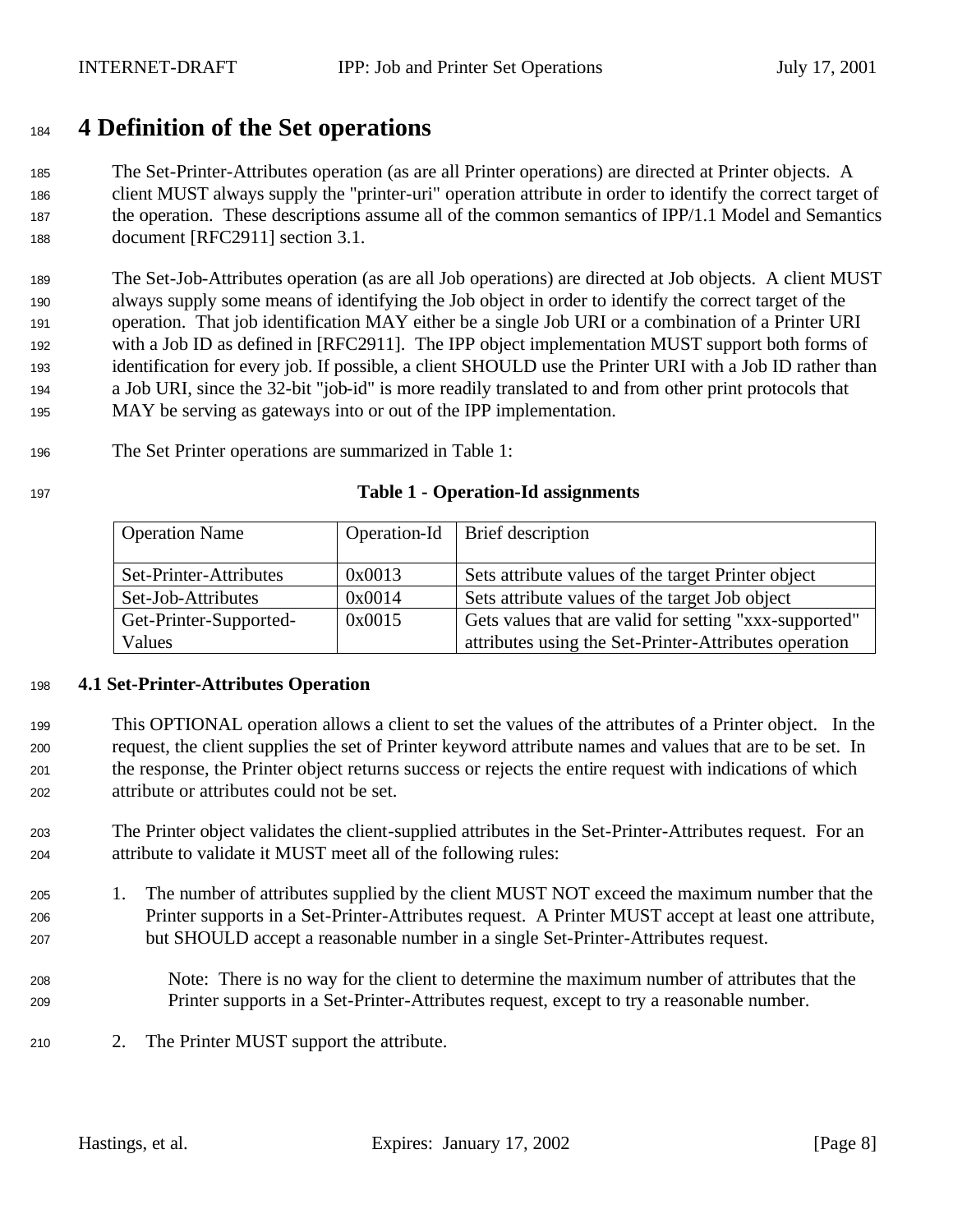- 3. The attribute MUST NOT be READ-ONLY, i.e., the definition of the attribute MUST NOT indicate that the attribute is READ-ONLY (see Appendix A for an indication of which IPP/1.1 attributes are READ-ONLY).
- 4. The attribute MUST be settable in this implementation.
- 5. The Printer MUST support the value according to the rules defined in Appendix A, i.e., each value of each supplied "xxx" attribute MUST be validated against a value of a corresponding "xxx- supported" Printer attribute. One of those rules permits an administrator to set arbitrary 'name' values to those "xxx-supported" Printer attributes that include the 'name' attribute syntax if the implementation supports the 'admin-define' out-of-band value for that "xxx-supported" attribute (see section 16 and 8.3).
- 6. The attribute's values MUST NOT conflict with the values of other Printer attributes, including ones being set in this same operation.
- If any of the supplied attributes does not validate, the Printer object MUST reject the entire operation; the Printer object MUST NOT partially set some of the supplied attributes. In other words, after the operation, all the supplied attributes MUST be set or none of them MUST be set, thus making the Set-Printer-Attributes an atomic operation.
- The Printer MUST accept this operation when its READ-ONLY "printer-state" attribute (see RFC2911] section 4.4.11) is 'idle' or 'stopped', and SHOULD accept it when the value is 'processing'. The Printer MUST accept this operation for any of the values of the Printer object's READ-ONLY "printer-state-reasons" and "printer-is-accepting-jobs" attributes, unless explicitly defined otherwise in the definition of these attributes' values.
- This operation MUST NOT change the value of attributes not specified in the operation unless the definition of the attribute explicitly specifies such side-effects. For example, this document explicitly specifies that when this operation sets "printer-message-from-operator", the Printer also MUST set the READ-ONLY "printer-message-time" and READ-ONLY "printer-message-date-time" attributes to the time of the operation as a side effect . In particular, if this operation changes an "xxx-default" attribute, the new value MUST be in the "xxx-supported" attribute or the request MUST contain a new value for "xxx-supported" which contains the new value for the "xxx-default". Otherwise, the Printer MUST reject the operation. In general, Printer attribute definitions that are settable will not define side-effects on other attributes that are settable, only side effects on READ-ONLY attributes, if any.

### **4.1.1 Settable and READ-ONLY Printer Description attributes**

- If the Printer supports the Set-Printer-Attributes operation, then it SHOULD support setting of:
- all Job Template Default ("xxx-default") attributes
- all Job Template Supported ("xxx-supported") attributes
- all Job Template Ready ("xxx-ready") attributes
- that the implementation supports (see [RFC2911] section 4.2 and extensions).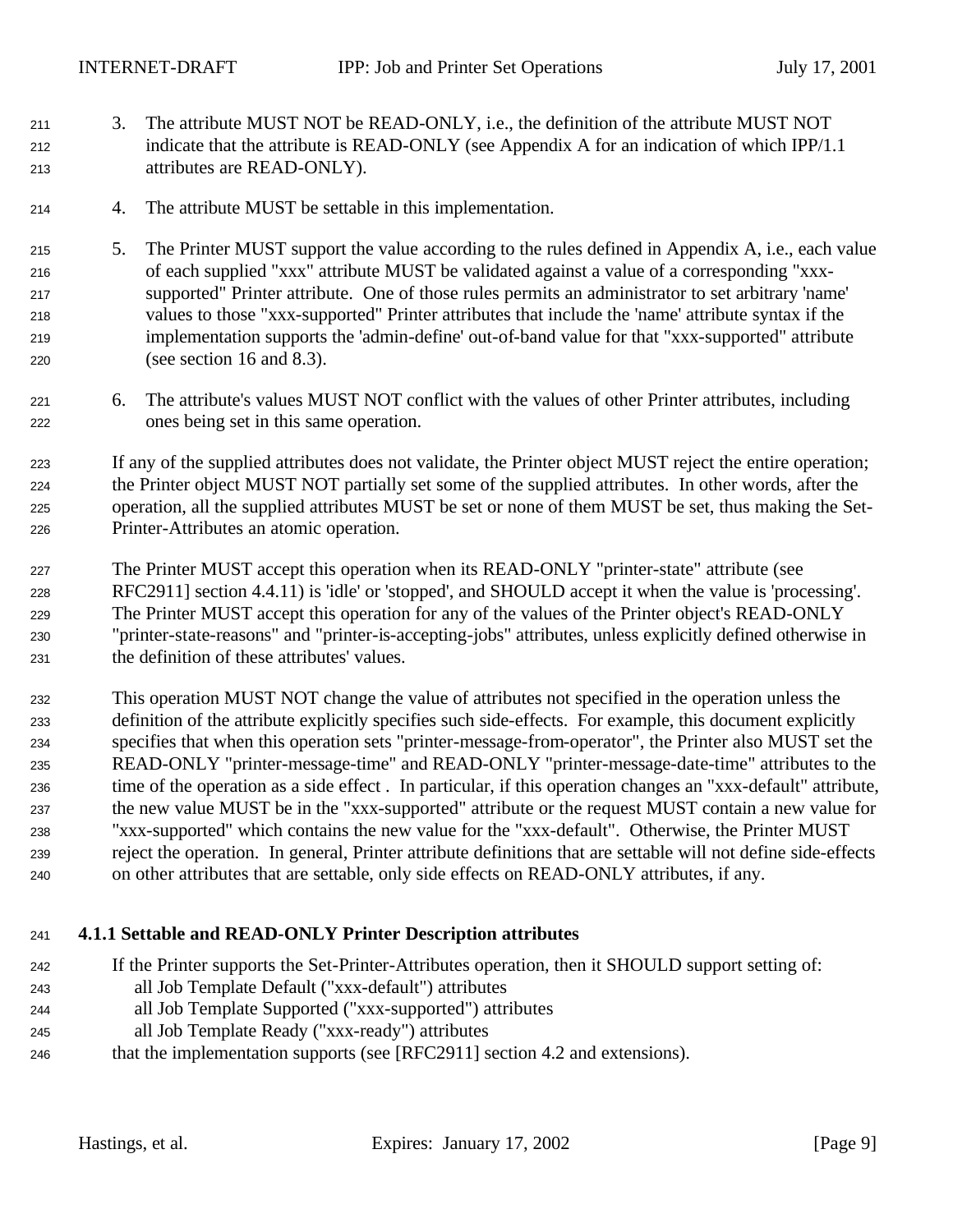- Some Printer Description attributes (see [RFC2911] section 4.4) MUST NOT be settable, i.e., they are defined to be READ-ONLY. An attribute marked as "READ-ONLY" in the Printer Description attribute table in Appendix A is such an attribute. The Printer attributes that are not marked as "READ-ONLY" MAY be settable using the Set-Printer-Attributes operation, depending on implementation.
- Note: From now on, all extensions that define new object attributes will indicate whether or not the attributes are READ-ONLY, by including the "READ-ONLY" adjective in their descriptions and/or explicitly stating whether they MAY be settable.
- The current values of each "xxx-supported" Printer attribute MUST reflect the current policy for support of the corresponding "xxx" attribute. If an "xxx-supported" Printer attribute is settable in an implementation, then its value(s) MUST affect the behavior of the implementation. If an "xxx- supported" Printer attribute is defined to be READ-ONLY or is not-settable in an implementation, then its values MUST NOT be settable using the Set-Printer-Attributes operation. Consider the following example:
- For example, if the "operations-supported" Printer Description attribute (see [RFC2911] section 4.4.15) is settable in a particular implementation, then changing its value with a Set-Printer- Attributes operation MUST affect the operations that the implementation accepts or rejects. Such an implementation will need to be able to reject values for operations that it contains no code support for (see section 4.3). If the "operations-supported" Printer Description attribute is not settable in a particular implementation, then that implementation MUST reject an attempt to set it with a Set- Printer-Attributes operation, return the 'client-error-attributes-not-settable' status code (see section 7.1), and return the "operations-supported" attribute with the out-of-band 'not-settable' value in the Unsupported Attributes Group.
- As another example, consider an implementation in which the "media-default" and "media- supported" are settable. If a client supplies a Set-Printer-Attributes request that contains the "media- default" attribute with a value that is not a member of the Printer's "media-supported" attribute, the Printer MUST reject the request and return the "client-error-conflicting-attributes" status code with the "media-default" and "media-supported" attributes and their values (see [RFC2911] section 3.1.7).
- As a third example, if a client supplies a Set-Printer-Attributes request that contains both the "media- default" and the "media-supported" attributes, but includes a value in the "media-default" that is not a member of the supplied "media-supported" attribute, the Printer MUST reject the request and return the "client-error-conflicting-attributes" status code with the "media-default" and "media-supported" attributes and their values (see [RFC2911] section 3.1.7).
- *Access Rights:*The authenticated user (see [RFC2911] section 8.3) performing this operation must be an operator or administrator of the Printer object (see [RFC2911] Sections 1 and 8.5). Most Printer attributes will require administrator access rights to set, such as "xxx-supported", while some will require operator access rights only, such as "media-ready" and "printer-message-from-operator". Which attributes require which access rights depends on implementation and MAY depend on site policy.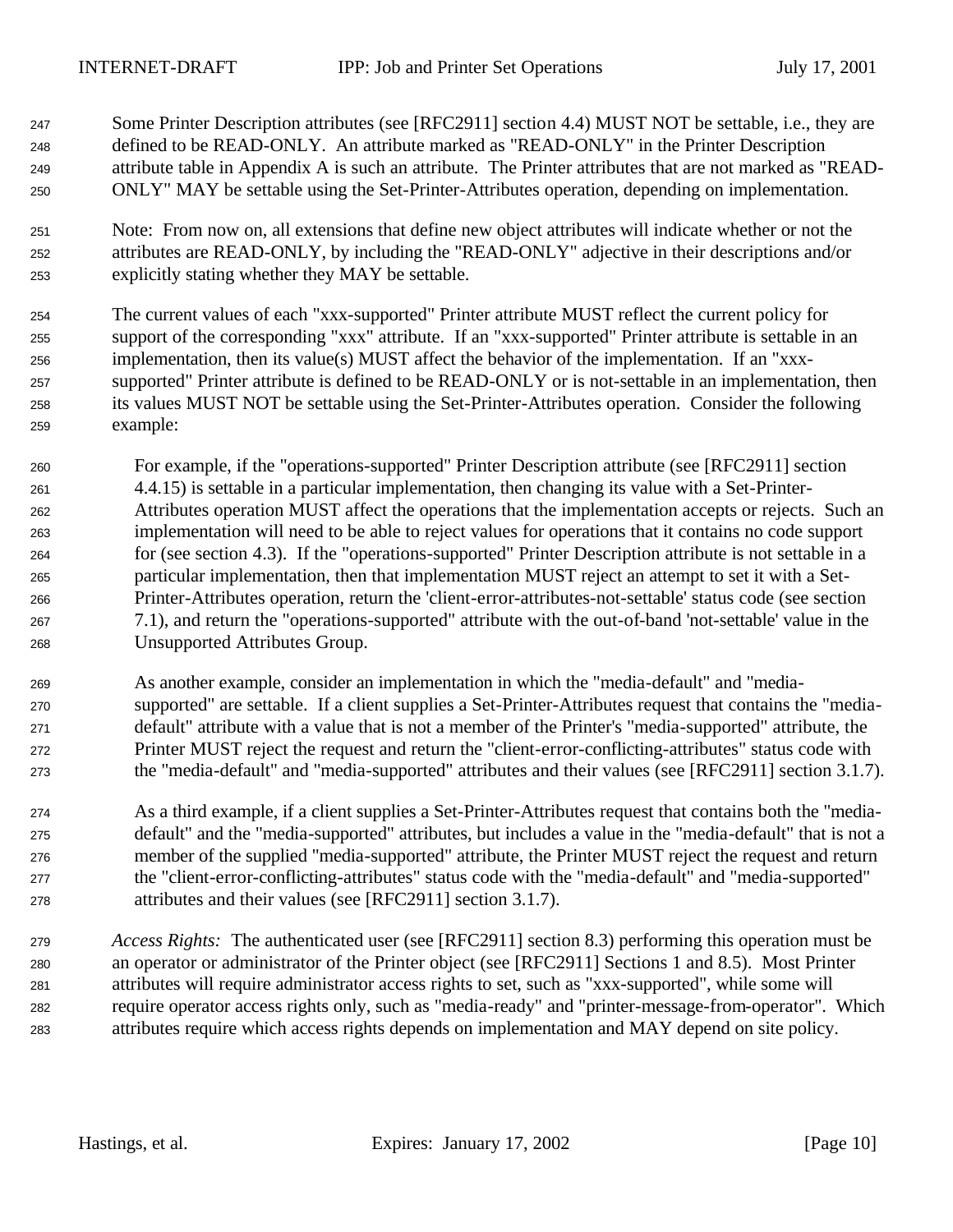| 284 | 4.1.2 Set-Printer-Attributes Request                                                               |
|-----|----------------------------------------------------------------------------------------------------|
| 285 | The following sets of attributes are part of the Set-Printer-Attributes Request:                   |
| 286 | Group 1: Operation Attributes                                                                      |
| 287 | Natural Language and Character Set:                                                                |
| 288 | The "attributes-charset" and "attributes-natural-language" attributes as described in [RFC2911]    |
| 289 | section 3.1.4.1.                                                                                   |
| 290 |                                                                                                    |
| 291 | Target:                                                                                            |
| 292 | The "printer-uri" (uri) operation attribute which is the target for this operation as described in |
| 293 | [RFC2911] section 3.1.5.                                                                           |
| 294 |                                                                                                    |
| 295 | <b>Requesting User Name:</b>                                                                       |
| 296 | The "requesting-user-name" (name(MAX)) attribute SHOULD be supplied by the client as               |
| 297 | described in [RFC2911] section 8.3.                                                                |
| 298 |                                                                                                    |
| 299 | "document-format" (mimeMediaType):                                                                 |
| 300 | The client OPTIONALLY supplies this attribute. The Printer object MUST support this                |
| 301 | attribute. This attribute is useful for a client to select the document-format to which the        |
| 302 | attribute modification should be applied. A Printer implementation MAY allow some                  |
| 303 | attributes to have different values for each document format that it supports. See [RFC2911]       |
| 304 | section 3.2.5.1 "Get-Printer-Attributes Request".                                                  |
| 305 |                                                                                                    |
| 306 | If the client includes this attribute, the Printer MUST change the supplied attributes for the     |
| 307 | document format specified by this attribute. If a supplied attribute is a member of the            |
| 308 | "document-format-varying-attributes" (i.e., the attribute varies by document format, see           |
| 309 | section 6.3), the Printer MUST change the supplied attribute for the document format specified     |
| 310 | by this attribute, but not for other document formats. If a supplied attribute isn't a member of   |
| 311 | the "document-format-varying-attributes" (i.e. it doesn't vary by document format), the Printer    |
| 312 | MUST change the supplied attribute for all document formats.                                       |
| 313 |                                                                                                    |
| 314 | If the client omits this attribute, the Printer MUST change the supplied attributes for all        |
| 315 | document formats whether or not they vary by document-format.                                      |
| 316 |                                                                                                    |
| 317 | If the client supplies a value for the "document-format" Operation attribute that is either        |
| 318 | 'application/octet-stream' or not supported by the Printer, i.e., is not among the values of the   |
| 319 | Printer object's "document-format-supported" attribute, the Printer object MUST reject the         |
| 320 | operation and return the 'client-error-document-format-not-supported' status code. Note: the       |
| 321 | document-format 'application/octet-stream' is the union of several document-formats (see           |
| 322 | [RFC2911] section 3.2.5.1, Get-Printer-Attributes) and is not a true document-format.              |
| 323 |                                                                                                    |
| 324 | Group 2: Printer Attributes                                                                        |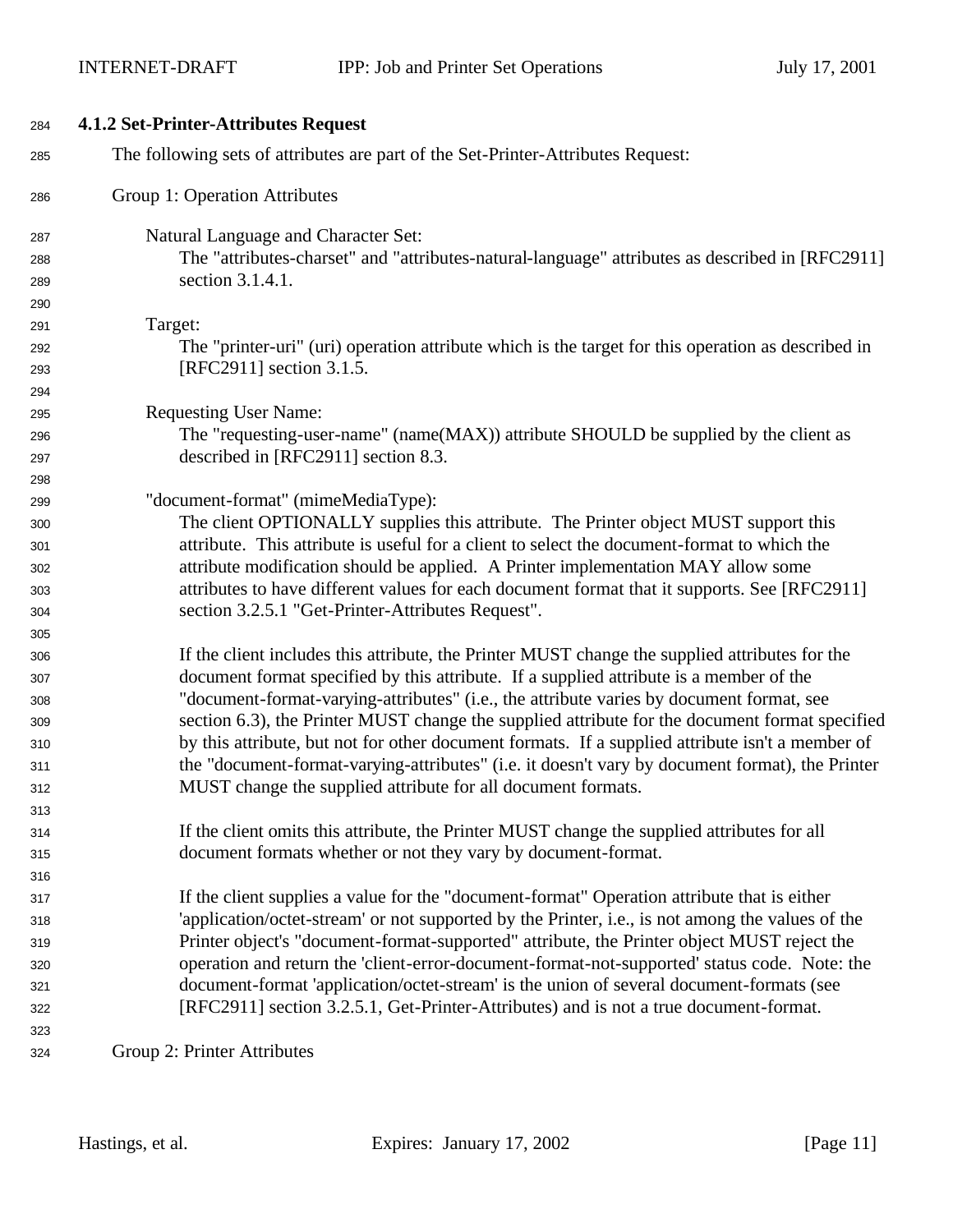| 325<br>326<br>327<br>328<br>329<br>330<br>331<br>332<br>333<br>334 | The client MUST supply a set of Printer attributes with one or more values (including<br>explicitly allowed out-of-band values) as defined in [RFC2911] section 4.2 Job Template<br>Attributes ("xxx-default", "xxx-supported", and "xxx-ready" attributes), section 4.4 Printer<br>Description Attributes, and any attribute extensions supported by the Printer. The value(s) of<br>each Printer attribute supplied in Group 2 replaces the value(s) of the corresponding Printer<br>attribute on the target Printer object. For attributes that can have multiple values (1setOf), all<br>values supplied by the client replace all values of the corresponding Printer object attribute. If<br>a Printer object attribute had not been configured yet and so had the 'no-value' out-of-band<br>value (see [RFC2911] section 4.1), the supplied value(s) replace the 'no-value' value. |
|--------------------------------------------------------------------|-------------------------------------------------------------------------------------------------------------------------------------------------------------------------------------------------------------------------------------------------------------------------------------------------------------------------------------------------------------------------------------------------------------------------------------------------------------------------------------------------------------------------------------------------------------------------------------------------------------------------------------------------------------------------------------------------------------------------------------------------------------------------------------------------------------------------------------------------------------------------------------------|
| 335                                                                | 4.1.3 Set-Printer-Attributes Response                                                                                                                                                                                                                                                                                                                                                                                                                                                                                                                                                                                                                                                                                                                                                                                                                                                     |
| 336                                                                | The Printer object returns the following sets of attributes as part of the Get-Printer-Attributes                                                                                                                                                                                                                                                                                                                                                                                                                                                                                                                                                                                                                                                                                                                                                                                         |
| 337                                                                | Response:                                                                                                                                                                                                                                                                                                                                                                                                                                                                                                                                                                                                                                                                                                                                                                                                                                                                                 |
| 338                                                                | Group 1: Operation Attributes                                                                                                                                                                                                                                                                                                                                                                                                                                                                                                                                                                                                                                                                                                                                                                                                                                                             |
| 339                                                                | <b>Status Message:</b>                                                                                                                                                                                                                                                                                                                                                                                                                                                                                                                                                                                                                                                                                                                                                                                                                                                                    |
| 340                                                                | In addition to the REQUIRED status code returned in every response, the response                                                                                                                                                                                                                                                                                                                                                                                                                                                                                                                                                                                                                                                                                                                                                                                                          |
| 341                                                                | OPTIONALLY includes a "status-message" (text(255)) and/or a "detailed-status-message"                                                                                                                                                                                                                                                                                                                                                                                                                                                                                                                                                                                                                                                                                                                                                                                                     |
| 342                                                                | (text(MAX)) operation attribute as described in [RFC2911] sections 13 and 3.1.6.                                                                                                                                                                                                                                                                                                                                                                                                                                                                                                                                                                                                                                                                                                                                                                                                          |
| 343                                                                |                                                                                                                                                                                                                                                                                                                                                                                                                                                                                                                                                                                                                                                                                                                                                                                                                                                                                           |
| 344                                                                | Natural Language and Character Set:                                                                                                                                                                                                                                                                                                                                                                                                                                                                                                                                                                                                                                                                                                                                                                                                                                                       |
| 345                                                                | The "attributes-charset" and "attributes-natural-language" attributes as described in [RFC2911]                                                                                                                                                                                                                                                                                                                                                                                                                                                                                                                                                                                                                                                                                                                                                                                           |
| 346                                                                | section 3.1.4.2.                                                                                                                                                                                                                                                                                                                                                                                                                                                                                                                                                                                                                                                                                                                                                                                                                                                                          |
| 347                                                                |                                                                                                                                                                                                                                                                                                                                                                                                                                                                                                                                                                                                                                                                                                                                                                                                                                                                                           |
| 348                                                                | Group 2: Unsupported Attributes                                                                                                                                                                                                                                                                                                                                                                                                                                                                                                                                                                                                                                                                                                                                                                                                                                                           |
| 349                                                                | See [RFC2911] section 3.1.7 for details on returning Unsupported Attributes.                                                                                                                                                                                                                                                                                                                                                                                                                                                                                                                                                                                                                                                                                                                                                                                                              |
| 350                                                                |                                                                                                                                                                                                                                                                                                                                                                                                                                                                                                                                                                                                                                                                                                                                                                                                                                                                                           |
| 351                                                                | If some of the attributes in the operation fail to validate, the Printer MUST reject the                                                                                                                                                                                                                                                                                                                                                                                                                                                                                                                                                                                                                                                                                                                                                                                                  |
| 352                                                                | operation, MUST NOT change any Printer attributes, and MUST return the indicated status                                                                                                                                                                                                                                                                                                                                                                                                                                                                                                                                                                                                                                                                                                                                                                                                   |
| 353                                                                | code below. In this group, the Printer MUST also return all attributes that fail to validate.                                                                                                                                                                                                                                                                                                                                                                                                                                                                                                                                                                                                                                                                                                                                                                                             |
| 354                                                                | The following are the reasons that an attribute fails to validate and the value returned for the                                                                                                                                                                                                                                                                                                                                                                                                                                                                                                                                                                                                                                                                                                                                                                                          |
| 355                                                                | attribute, along with the indicated status code and order of detection:                                                                                                                                                                                                                                                                                                                                                                                                                                                                                                                                                                                                                                                                                                                                                                                                                   |
| 356                                                                |                                                                                                                                                                                                                                                                                                                                                                                                                                                                                                                                                                                                                                                                                                                                                                                                                                                                                           |
| 357                                                                | 1. The number of attributes supplied by the client exceeds the maximum number that the                                                                                                                                                                                                                                                                                                                                                                                                                                                                                                                                                                                                                                                                                                                                                                                                    |
| 358                                                                | Printer supports in a Set-Printer-Attributes request: return the 'client-error-request-entity-                                                                                                                                                                                                                                                                                                                                                                                                                                                                                                                                                                                                                                                                                                                                                                                            |
| 359                                                                | too-large' (see [RFC2911] section 13.1.4.9).                                                                                                                                                                                                                                                                                                                                                                                                                                                                                                                                                                                                                                                                                                                                                                                                                                              |
| 360                                                                | 2. The Printer doesn't support the attribute: return the attribute with the "out-of-band" value                                                                                                                                                                                                                                                                                                                                                                                                                                                                                                                                                                                                                                                                                                                                                                                           |
| 361                                                                | 'unsupported' (see [RFC2911] section 3.1.7 and [RFC2910]) and the 'client-error-                                                                                                                                                                                                                                                                                                                                                                                                                                                                                                                                                                                                                                                                                                                                                                                                          |
| 362                                                                | attributes-or-values-not-supported (see [RFC2911] section 13.1.4.12).                                                                                                                                                                                                                                                                                                                                                                                                                                                                                                                                                                                                                                                                                                                                                                                                                     |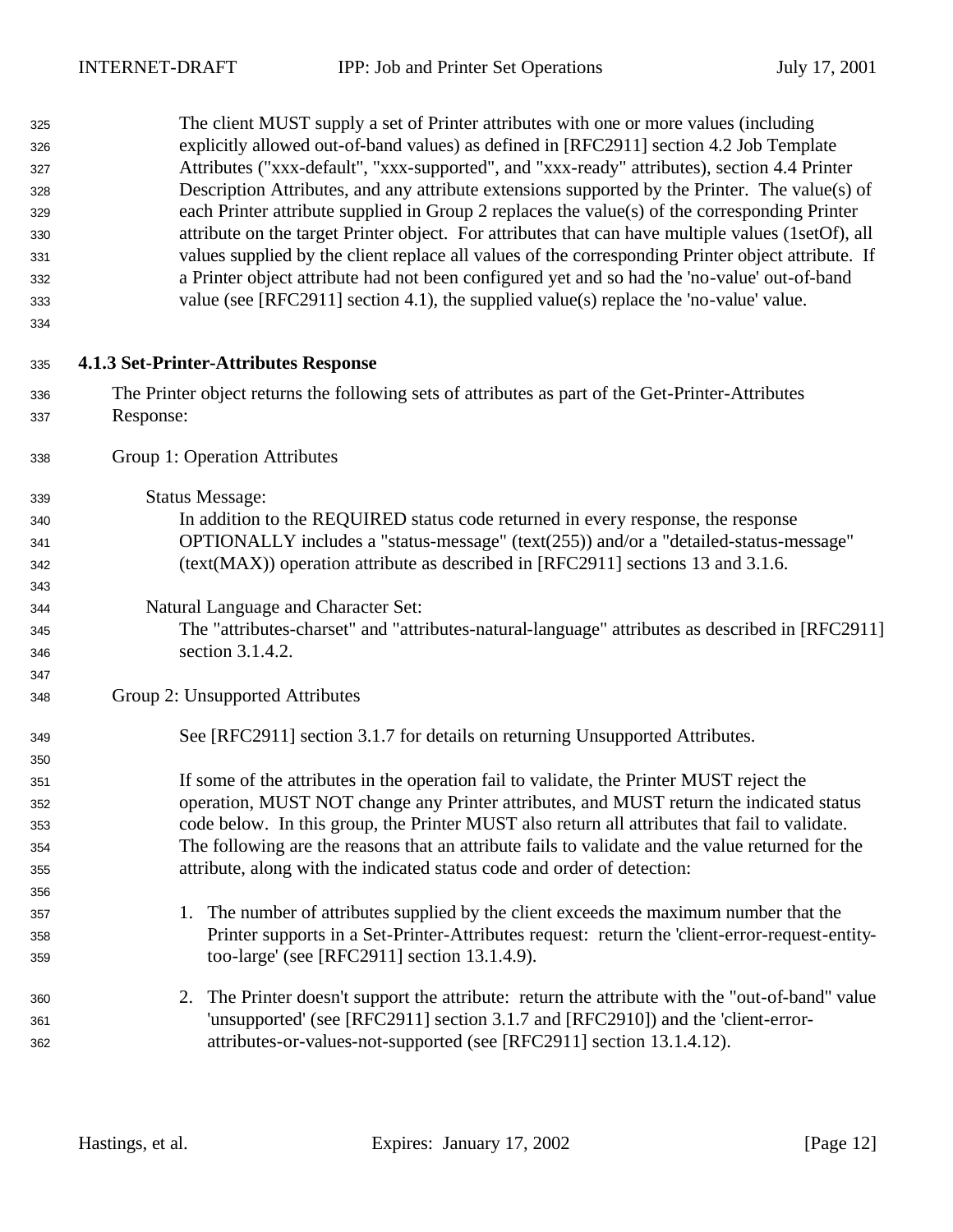3. The attribute is either READ-ONLY (in its definition) or is not-settable in this implementation: return the attribute with the "out-of-band" value 'not-settable' (see section 8.1) and the 'client-error-attributes-not-settable' status code (see section 7.1). 4. The Printer doesn't support the value: if the attribute in the operation has a single value return it. If the attribute in the operation is multi-valued, return only those values in a 1setOf that are not supported. Return the 'client-error-attributes-or-values-not-supported' status code (see [RFC2911] section 13.1.4.12). 5. The values of some of the supplied attributes conflict with one another and/or other Printer attribute values not being set: if the conflicting attribute in the operation has a single value return the attribute and the value. If the attribute in the operation is multi-valued, return only the attribute and those values in a 1setOf that are conflicting with other attributes. Return the 'client-error-conflicting-attributes' status code (see [RFC2911] section 13.1.4.15).

#### **4.2 Set-Job-Attributes Operation**

 This OPTIONAL operation allows a client to set the values of the attributes of a Job object. In the request, the client supplies the set of Job keyword attribute names and values that are to be set. In the response, the IPP object returns success or rejects the entire request with indications of which attribute or attributes could not be set.

- This operation is almost identical to the Set-Printer-Attributes operation and follows the same rules for validation (see section 4.1). The only differences are that the Set-Job-Attributes operation is directed at a Job object rather than a Printer object, there is no "document-format" operation attribute used when setting a Job object, the operation can add an attribute to the (Job) object, the 'delete-attributes' out-of- band value is permitted to remove an attribute, and the validation is the same as the Job Creation operations (Print-Job, Print-URI, and Create-Job), i.e., depends on the "xxx-supported" Printer Description attributes (see [RFC2911] section 3.1). Using the Set-Printer-Attributes operation, the administrator can set arbitrary 'name' values to those "xxx-supported" Printer attributes that include the 'name' attribute syntax if the implementation supports the 'admin-define' out-of-band value for that "xxx- supported" attribute (see section 16 and 8.3). However, the Set-Job-Attributes cannot be used to add unsupported names to the Job object.
- If a client supplies a job attribute in a Set-Job-Attributes request that the Printer supports, and the job was originally submitted without supplying that attribute, the Printer adds the attribute to the Job object.
- If the client supplies a job attribute with the "out-of-band" value 'delete-attribute' (see section 8.2), then the Printer MUST remove the attribute and all of its values from the Job object, if present. The semantic effect of the client supplying the 'delete-attribute' value in a Set-Job-Attributes operation MUST be the same as if the attribute had not been supplied with the Job object in the Job Creation operation, i.e., the Printer applies its default attribute or behavior with lower precedence that the PDL (see the beginning of [RFC2911] section 4.2 and [RFC2911] 3.2.1.1). Any subsequent query of the Job object using Get-Job-Attributes or Get-Jobs MUST NOT return any attribute that has been deleted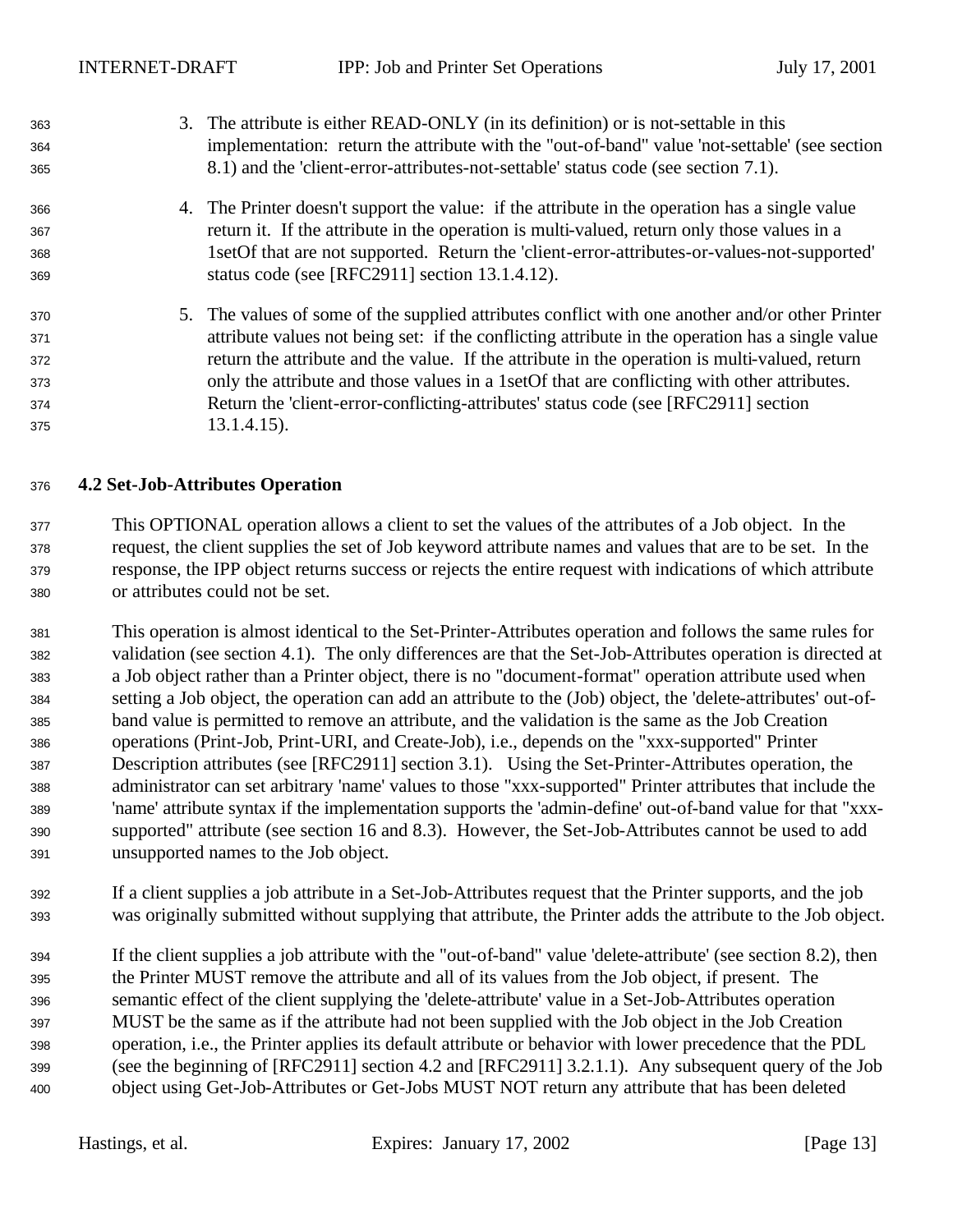- <sup>401</sup> using the 'delete-attribute' out-of-band value. However, a client can re-establish such a deleted Job <sup>402</sup> attribute with any supported value(s) using a subsequent Set-Job-Attributes operation.
- <sup>403</sup> If the client supplies an attribute in a Set-Job-Attributes request with the 'delete-attribute' value and that <sup>404</sup> attribute is not present on the Job object, the Printer ignores that supplied attribute in the request, does <sup>405</sup> not return the attribute in the Unsupported Attributes group, and returns the 'successful-ok' status code, <sup>406</sup> if there are no other problems with the request.
- <sup>407</sup> The validation of the Set-Job-Attributes request is performed by the Printer as if the job had been <sup>408</sup> submitted originally with the new attribute values (and the deleted attributes removed) and with "ipp-<sup>409</sup> attribute-fidelity" set to 'true', i.e., all modified attributes Job attributes and values MUST be supported <sup>410</sup> in combination with the Job attributes not modified. If such a Job Creation operation would have been <sup>411</sup> accepted, then the Set-Job-Attributes MUST be accepted. If such a Job Creation operation would have <sup>412</sup> been rejected, then the Set-Job-Attributes MUST be rejected and the Job MUST be unchanged. In <sup>413</sup> addition, if any of the supplied attributes are not supported, are not settable, or the values are not <sup>414</sup> supported, the Printer object MUST reject the entire operation; the Printer object MUST NOT partially <sup>415</sup> set some of the supplied attributes. In other words, after the operation, all the supplied attributes <sup>416</sup> MUST be set or none of them MUST be set, thus making the Set-Job-Attributes an atomic operation.
- <sup>417</sup> The IPP object MUST accept or reject this operations when the Job's READ-ONLY "job-state" <sup>418</sup> attribute has the values shown in Table 2. The job's current state MUST affect whether the IPP object <sup>419</sup> accepts or rejects the request. For example, in the case where the operation creates a request for <sup>420</sup> unavailable resources, the Job transitions to a new state. Table 2 shows the allowed behaviors in each <sup>421</sup> job state and the transitions.

| Current              | <b>New</b>           | IPP object's response status code                 |
|----------------------|----------------------|---------------------------------------------------|
| "job-state"          | "job-state"          | and "action":                                     |
|                      |                      |                                                   |
| 'pending'            | 'pending'            | 'successful-ok'                                   |
| 'pending'            | 'pending-held'       | 'successful-ok' - needed resources are not ready  |
| 'pending-held'       | 'pending-held'       | 'successful-ok'                                   |
| 'pending-held'       | 'pending'            | 'successful-ok' - needed resources are ready      |
| 'processing'         | 'processing'         | 'successful-ok' or 'client-error-not-possible'    |
|                      |                      | depending on implementation, including the        |
|                      |                      | attributes being set, whether the job has started |
|                      |                      | marking media, etc.                               |
| 'processing-stopped' | 'processing-stopped' | 'successful-ok' or 'client-error-not-possible'    |
|                      |                      | depending on implementation, including the        |
|                      |                      | attributes being set, whether the job has started |
|                      |                      | marking media, etc.                               |
| 'completed'          | 'completed'          | 'client-error-not-possible'                       |
| 'canceled'           | 'canceled'           | 'client-error-not-possible'                       |
| 'aborted'            | 'aborted'            | 'client-error-not-possible'                       |

<sup>422</sup> **Table 2 - Job State Transition Table for the Set-Job-Attributes operation**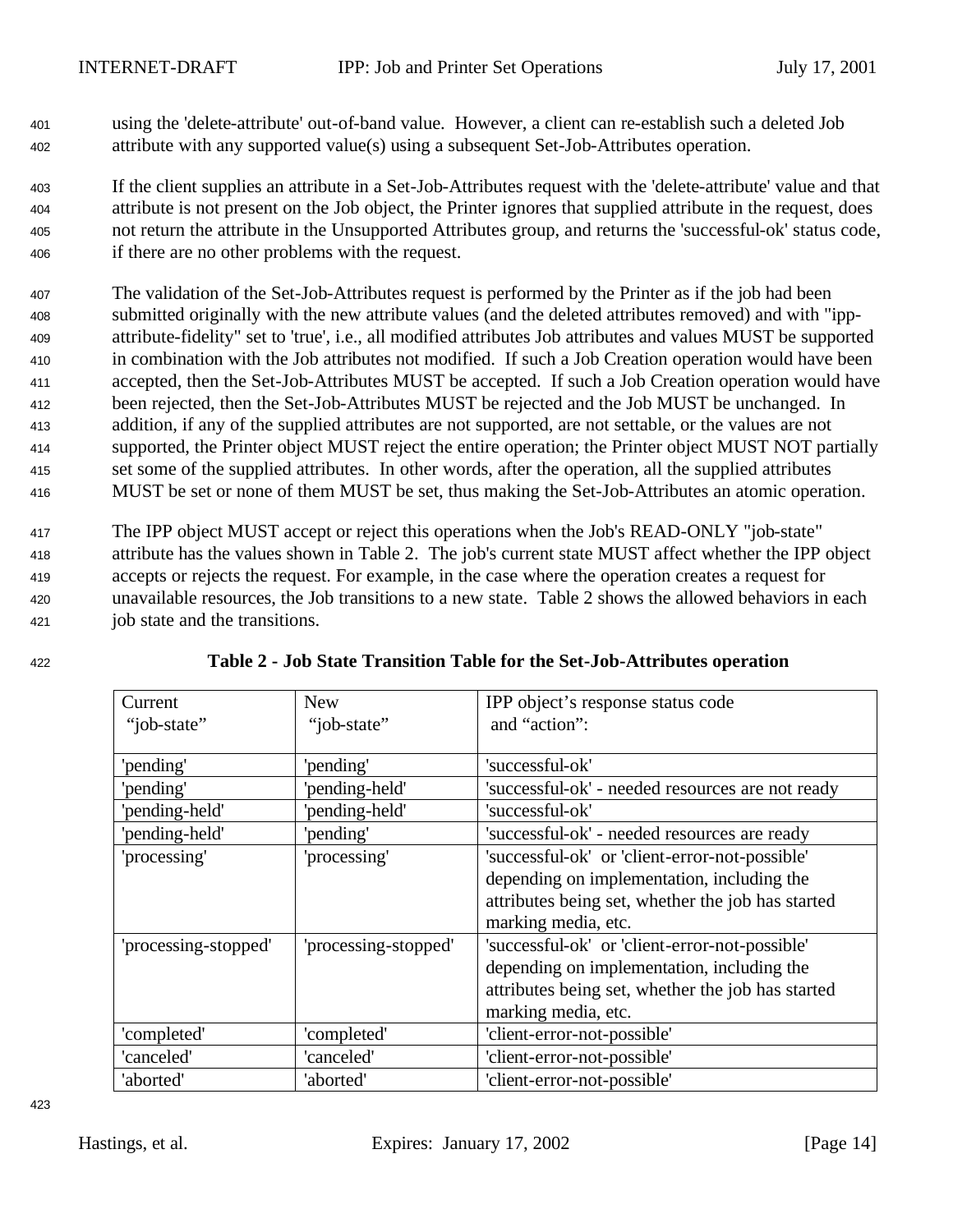This operation MUST NOT change the value of attributes not specified in the operation unless the definition of the attribute explicitly specifies such side-effects. In general, Job attribute definitions that

 are settable will not define side-effects on other attributes that are settable, only side effects on READ-ONLY attributes, if any.

## **4.2.1 Settable and READ-ONLY Job Description attributes**

 If the Printer supports the "job-message-from-operator" Job Description attribute (see [RFC2911] section 4.3.16) and the client explicitly supplies a new value for the "job-message-from-operator" in the Set-Job-Attributes request, then the Printer MUST set the "job-message-from-operator" Job attribute to this new value.

- If the Printer supports the Set-Job-Attributes operation, then it SHOULD support setting of: all Job Template job ("xxx") attributes
- that the implementation supports (see [RFC2911] section 4.2 and extensions).
- Some Job Description attributes (see [RFC2911] section 4.3) MUST NOT be settable, i.e., they are defined to be READ-ONLY. An attribute marked as "READ-ONLY" in the Job Description attribute table in Appendix A is such an attribute. The Job attributes not marked as "READ-ONLY" MAY be settable using the Set-Job-Attributes operation, depending on implementation.
- Note: From now on, all extensions that define new object attributes will indicate whether or not the attributes are READ-ONLY, by including the "READ-ONLY" adjective in their descriptions and/or explicitly stating whether they MAY be settable.

 *Access Rights:* The authenticated user (see [RFC2911] section 8.3) performing this operation must either be the job owner (as determined in the Job Creation operation) or an operator or administrator of the Printer object (see [RFC2911] Sections 1 and 8.5).

## **4.2.2 Set-Job-Attributes Request**

- The following sets of attributes are part of the Set-Job-Attributes Request:
- Group 1: Operation Attributes
- Natural Language and Character Set:
- The "attributes-charset" and "attributes-natural-language" attributes as described in [RFC2911] section 3.1.4.1.
- Target: Either (1) the "printer-uri" (uri) plus "job-id" (integer(1:MAX)) or (2) the "job-uri" (uri) operation attribute(s) which define the target for this operation as described in [RFC2911] section 3.1.5.
-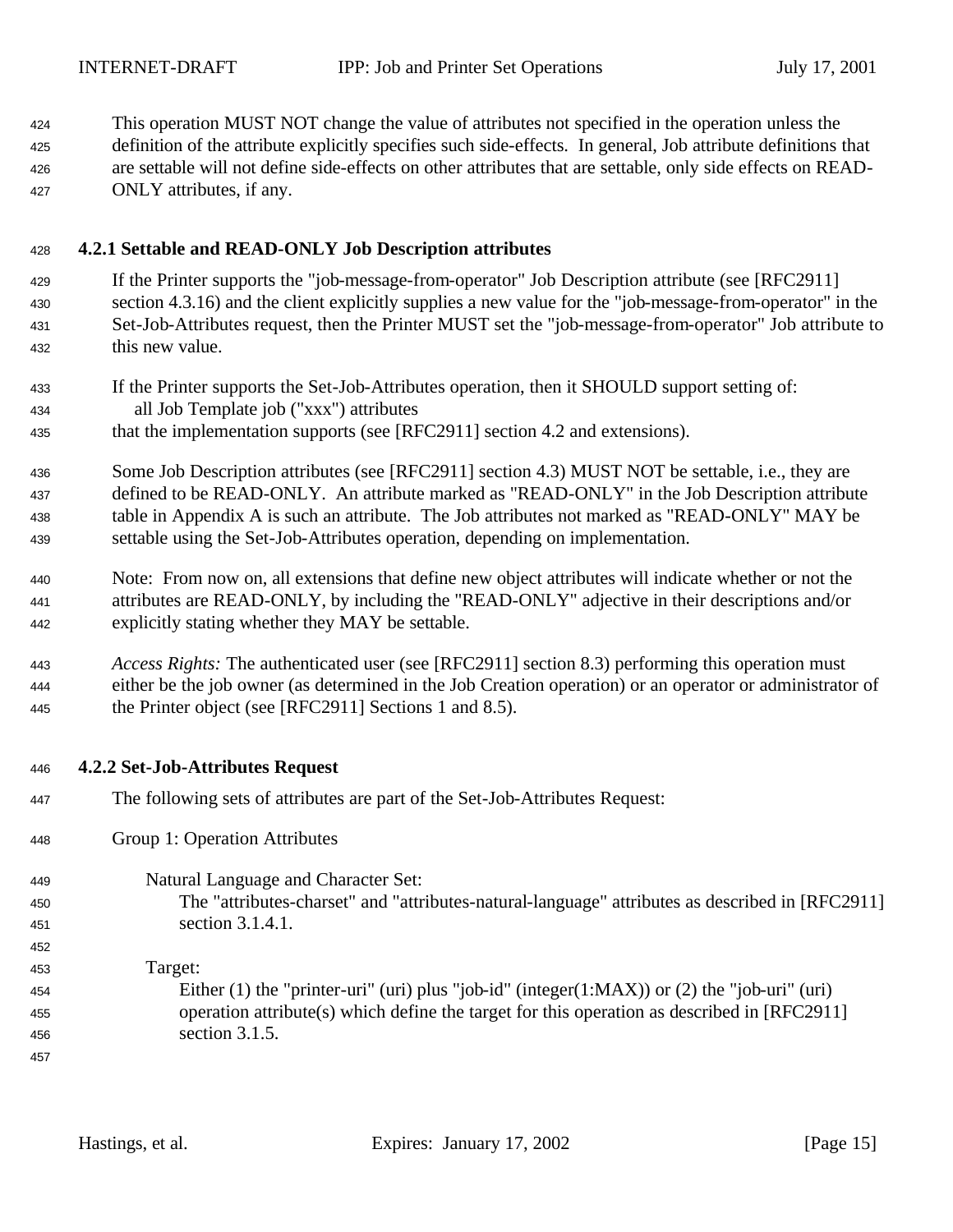| 458        | <b>Requesting User Name:</b>                                                                                                                   |
|------------|------------------------------------------------------------------------------------------------------------------------------------------------|
| 459        | The "requesting-user-name" (name(MAX)) attribute SHOULD be supplied by the client as                                                           |
| 460        | described in [RFC2911] section 8.3.                                                                                                            |
| 461        |                                                                                                                                                |
| 462        | Group 2: Job Attributes                                                                                                                        |
| 463        | The client MUST supply a set of Job attributes with one or more values (including explicitly                                                   |
| 464        | allowed out-of-band values) as defined in [RFC2911] section 4.2 Job Template Attributes                                                        |
| 465        | ("xxx" attributes), section 4.3 Job Description Attributes, and any attribute extensions                                                       |
| 466        | supported by the Printer. The value(s) of each Job attribute supplied in Group 2 replaces the                                                  |
| 467        | value(s) of the corresponding Job attribute on the target Job object. For attributes that can                                                  |
| 468        | have multiple values (1setOf), all values supplied by the client replace all values of the                                                     |
| 469        | corresponding Job object attribute.                                                                                                            |
| 470        |                                                                                                                                                |
| 471        | If the client supplies an "xxx" attribute with the 'delete-attribute' out-of-band value (see section                                           |
| 472        | 8.2), the Printer MUST remove the "xxx" attribute from the Job object, if present.                                                             |
| 473        |                                                                                                                                                |
| 474        | 4.2.3 Set-Job-Attributes Response                                                                                                              |
| 475        | The IPP object returns the following sets of attributes as part of the Set-Job-Attributes Response:                                            |
| 476        | Group 1: Operation Attributes                                                                                                                  |
| 477        | <b>Status Message:</b>                                                                                                                         |
| 478        | In addition to the REQUIRED status code returned in every response, the response                                                               |
| 479        | OPTIONALLY includes a "status-message" (text(255)) and/or a "detailed-status-message"                                                          |
| 480        | (text(MAX)) operation attribute as described in [RFC2911] sections 13 and 3.1.6.                                                               |
| 481        |                                                                                                                                                |
|            |                                                                                                                                                |
| 482        | Natural Language and Character Set:                                                                                                            |
| 483        | The "attributes-charset" and "attributes-natural-language" attributes as described in [RFC2911]                                                |
| 484        | section 3.1.4.2.                                                                                                                               |
| 485        |                                                                                                                                                |
| 486        | Group 2: Unsupported Attributes                                                                                                                |
| 487        |                                                                                                                                                |
| 488        | See [RFC2911] section 3.1.7 for details on returning Unsupported Attributes.                                                                   |
| 489        | If some of the attributes in the operation fail to validate, the Printer MUST reject the                                                       |
| 490        | operation, MUST NOT change any Job attributes, and MUST return the indicated status code                                                       |
| 491        | below. In this group, the Printer MUST also return all attributes that fail to validate. The                                                   |
| 492        | following are the reasons that an attribute fails to validate and the value returned for the                                                   |
|            | attribute, along with the indicated status code and order of detection:                                                                        |
| 493<br>494 |                                                                                                                                                |
| 495        | 1. The number of attributes supplied by the client exceeds the maximum number that the                                                         |
| 496        | Printer supports in a Set-Printer-Attributes request: return the 'client-error-request-entity-<br>too-large' (see [RFC2911] section 13.1.4.9). |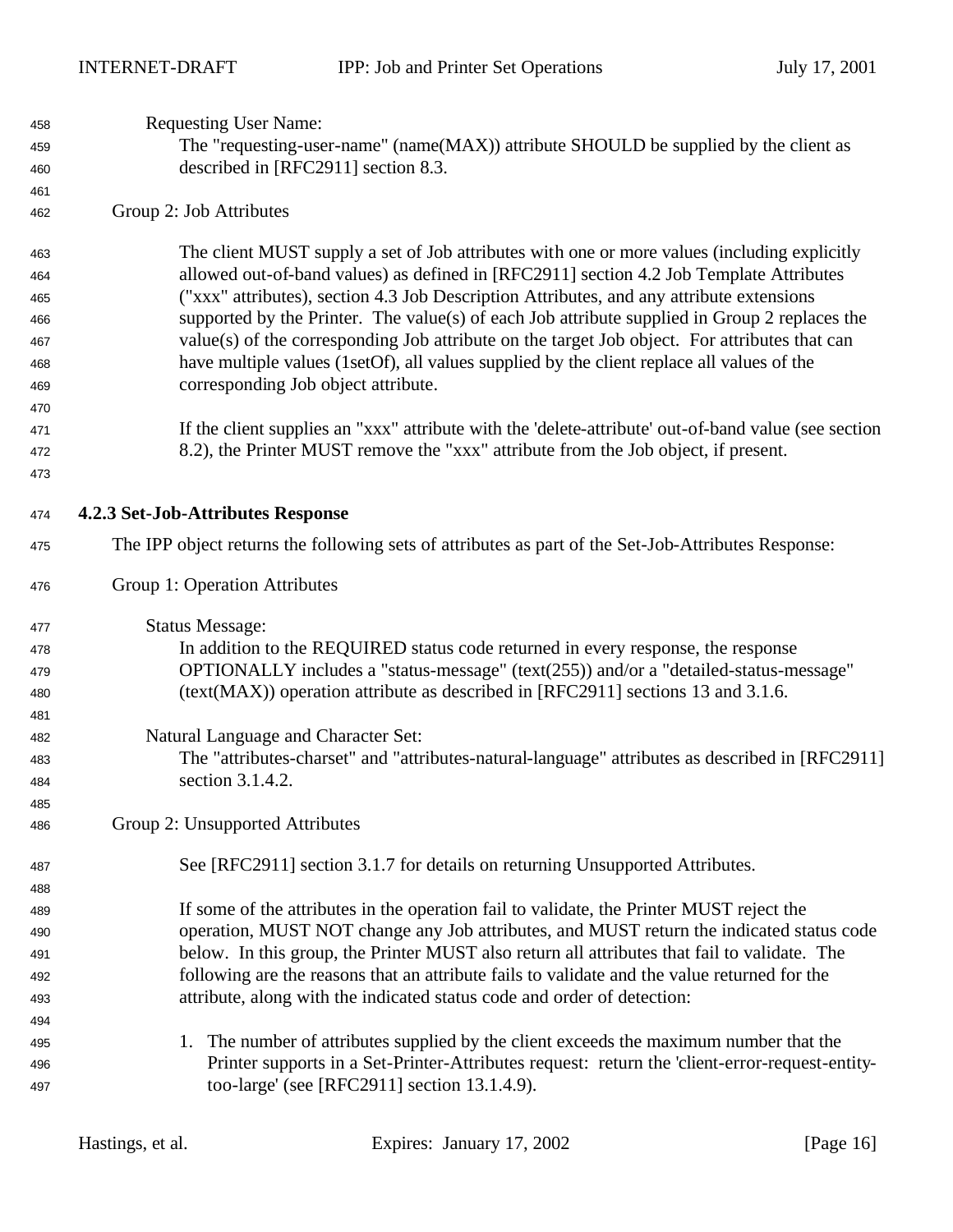| 498 | 2. The Printer doesn't support the attribute: return the attribute with the 'unsupported' out-of- |
|-----|---------------------------------------------------------------------------------------------------|
| 499 | band attribute value (see [RFC2911] section 3.1.7 and [RFC2910]) and the 'client-error-           |
| 500 | attributes-or-values-not-supported (see [RFC2911] section 13.1.4.12).                             |
| 501 | 3. The attribute is READ-ONLY (in its definition) or is not-settable in this implementation:      |
| 502 | return the attribute with the 'not-settable' out-of-band attribute value (see section 8.1) and    |
| 503 | the 'client-error-attributes-not-settable' status code (see section 7.1).                         |
| 504 | 4. The Printer doesn't support the value: if the attribute in the operation has a single value    |
| 505 | return it. If the attribute in the operation is multi-valued, return only those values in a       |
| 506 | 1set Of that are not supported. Return the 'client-error-attributes-or-values-not-supported'      |
| 507 | status code (see [RFC2911] section 13.1.4.12).                                                    |
| 508 | 5. The values of some of the supplied attributes conflict with one another and/or other Job       |
| 509 | attribute values not being set: if the conflicting attribute in the operation has a single value  |
| 510 | return the attribute and the value. If the attribute in the operation is multi-valued, return     |
| 511 | only the attribute and those values in a 1set Of that are conflicting with other attributes.      |
| 512 | Return the 'client-error-conflicting-attributes' status code (see [RFC2911] section               |
| 513 | $13.1.4.15$ ).                                                                                    |

### **4.3 Get-Printer-Supported-Values Operation**

- This OPTIONAL operation allows a client to request the values that the Printer allows in the Set- Printer-Attributes operation for "xxx-supported" attributes. If the Printer supports the Set-Printer- Attributes operation AND some of its "xxx-supported" Printer attributes are settable, then the Printer MUST also support this operation.
- 519 The Printer MUST return in the Get-Printer-Supported-Values response those, and only those, "xxx- supported" Printer attributes that it supports setting with the Set-Printer-Attributes operation. Furthermore, if a client requests the value of an attribute that is not settable or is not supported (as in the Get-Printer-Attributes response), the Unsupported Attributes Group of the response NEED NOT contain the "requested-attributes" operation attribute with any such requested (attribute keyword) values.

### This operation has identical request/response attributes to the Get-Printer-Attributes operation in IPP/1.1 [RFC2911]. The operation also behaves identically to the Get-Printer-Attributes operation in IPP/1.1 [RFC2911] with the following exceptions:

- 1. The Get-Printer-Supported-Values operation supports only "xxx-supported" attributes.
- 2. The Get-Printer-Attributes operation returns the few "xxx-supported" attributes that are defined to be single valued, such as "page-ranges-supported" (boolean) or "pdl-override-supported" (type2 keyword), as single values, while Get-Printer-Supported-Values returns the possible values that can be set as a 1setOf of the same attribute syntax type (See Appendix B: Attributes returned from Get-Printer-Supported-Values).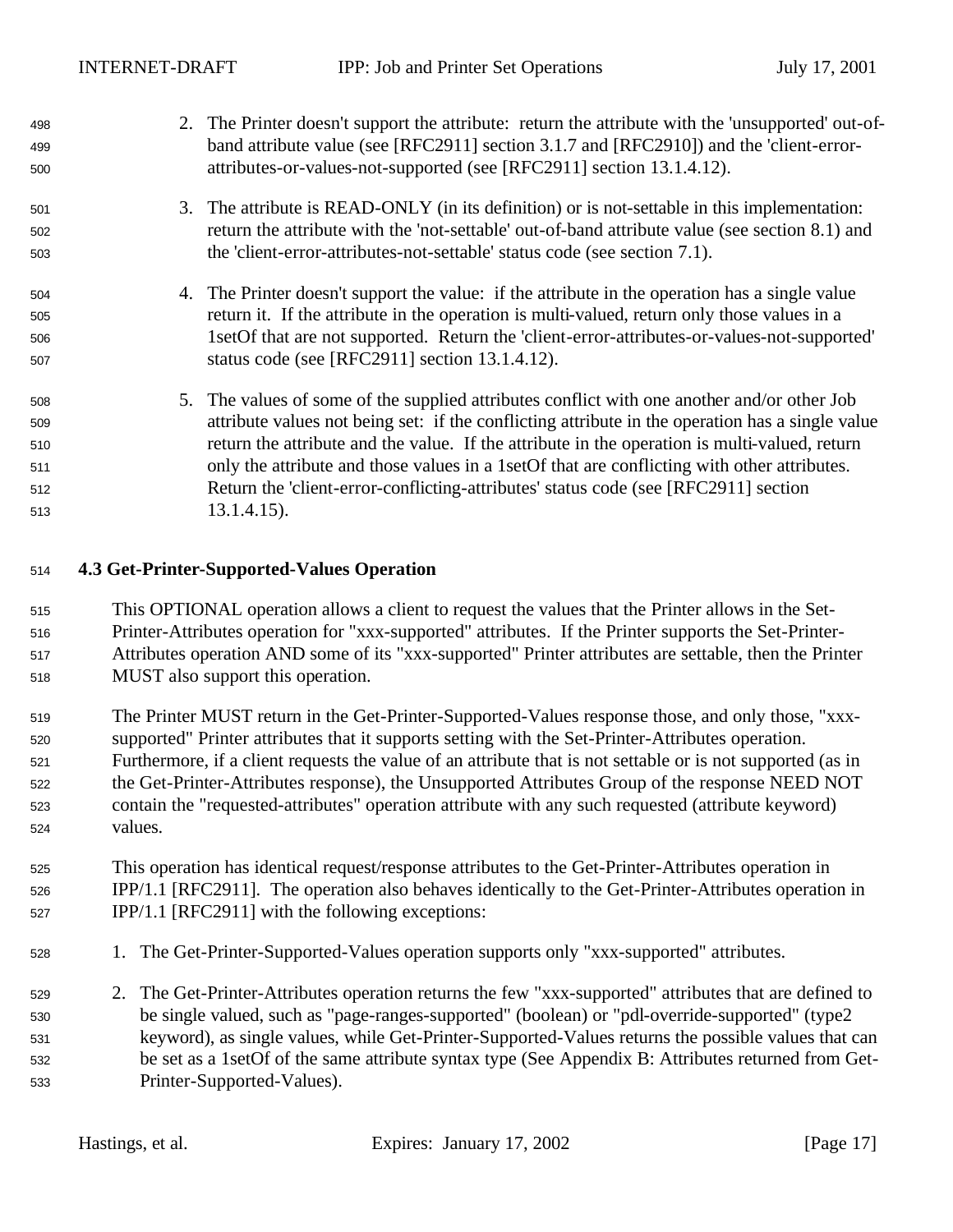- 3. The Get-Printer-Attributes operation returns the current values of requested attributes while the Get-Printer-Supported-Values operation returns the values that are inherently supported by the implementation code, i.e., the values that an administrative client can set in a Set-Printer-Attributes request.
- 4. The Get-Printer-Attributes operation returns the current values of requested "xxx-supported" attributes that the Printer is configured to accept in Job Creation operations, including additional values defined by the administrator, while the Get-Printer-Supported-Values operation returns only the values of "xxx-supported" attributes that are inherently supported by the implementation and does not return any additional values defined by the administrator where the implementation supports the 'admin-define' out-of-band value.
- 5. The Get-Printer-Attributes never returns the 'admin-define' out-of-band attribute value, while the Get-Printer-Supported-Attributes operation does, if the implementation allows the administrator to define name values by setting that "xxx-supported" attribute with any 'name' value(s).
- 6. The Get-Printer-Attributes operation only requires end-user access rights, while the Get-Printer-Supported-Values requires administrator access rights.
- *Access Rights:*The authenticated user (see [RFC2911] section 8.3) performing this operation must be an administrator of the Printer object (see [RFC2911] Sections 1 and 8.5).

#### **4.3.1 Definition of the usage of the 'admin-define' out-of-band attribute value**

 If the Set-Printer-Attributes operation allows the System Administrator to define arbitrary 'name' values for an "xxx-supported" attribute, then the Get-Printer-Supported-Values operation MUST return the 'admin-define' out-of-band attribute value (see section 8.3) as one of the values of the "xxx-supported" attribute. In other words, the 'admin-define' out-of-band attribute value indicates that the Printer implementation supports clients setting arbitrary 'name' attribute syntax values for that "xxx-supported" attribute using the Set-Printer-Attributes operation as long as the attribute is defined with the 'name' attribute syntax.

 For example, if the Get-Printer-Supported-Values operation returns several keywords as the value of the "media-supported" attribute, then the Set-Printer-Attributes operation MUST accept any of these keywords as values for the "media-supported" attribute. If the Get-Printer-Supported-Values operation returns an 'admin-define' out-of-band attribute value as one of the values of the "media-supported" attribute, then the Set-Printer-Attributes operation MUST accept any value whose attribute syntax is 'name' as a value for the "media-supported" attribute (provided that the user is properly authenticated to use the Set-Printer-Attributes operation, e.g., has administrative access rights).

 The Get-Printer-Supported-Values MAY return the 'admin-define' out-of-band attribute value for any IPP/1.1 or extension Job Template attribute if the implementation supports allowing the System Administrator to add values to the "xxx-supported" attribute using the Set-Printer-Attributes operation. In this case, the Printer MUST accept any 'name' value of the correct attribute syntax in a Set-Printer- Attributes operation that is setting that attribute. For "xxx-supported" attributes that are defined with a choice of attribute syntaxes, such as 'keyword | name', it is the 'name' attribute syntax that the System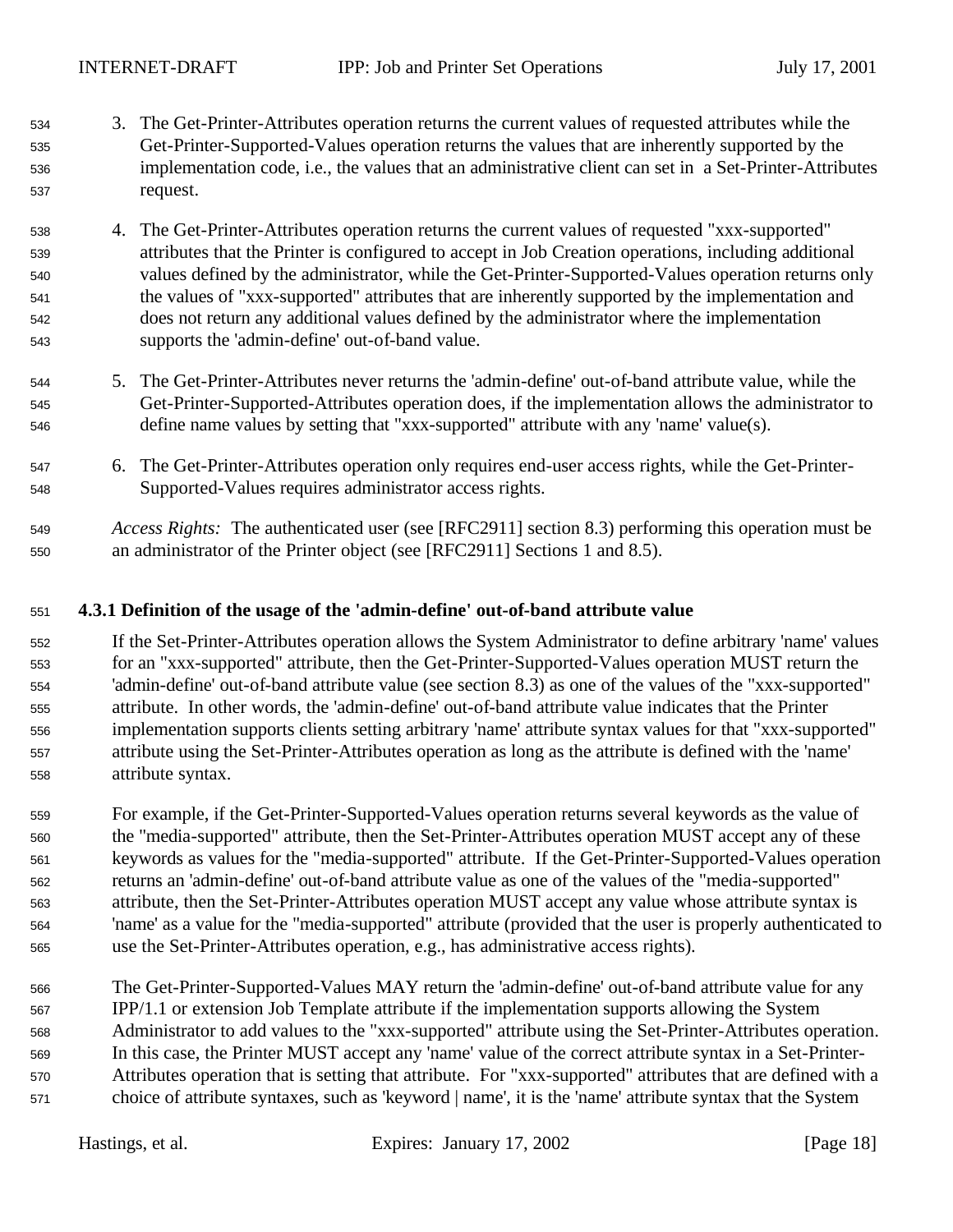- Administrator can use to add new values, not the 'keyword' attribute syntax. For IPP/1.1 this requirement includes the following Job Template attributes:
- media-supported job-hold-until-supported job-sheets-supported

- Implementations that support additional Job Template attributes that include the 'name' attribute syntax, MAY use the 'admin-define' out-of-band value with them.
- If the 'admin-define' out-of-band attribute value is not one of the values of an "xxx-supported" attribute returned in a Get-Printer-Supported-Values response, then the Printer MUST NOT allow the Set- Printer-Attributes operation for that attribute to contain a value that is not one of the explicit 'keyword' or 'name' values returned in a Get-Printer-Supported-Values response.
- See Appendix B: Attributes returned from Get-Printer-Supported-Values for a full list of values returned by this operation.

## **5 New Operation attributes**

 This section defines new operation attributes for use with the IPP/1.1 operations indicated. As new operations are defined they will also indicate explicitly whether these operation attributes are defined for use with them.

#### **5.1 printer-message-from-operator (text(127))**

- The Printer SHOULD support this Operation attribute in following operations if it supports the corresponding "printer-message-from-operator" Printer Description attribute.
- Pause-Printer Resume-Printer Purge-Jobs
- The client OPTIONALLY supplies this attribute in the above operations. The value of this attribute is a message from the operator about the Printer object on which the operator is performing the operation. If this operation attribute is supported, the Printer copies the value to its "printer-message-from- operator" Printer Description attribute (see [RFC2911] section 4.4.25) even if this Operation attribute is a zero-length text value or consists solely of white space.
- If the Printer supports this operation attribute, it MUST support both a zero-length text value and the 'no-value' out-of-band value (see [RFC2911] section 4.1) to indicate that the operator has sent no message. In this case, the Printer sets the value of the "printer-message-from-operator" to the zero-length value or 'no-value' out-of-band value, respectively. If the client queries the "printer-message-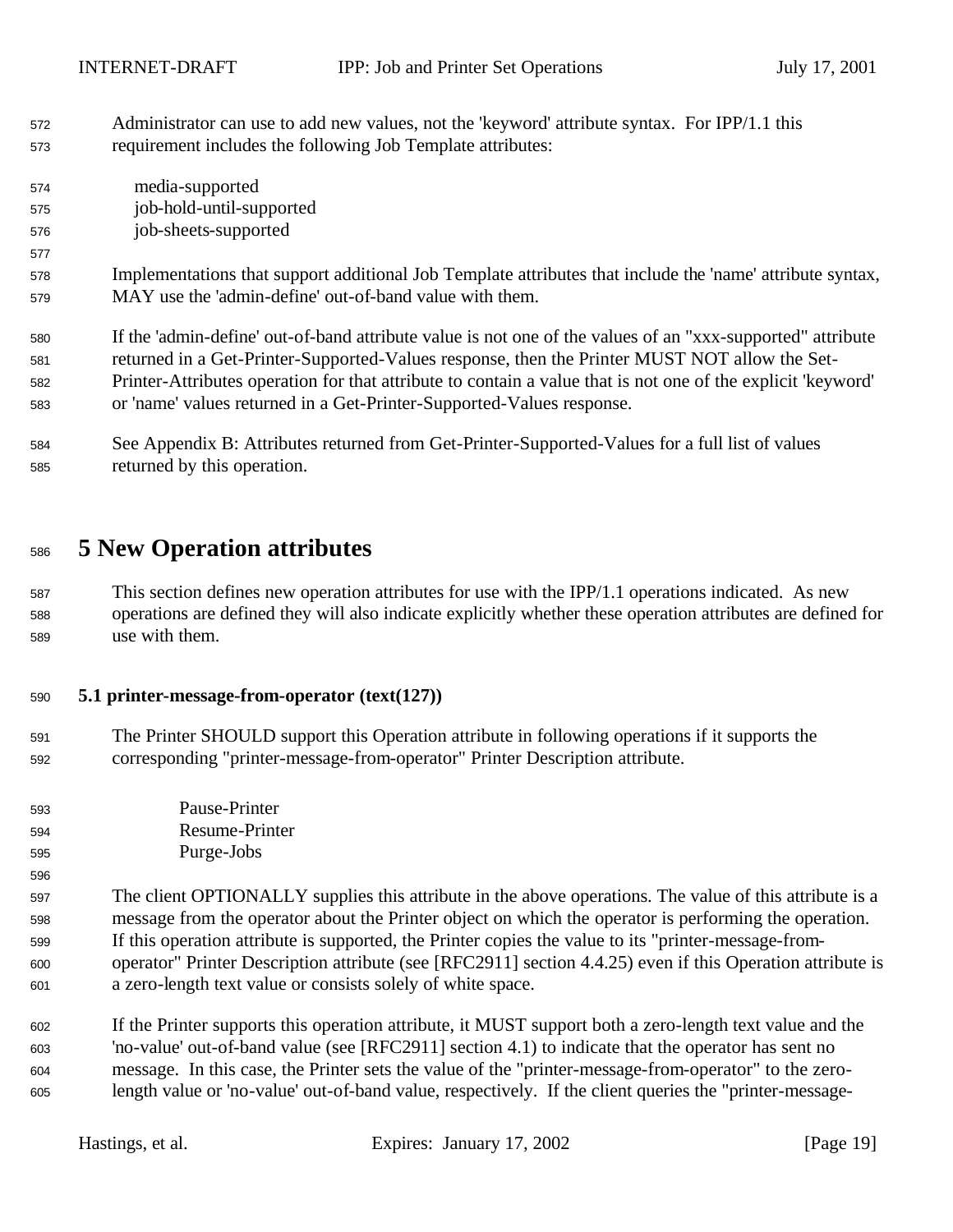- from-operator" Printer attribute, the Printer returns the attribute with the zero-length value or the 'no-value' value, respectively.
- In addition, the Printer automatically copies:
- 1. the value of its "printer-up-time" attribute (see [RFC2911] section 4.4.29) to its "printer-message-time" attribute,
- 2. the value of its printer-current-time" (dateTime) attribute (see [RFC2911] section 4.4.30) to its "printer-message-date-time" attribute, if supported.
- If the client omits this operation attribute, the Printer does not change the value of its "printer-message-from-operator", "printer-message-time" and "printer-message-date-time" Printer Description attributes.

 The "printer-message-from-operator" operation attribute MUST NOT be supported as an operation attribute for the Set-Printer-Attributes operation. If the operator wants to set the Printer's "printer- message-from-operator" Printer Description attribute when issuing the Set-Printer-Attributes operation, the client supplies the "printer-message-from-operator" explicitly with its new value as one of the Printer Description attributes in Group 2 in the request. The Printer also updates its "printer-message- time" and "printer-message-date-time" Printer Description attributes. If the client does not explicitly supply the "printer-message-from-operator" with its new value in the Set-Printer-Attributes request, the Printer leaves the value of the Printer's "printer-message-from-operator" Printer Description attribute unchanged.

### **5.2 job-message-from-operator (text(127))**

- The Printer SHOULD support this Operation attribute in following operations if it supports the corresponding "job-message-from-operator" Job Description attribute.
- Cancel-Job Hold-Job Release-Job
- Restart-Job
- 
- The client OPTIONALLY supplies this attribute in the above operations. The value of this attribute is a message from the operator about the Job object on which the operator has just performed an operation. If supported, the Printer copies the value to the Job's "job-message-from-operator" Job Description attribute (see [RFC2911] section 4.3.16) (even if this Operation attribute is a zero-length text value or consists solely of white space).
- If the Printer supports this operation attribute, it MUST support both a zero-length text value and the 'no-value' out-of-band value (see [RFC2911] section 4.1) to indicate that the operator has sent no message. In this case, the Printer sets the value of the "job-message-from-operator" to the zero-length value or 'no-value' out-of-band value, respectively. If the client queries the "job-message-from-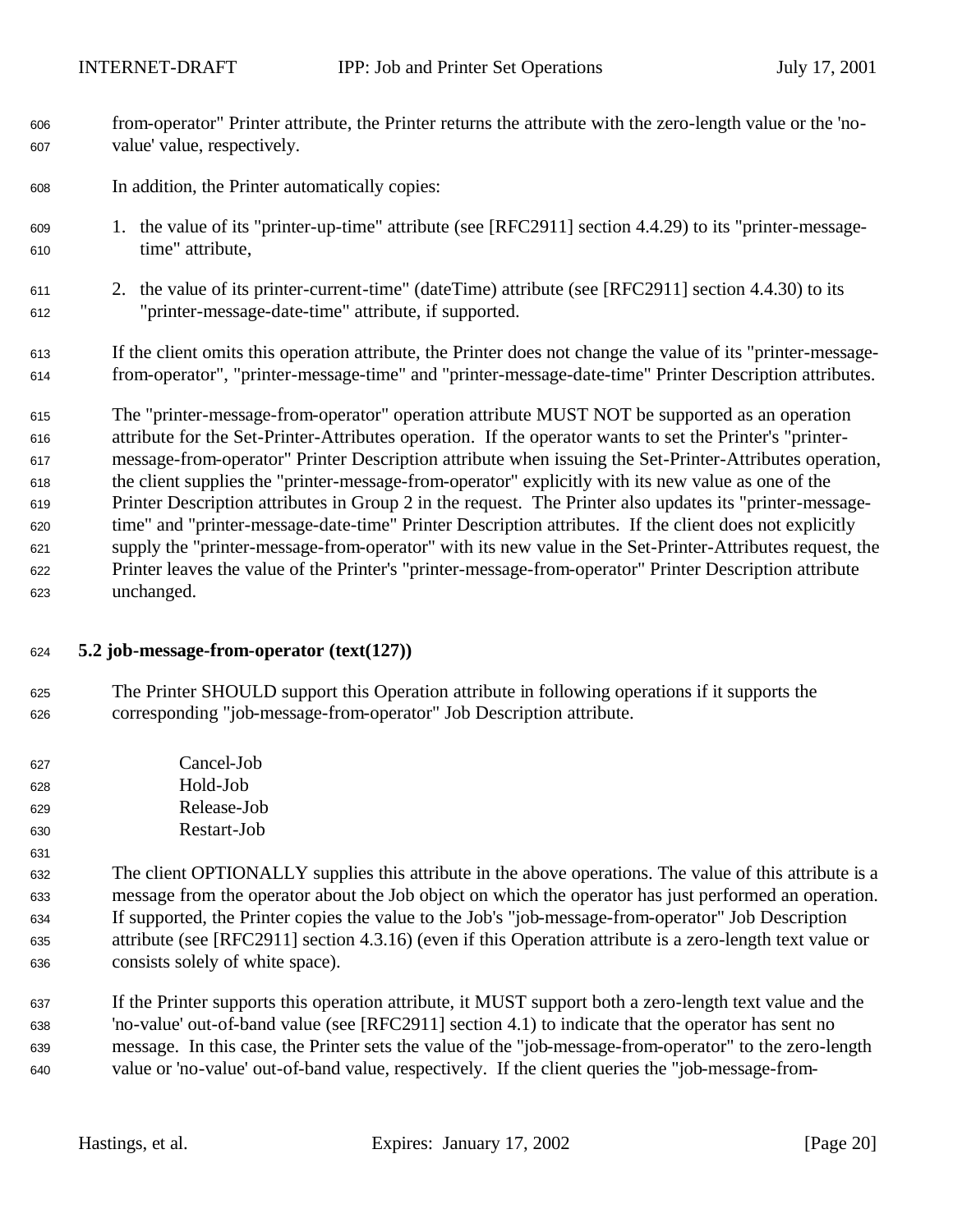- operator" Job attribute, the IPP object returns the attribute with the zero-length value or the 'no-value' value, respectively.
- If the client omits this attribute, the Printer does not change the value of its "job-message-from-operator" Job Description attribute.
- Note: There are no corresponding 'job-message-time" and "job-message-date-time" Job Description attributes, since the usual lifetime of a job is limited.
- The "job-message-from-operator" operation attribute MUST NOT be supported as an operation attribute for the Set-Job-Attributes operation. If the operator wants to set the Job's "job-message-from- operator" Job Description attribute when issuing the Set-Job-Attributes operation, the client MUST supply the "job-message-from-operator" with its new value as one of the Job Description attributes in Group 2 in the request. Otherwise, the Printer leaves the value of the Job's "job-message-from- operator" Job Description attribute unchanged by not explicitly setting the attribute. If the client does not explicitly supply the "job-message-from-operator" with its new value in the Set-Job-Attributes request, the Printer leaves the value of the Job's "job-message-from-operator" Job Description attribute unchanged.

# **6 New Printer Description Attributes**

 The following new Printer Description attributes are needed to support the new operations defined in this document.

### **6.1 printer-settable-attributes-supported (1setOf type2 keyword)**

- This REQUIRED READ-ONLY Printer attribute identifies the Printer object attributes that are settable in this implementation, i.e., that are settable using the Set-Printer-Attributes operations (see section 4.1). This attribute MUST be supported if the Set-Printer-Attributes operations is supported. The Printer MUST reject attempts to set any Printer attributes that are not one of the values of this attribute, returning the 'client-error-attributes-not-settable' status code (see section 7.1). The value of this attribute MAY depend on the value of the "document-format" operation attribute supplied in the Get-Printer-Attributes operation (see [RFC2911] section 3.2.5.1).
- Standard keyword values are:
- 'none': There are no settable Printer attributes.
- 'xxx': Where 'xxx' is any of the keyword attribute names allowed by section 4.1.1

#### **6.2 job-settable-attributes-supported (1setOf type2 keyword)**

 This REQUIRED READ-ONLY Printer attribute identifies the Job object attributes that are settable in this implementation, i.e., that are settable using the Set-Job-Attributes operation (see section 4.2). This attribute MUST be supported if the Set-Job-Attributes operations is supported. The Printer MUST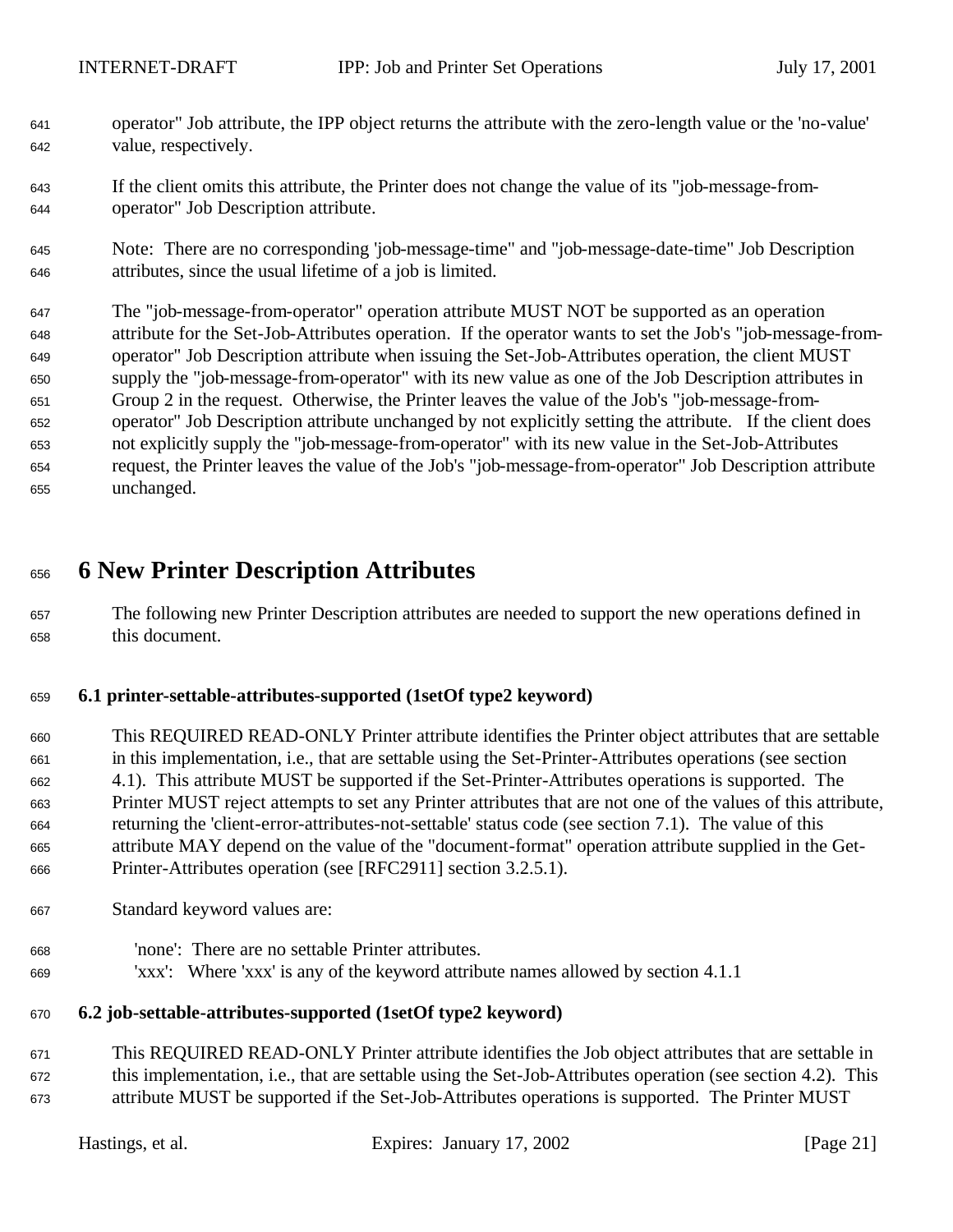- reject attempts to set any Job attributes that are not one of the values of this attribute, returning the 'client-error-attributes-not-settable' status code (see section 7.1).
- Standard keyword values are:
- 'none': There are no settable Job attributes.
- 'xxx': Where 'xxx' is any of the keyword attribute names allowed by section 4.2.1.

#### **6.3 document-format-varying-attributes (1setOf type2 keyword)**

 This OPTIONAL READ-ONLY Printer Description attribute contains a set of attribute name keywords. This attribute SHOULD be supported by a Printer object, if the Printer object has Printer attributes whose value vary depending on document format (see [RFC2911] Get-Printer-Attributes operation). This attribute specifies which attribute values can vary by document-format. If an attribute's name "xxx" is a member of this attribute and the value of attribute "xxx" is changed with the Set-Printer-Attributes operation that included the "document-format" operation attribute, then the Printer MUST change the value for the specified document format and no other document formats (see section 4.1.2). If an attribute's name "xxx" is not a member of this attribute and the value of attribute "xxx" is changed with the Set-Printer-Attributes operation, then the attribute is changed for all document formats (whether or not the client supplied the "document-format" operation attribute).

#### **6.4 printer-message-time (integer(MIN:MAX))**

- This OPTIONAL READ-ONLY Printer Description attribute contains the time that the Printer's "printer-message-from-operator" was changed by the operator using any operation where the client supplied the "printer-message-from-operator" operation attribute (see section 5.1) or was explicitly set using the Set-Printer-Attributes operation (see section 4.1). This attribute allows the users to know when the "printer-message-from-operator" attribute was last set.
- The Printer sets the value of this attribute by copying the value of the Printer's "printer-up-time" attribute (see [RFC2911] section 4.3.14). If the Printer resets its "printer-up-time" attribute to 1 on power-up, then it MUST change the value of the "printer-message-time" to 0 or a negative number as specified in [RFC2911] section 4.3.14.
- Note: This attribute helps users better understand the context for the "printer-message-from-operator" message.

#### **6.5 printer-message-date-time (dateTime)**

 This OPTIONAL READ-ONLY Printer Description attribute contains the date and time that the Printer's "printer-message-from-operator" was changed by the operator using any operation where the client supplied the "printer-message-from-operator" operation attribute (see section 5.1) or was explicitly set using the Set-Printer-Attributes operation (see section 4.1). This attribute allows the users to know when the "printer-message-from-operator" attribute was last set.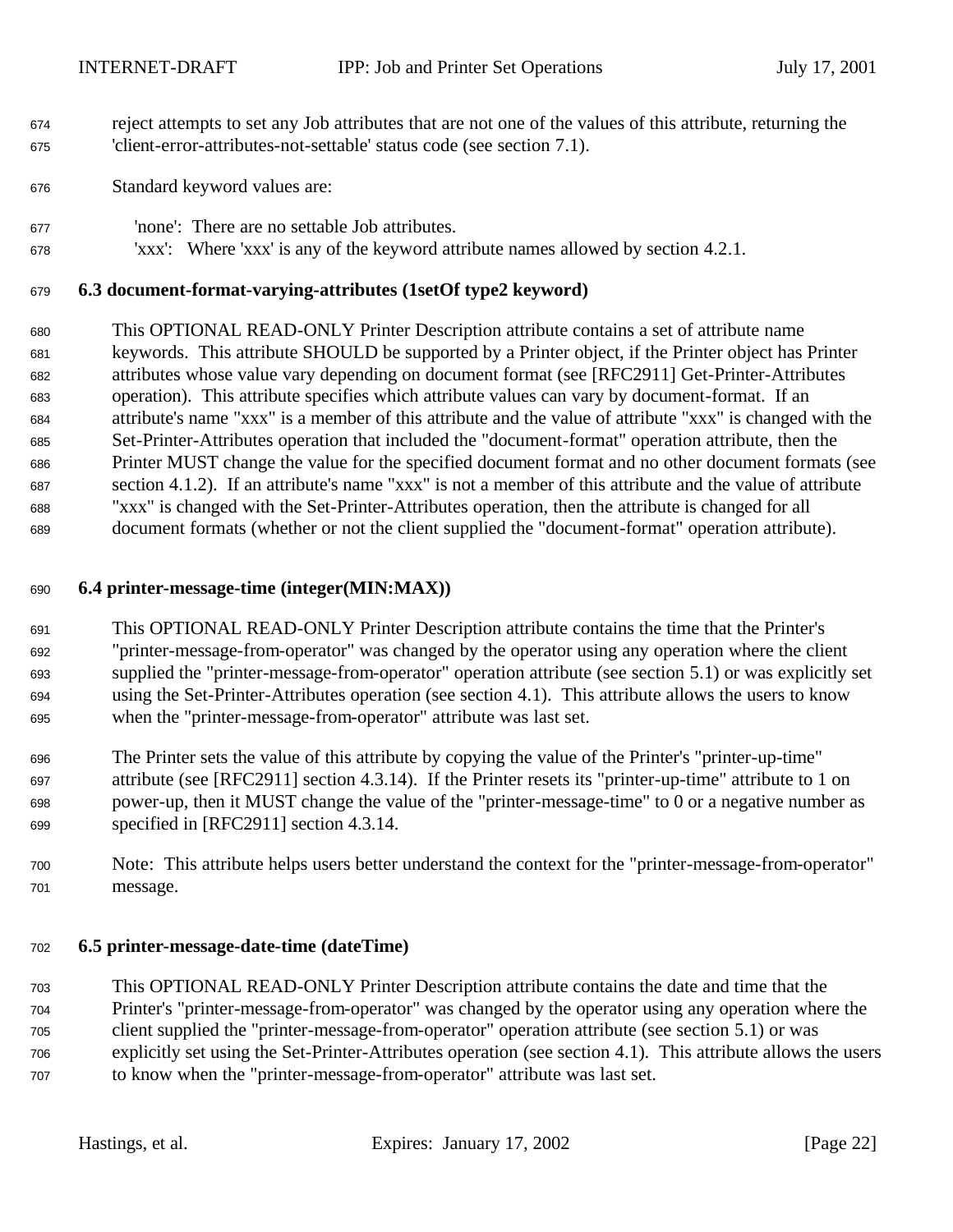- This attribute MUST be supported if the Printer supports both the "printer-message-time" and the "printer-current-time" (dateTime) attributes (see [RFC2911] section 4.4.30).
- Note: This attribute helps users better understand the context for the "printer-message-from-operator" message.

#### **6.6 printer-xri-supported (1setOf collection)**

 This OPTIONAL Printer Description attribute is a multi-valued attribute where each value has the 'collection' attribute syntax (see [ipp-coll]) containing member attributes with the same semantics as the following IPP/1.1 READ-ONLY Printer Description attributes, except for cardinality:

- printer-uri-supported (1setOf uri) see [RFC2911] section 4.4.1 uri-authentication-supported (1setOf type2 keyword) - see [RFC2911] section 4.4.2 uri-security-supported (1setOf type2 keyword) - see [RFC2911] section 4.4.3
- When setting the "printer-xri-supported" attribute with a Set-Printer-Attributes request, the Printer MUST also set these three IPP/1.1 READ-ONLY Printer Description attributes as a defined side effect. Thus, this collection attribute provides the means to set these three IPP/1.1 READ-ONLY attributes atomically so that they are never left in a partially inconsistent state.
- An IPP Printer MUST NOT provide any other way using IPP to set these three IPP/1.1 READ-ONLY Printer Description attributes, since they are READ-ONLY and MUST have consistent values at all times. Note: The "xri-printer-supported" (1setOf collection) attribute can be put into a directory schema that requires a single text string value, such as SLP or LDPA, by using suitable delimiting characters to separate member attributes of the collection and/or terminating collection values. See [svrloc-printer] and [ldap-printer].
- The member attributes of the "printer-xri-supported" (1setOf collection) are given in Table 3.

### **Table 3 - Member attributes of "printer-xri-supported" (1setOf collection)**

| Member attribute                          | client MUST<br>supply | Printer MUST<br>support |
|-------------------------------------------|-----------------------|-------------------------|
| xri-uri (uri)                             | yes                   | yes                     |
| xri-authentication (1setOf type2 keyword) | <b>ves</b>            | ves                     |
| xri-security (1setOf type2 keyword)       | yes                   | ves                     |

 Each collection value MUST contain a single unique value for the "xri-uri" member attribute. However, the other two member attributes are multi-valued, so that a single URI can support more than one authentication scheme and/or more than one security scheme. Other than the uniqueness and the cardinality requirements, the semantics of these three member attributes is given in [RFC2911] sections 4.4.1, 4.4.2, and 4.4.3, respectively.

A client can query the current values using the Get-Printer-Attributes operation by supplying either: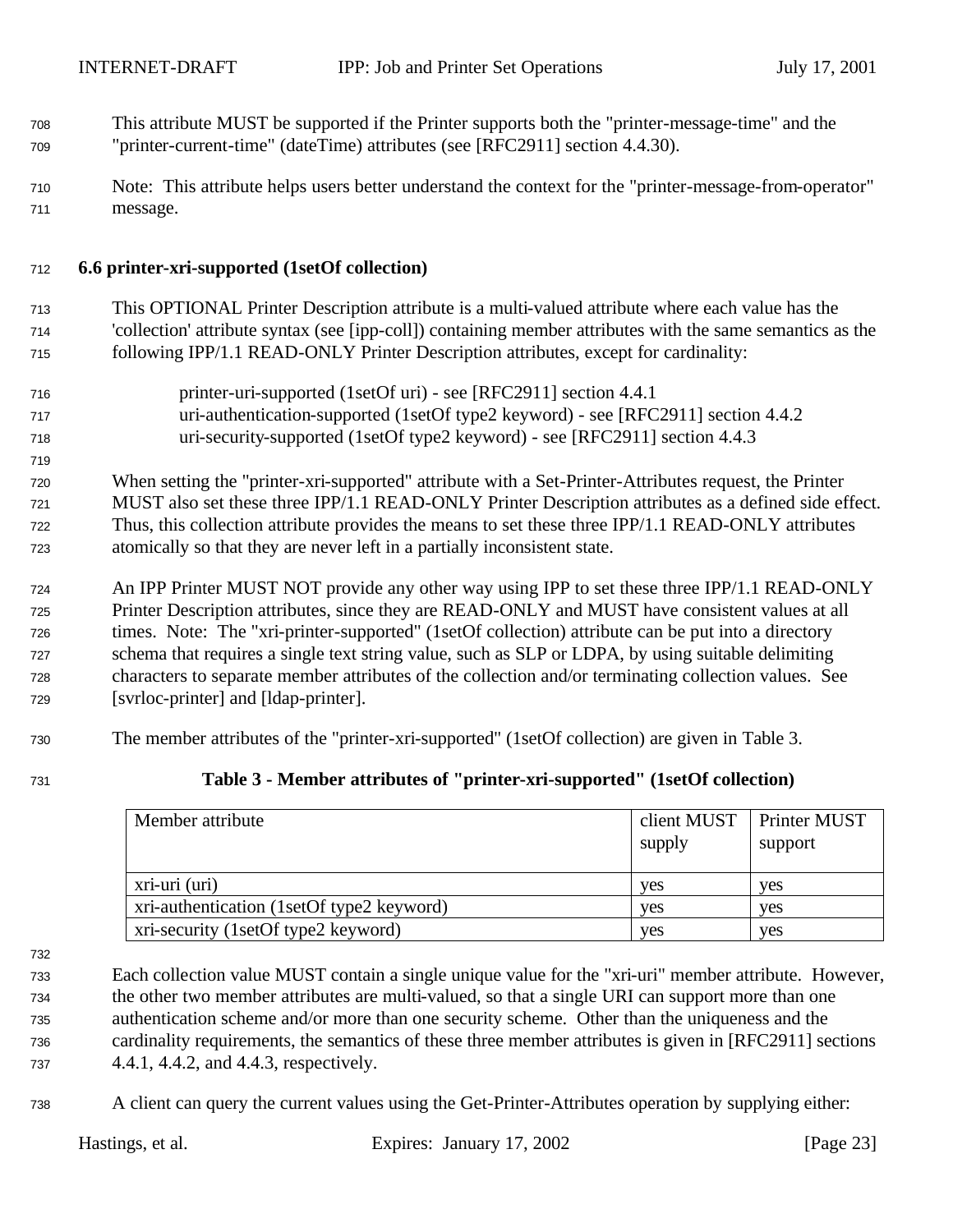1. the three IPP/1.1 attribute names: "printer-uri-supported", "uri-authentication-supported", "uri- security-supported" and getting back the parallel values OR 2. the single attribute name: "printer-xri-supported" and getting back the 1setOf collection which contains the same information semantically, but in a different form. A client can query what member attribute values can be set by supplying the three attribute names: "xri- uri-scheme-supported", "xri-authentication-supported", and "xri-security-supported" in a Get-Printer- Supported-Values request and getting back the uriScheme and type2 keyword values that can be set. Since the "printer-xri-supported", "uri-authentication-supported", and "uri-security-supported" attributes are READ-ONLY, they are not queriable with the Get-Printer-Supported-Values operation (see section 4.3). See Table 16. When performing a Set-Printer-Attributes operation, if there are multiple values for the "xri- authentication" and/or "xri-security" member attributes, the Printer MUST set the corresponding three READ-ONLY attributes with all possible combinations of values. For example, setting the "printer-xri- supported" with the following two collection values where the first URI has both 'basic' and 'digest' authentication: "printer-xri-supported = { "xri-uri" = ipp://abc.com/p1 "xri-authentication" = basic, digest "xri-security" = tls },  $\{$  "xri-uri" = http://abc.com/pq "xri-authentication" = none "xri-security" = none } would cause the Printer to set the three corresponding IPP/1.1 READ-ONLY attributes, each with three parallel values as follows: "printer-uri-supported" = { ipp://abc.com/p1, ipp://abc.com/p1, 767 http://abc.com/pq } "uri-authentication-supported" = { basic, digest, none } "uri-security-supported" = { tls, tls, none } Because there were two authentication values for the ipp://abc.com/p1 URL, that URL value is repeated. Had the ipp URL had 2 authentication values and 3 security values, then there would have been  $7(2*3 + 1)$  parallel values for each of the three attributes, 6 with the same ipp URI and 1 with the http URI.

## **6.7 xri-uri-scheme-supported (1setOf uriScheme)**

 This OPTIONAL READ-ONLY Printer Description attribute identifies the URI schemes that the implementation supports for use in the "printer-uri-supported" (1setOf uri) Printer Description attribute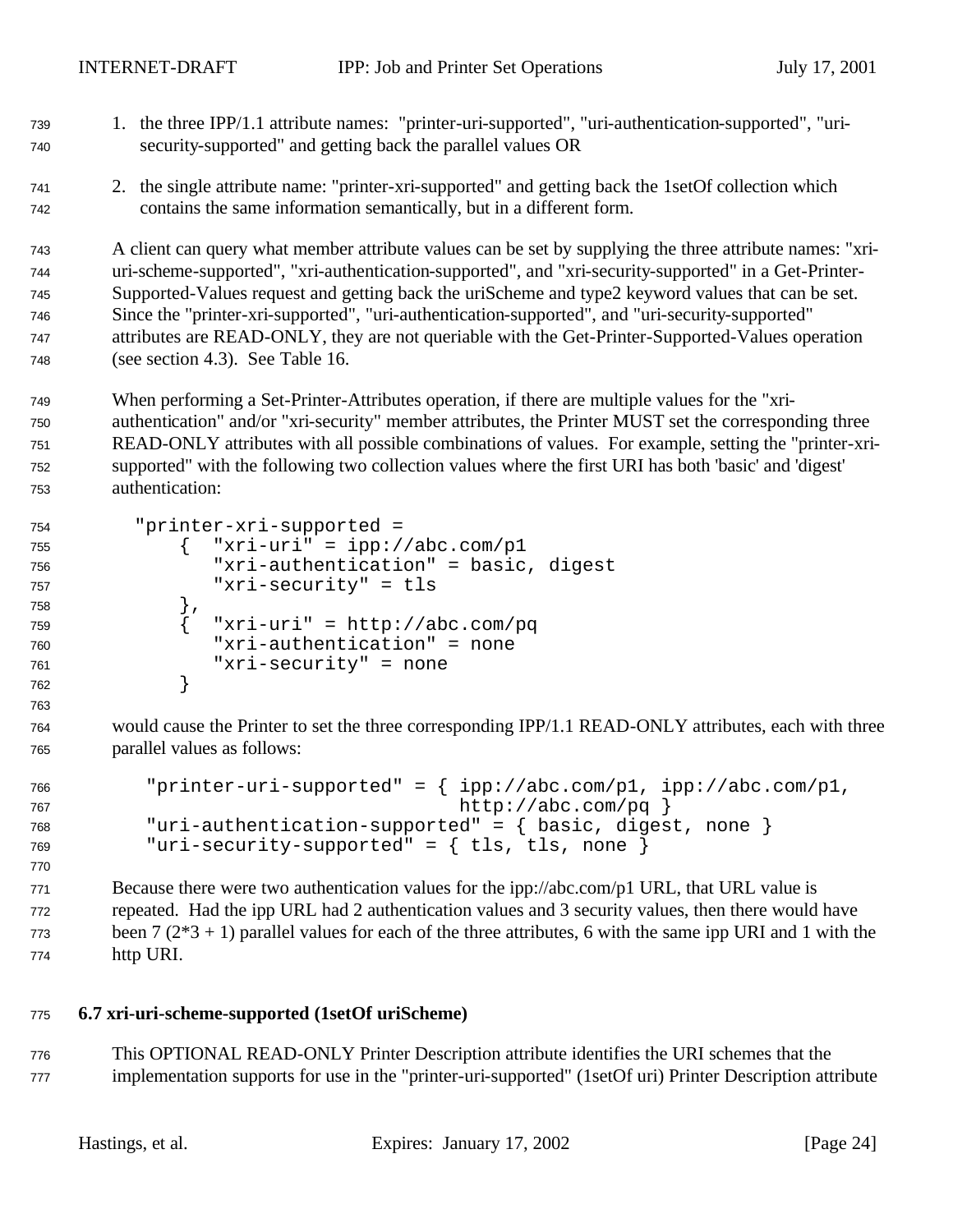- (see [RFC2911] section 4.4.1) and the "xri-uri" member attribute of the "xri-printer-supported" (1setOf collection) Printer Description attribute (see section 6.6).
- A Printer MUST support this attribute if it supports setting the "printer-xri-supported" (1setOf collection) with the Set-Printer-Attributes operation.

#### **6.8 xri-authentication-supported (1setOf type2 keyword)**

- This OPTIONAL READ-ONLY Printer Description attribute identifies the Client Authentication mechanisms that the implementation supports for use in the "uri-authentication-supported" (1setOf type2 keyword) Printer Description attribute (see [RFC2911] section 4.4.2) and the "xri-authentication" member attribute of the "xri-printer-supported" (1setOf collection) Printer Description attribute (see section 6.6).
- A Printer MUST support this attribute if it supports setting the "printer-xri-supported" (1setOf collection) with the Set-Printer-Attributes operation.

#### **6.9 xri-security-supported (1setOf type2 keyword)**

- This OPTIONAL READ-ONLY Printer Description attribute identifies the URI schemes that the implementation supports for use in the "uri-security-supported" (1setOf type2 keyword) Printer Description attribute (see [RFC2911] section 4.4.3) and the "xri-security" member attribute of the "xri-printer-supported" (1setOf collection) Printer Description attribute (see section 6.6).
- A Printer MUST support this attribute if it supports setting the "printer-xri-supported" (1setOf collection) with the Set-Printer-Attributes operation.

## **7 Additional status codes**

This section defines new status codes used by the operations defined in this document.

#### **7.1 client-error-attributes-not-settable (0x0413)**

 The Set-Printer-Attributes or Set-Job-Attributes operation failed because one or more of the specified attributes cannot be set either because the attribute is defined to be READ-ONLY or the attribute is not settable in this implementation (see sections 4.1.3 and 4.2.3), the Printer MUST return this error code and the attribute keyword name(s) and the 'not-settable' out-of-band value (see section 8.1) in the Unsupported Attributes Group(see [RFC2911] section 3.1.7) for all of the attributes that could not be set. When the Printer returns this status, it MUST NOT change any of the attributes supplied in the operation.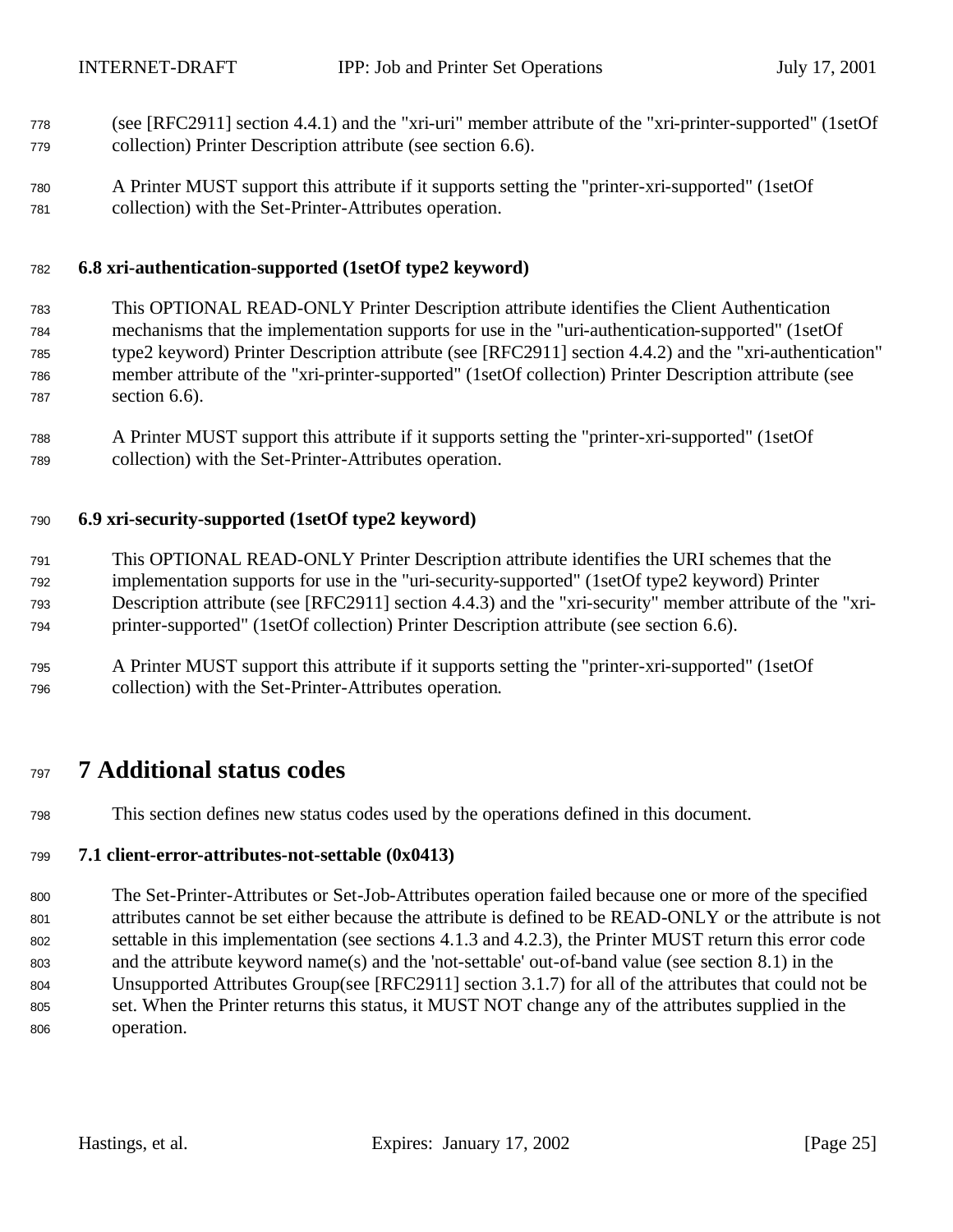## **8 Additional out-of-band values**

 This section defines additional out-of-band values. As with all out-of-band values, a client or a Printer MUST NOT use an out-of-band value unless the definition of the attribute in an operation request and/or response explicitly allows such usage. See the beginning of [RFC2911] section 4.1.

#### **8.1 'not-settable' out-of-band value**

 The 'not-settable' out-of-band attribute value is returned by the IPP Printer in the Unsupported Attributes group of a response to indicate that the attribute supplied by the client in the request is READ-ONLY by definition or is not settable in this implementation.

 The 'not-settable' out-of-band attribute value is defined for use with the Set-Job-Attributes and Set- Printer-Attributes response only. If a future additional "set" operation allows the 'not-settable' out-of-band value, its definition document MUST indicate such use explicitly, including with which attributes.

 An IPP object MUST support the 'not-settable' out-of-band value in a Set-Job-Attributes or Set-Printer- Attributes request if it supports those operations. A client MUST NOT supply the 'not-settable' out-of- band value in any request. An IPP object MUST NOT support the 'not-settable' out-of-band value in other operations, unless the operations' definition document explicitly defines such usage. If a Printer receives this out-of-band value in any operation request, the Printer MUST either (1) reject the entire request and return the 'client-error-bad-request' status code or (2) ignore the attribute and return it with the 'unsupported' out-of-band value.

 See sections 4.1.3 and 4.2.3 in this document for an example definition of the usage of the 'not-settable' out-of-band value in the Set-Printer-Attributes and Set-Job-Attributes responses.

#### **8.1.1 Encoding of the 'not-settable' out-of-band attribute value**

 The encoding of the 'not-settable' out-of-band value is 0x15 (see [RFC2910]). The value-length MUST be 0 and the value empty.

#### **8.2 'delete-attribute' out-of-band value**

- The 'delete-attribute' out-of-band attribute value is supplied by the client in a request to indicate that the Printer is to remove the supplied attribute and all of its values from the target object, if present.
- The 'delete-attribute' out-of-band attribute value is defined for use with the Set-Job-Attributes request only. If a future additional "set" operation allows the 'delete-attribute' out-of-band value, its definition document MUST indicate such use explicitly, including with which attributes.

 An IPP Printer MUST support the 'delete-attribute' out-of-band value if it supports the Set-Job- Attributes operation. A client MUST NOT supply and an IPP object MUST NOT support the 'delete- attribute' out-of-band value in other operations, unless the operations' definition document explicitly defines such usage. For example, the 'delete-attribute' out-of-band value MUST NOT be used in the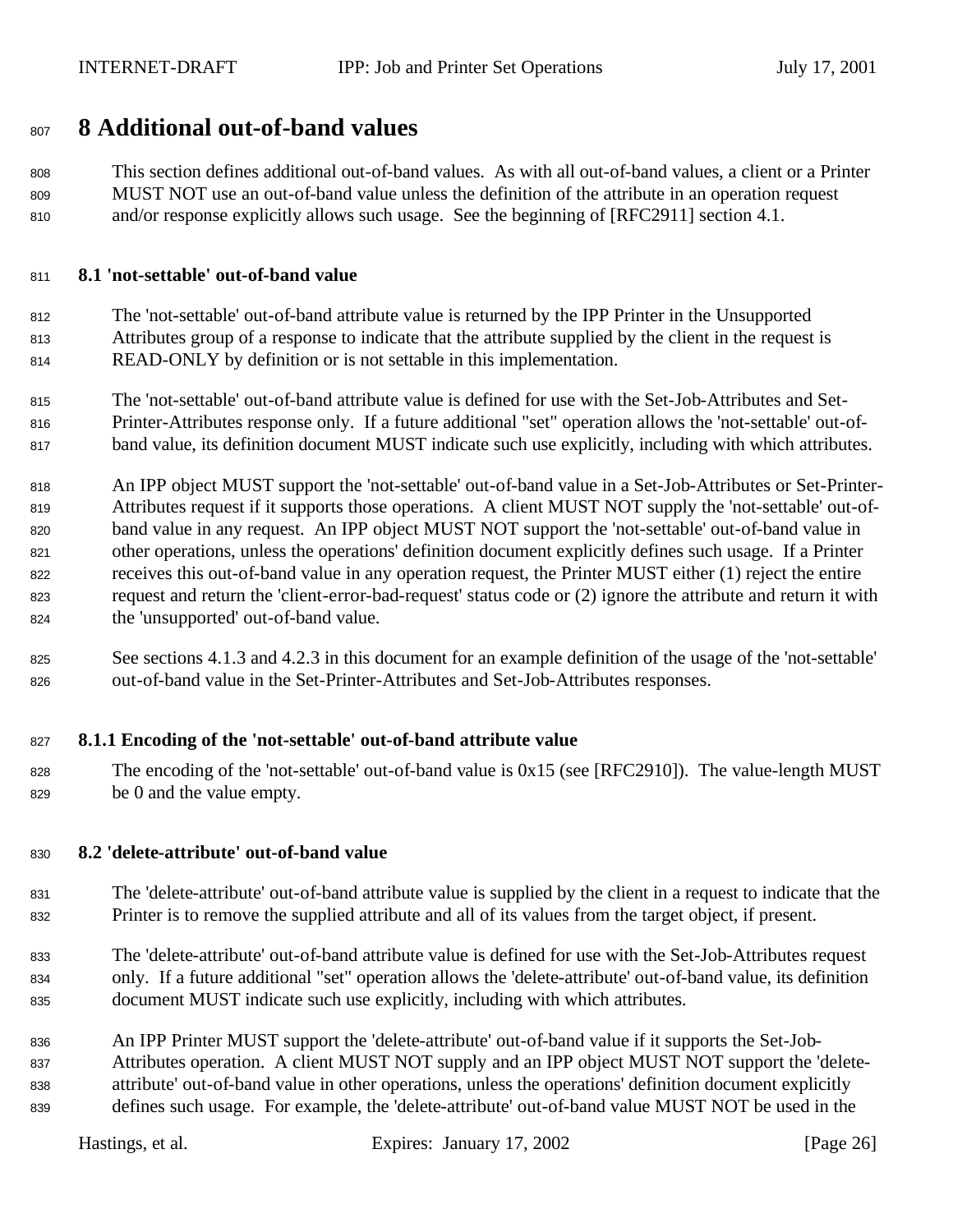- Set-Printer-Attributes operation, where the absence of an attribute from an IPP object indicates that the attribute is not supported. If a Printer receives this out-of-band value in other operation requests, the Printer MUST either (1) reject the entire request and return the 'client-error-bad-request' status code or (2) ignore the attribute and return it with the 'unsupported' out-of-band value.
- 844 See section 4.2 in this document for the definition of the usage of the 'delete-attribute' out-of-band value in the Set-Job-Attributes request.

### **8.2.1 Encoding of the 'delete-attribute' out-of-band value**

 The encoding of the 'delete-attribute' out-of-band value is 0x16 (see [RFC2910]). The value-length MUST be 0 and the value empty.

#### **8.3 'admin-define' out-of-band attribute value**

 Section 4.3 defines the Get-Printer-Supported-Values response to contain the values of an "xxx- supported" attribute that are supported by the implementation before any additional value are defined by the administrator. The 'admin-define' out-of-band attribute value is returned as an additional value of an "xxx-supported" attribute in a Get-Printer-Supported-Values response to indicate that the implementation supports allowing an administrator to define additional arbitrary 'name' values for that "xxx-supported" attribute.

- For example, if the "media-supported" (1setOf (type3 keyword | name)) attribute contains this value, then the Printer MUST permit an administrator to add new media names to the Printer's "media- supported" attribute. In order for an administrator to add new values to a Printer's "xxx-supported" attribute, the client supplies the existing and new values in a Set-Printer-Attributes request for that attribute. The client MUST supply any such administratively defined values in the Set-Printer-Attributes request using the 'name' attribute syntax.
- The 'admin-define' out-of-band attribute value is defined for use with the Get-Printer-Supported-Values response only. A Printer MUST NOT return the 'admin-define' out-of-band value in a Get-Printer- Attributes response, since such a response indicates what an end-user client can supply in a Job Creation operation. If a future additional "get" operation allows the 'admin-define' out-of-band value, its definition document MUST indicate such use explicitly, including with which attributes.
- An IPP Printer MUST support the 'admin-define' out-of-band value, if it supports a client setting arbitrary 'name' values of an "xxx-supported" Printer attribute using the Set-Printer-Attributes operation. A client MUST NOT supply the 'admin-define' out-of-band value in any request. An IPP object MUST NOT support the 'admin-define' out-of-band value in other operations, unless the operations' definition document explicitly defines such usage. If a Printer receives this out-of-band value in any operation request, the Printer MUST either (1) reject the entire request and return the 'client-error-bad-request' status code or (2) ignore the attribute and return it with the 'unsupported' out-of-band value.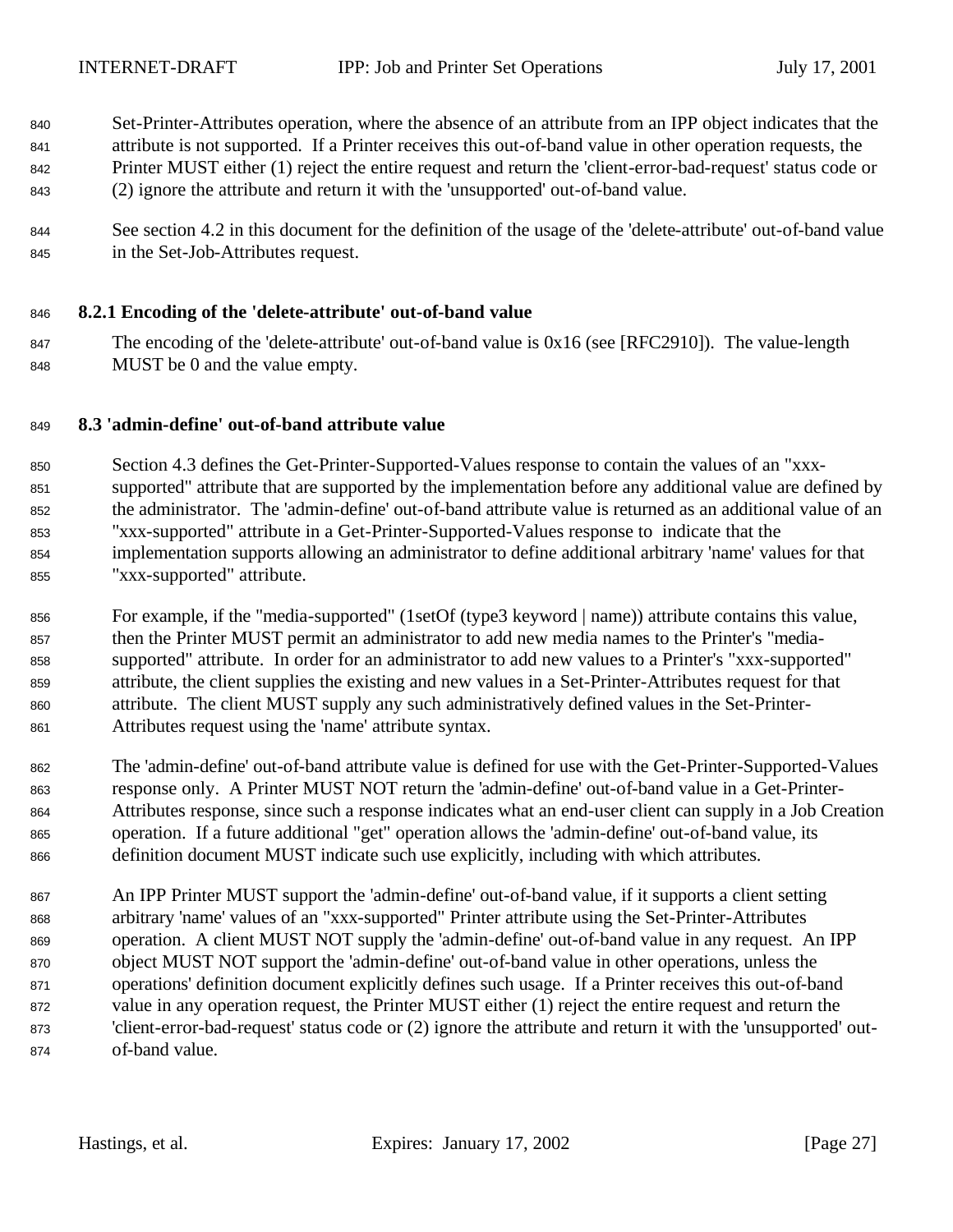- This document defines that the 'admin-define' out-of-band value MUST be used only with "xxx-
- supported" attributes that are defined to include the 'name' attribute syntax. This out-of-band value is not intended to be used with "xxx-supported" attributes of other attribute syntaxes, such as 'uri', even though the administrator defines arbitrary values for such attributes. If other documents extend the use of the 'admin-define' out-of-band value to other attribute syntaxes, such a document MUST define such use explicitly, including with which attributes.
- See section 4.3 in this document for an example definition of the usage of the 'admin-define' out-of-band attribute value in any "xxx-supported" attribute returned in a Get-Printer-Supported-Values response that is defined to include the 'name' attribute syntax.

#### **8.3.1 Encoding of the 'admin-define' out-of-band attribute value**

 The encoding of the 'admin-define' out-of-band attribute value is 0x17 (see [RFC2910]). The value-length MUST be 0 and the value empty.

# **9 New Values for Existing Printer Description Attributes**

This section contains those attributes for which additional values are added.

#### **9.1 operations-supported (1setOf type2 enum)**

- The following "operation-id" values are added in order to support the new operations defined in this document:
- 

#### **Table 4 – Operation-id assignments**

| Value  | <b>Operation Name</b>        |  |
|--------|------------------------------|--|
| 0x0013 | Set-Printer-Attributes       |  |
| 0x0014 | Set-Job-Attributes           |  |
| 0x0015 | Get-Printer-Supported-Values |  |

## **10 Conformance Requirements**

This section specifies the conformance requirements for clients and IPP objects.

Both the Set-Job-Attributes and the Set-Printer-Attributes operations defined in the document are

OPTIONAL for an IPP object to support. Either one MAY be supported without the other or both

MAY be supported. However, if the Set-Printer-Attributes operation is supported, then the Get-

Printer-Supported-Values operation MUST be supported if any "xxx-supported" attributes are settable.

Otherwise, the Get-Printer-Supported-Values operation is OPTIONAL for an IPP Printer to support.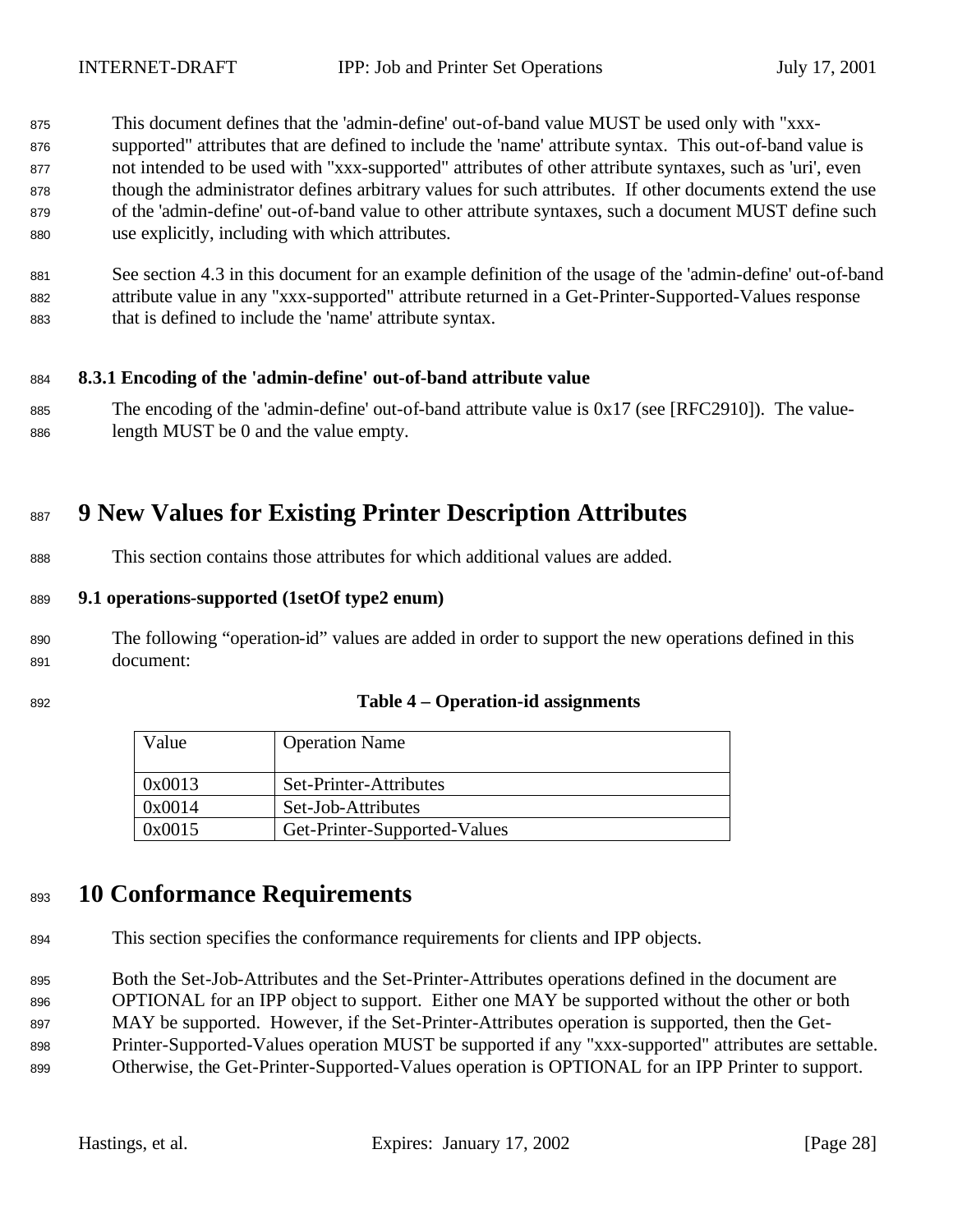| 900<br>901                      | If the Set-Printer-Attributes operation is supported, then the Printer MUST support the following<br>additional items:                                                                                                                                                                                                                                                                                                         |                                                                                                                                                                                                                                                                                                              |  |
|---------------------------------|--------------------------------------------------------------------------------------------------------------------------------------------------------------------------------------------------------------------------------------------------------------------------------------------------------------------------------------------------------------------------------------------------------------------------------|--------------------------------------------------------------------------------------------------------------------------------------------------------------------------------------------------------------------------------------------------------------------------------------------------------------|--|
| 902<br>903                      | 1.                                                                                                                                                                                                                                                                                                                                                                                                                             | the Get-Printer-Supported-Values operation (see section 5), if any "xxx-supported" attributes<br>are settable.                                                                                                                                                                                               |  |
| 904                             | 2.                                                                                                                                                                                                                                                                                                                                                                                                                             | the "printer-settable-attributes-supported" Printer Description attribute (see section 6.1)                                                                                                                                                                                                                  |  |
| 905                             | 3.                                                                                                                                                                                                                                                                                                                                                                                                                             | the 'not-settable' out-of-band value in responses (see section 8.1)                                                                                                                                                                                                                                          |  |
| 906                             | 4.                                                                                                                                                                                                                                                                                                                                                                                                                             | the 'client-error-not-settable' status code (see section 7.1)                                                                                                                                                                                                                                                |  |
| 907<br>908                      | 5.                                                                                                                                                                                                                                                                                                                                                                                                                             | If "printer-message-from-operator" Printer Description attribute is supported (see [RFC2911]<br>section 4.4.25), then it MUST be settable.                                                                                                                                                                   |  |
| 909<br>910                      | 6.                                                                                                                                                                                                                                                                                                                                                                                                                             | the Get-Printer-Supported-Values operation (see section 4.3), if any "xxx-supported" attributes<br>are settable.                                                                                                                                                                                             |  |
| 911<br>912<br>913<br>914        | 7.                                                                                                                                                                                                                                                                                                                                                                                                                             | If a client can set a value with the 'name' attribute syntax for one or more "xxx-supported"<br>attributes, then the 'admin-define' out-of-band attribute value (see section 8.3) MUST be<br>supported in the Get-Printer-Supported-Values response for each such settable attribute (see<br>section $4.3$ ) |  |
| 915<br>916                      | If the Set-Job-Attributes operation is supported, then the Printer MUST support the following<br>additional items:                                                                                                                                                                                                                                                                                                             |                                                                                                                                                                                                                                                                                                              |  |
| 917                             | 1.                                                                                                                                                                                                                                                                                                                                                                                                                             | the "job-settable-attributes-supported" Printer Description attribute (see section 6.2)                                                                                                                                                                                                                      |  |
| 918                             | 2.                                                                                                                                                                                                                                                                                                                                                                                                                             | the 'not-settable' out-of-band value in responses (see section 8.1)                                                                                                                                                                                                                                          |  |
| 919                             | 3.                                                                                                                                                                                                                                                                                                                                                                                                                             | the 'delete-attribute' out-of-band value in requests (see section 8.2)                                                                                                                                                                                                                                       |  |
| 920                             | 4.                                                                                                                                                                                                                                                                                                                                                                                                                             | the 'client-error-not-settable' status code (see section 7.1)                                                                                                                                                                                                                                                |  |
| 921<br>922                      | 5.                                                                                                                                                                                                                                                                                                                                                                                                                             | If the "job-message-from-operator" Printer Description attribute is supported (see [RFC2911]<br>4.3.16), then it MUST be settable.                                                                                                                                                                           |  |
| 923<br>924<br>925<br>926<br>927 | It is OPTIONAL for the Printer object to support the "printer-message-time" (integer) and "printer-<br>message-date-time" (dateTime) Printer Description attributes. If both the "printer-message-time"<br>(integer) and the "printer-current-time" (dateTime) (see [RFC2911] section 4.4.30) attributes are<br>supported, then the "printer-message-date-time" (dateTime) Printer Description attribute MUST be<br>supported. |                                                                                                                                                                                                                                                                                                              |  |
| 928<br>929<br>930               | As with all out-of-band values, a client or a Printer MUST NOT use an out-of-band value unless the<br>definition document for the attribute in an operation request and/or response explicitly allows such<br>usage.                                                                                                                                                                                                           |                                                                                                                                                                                                                                                                                                              |  |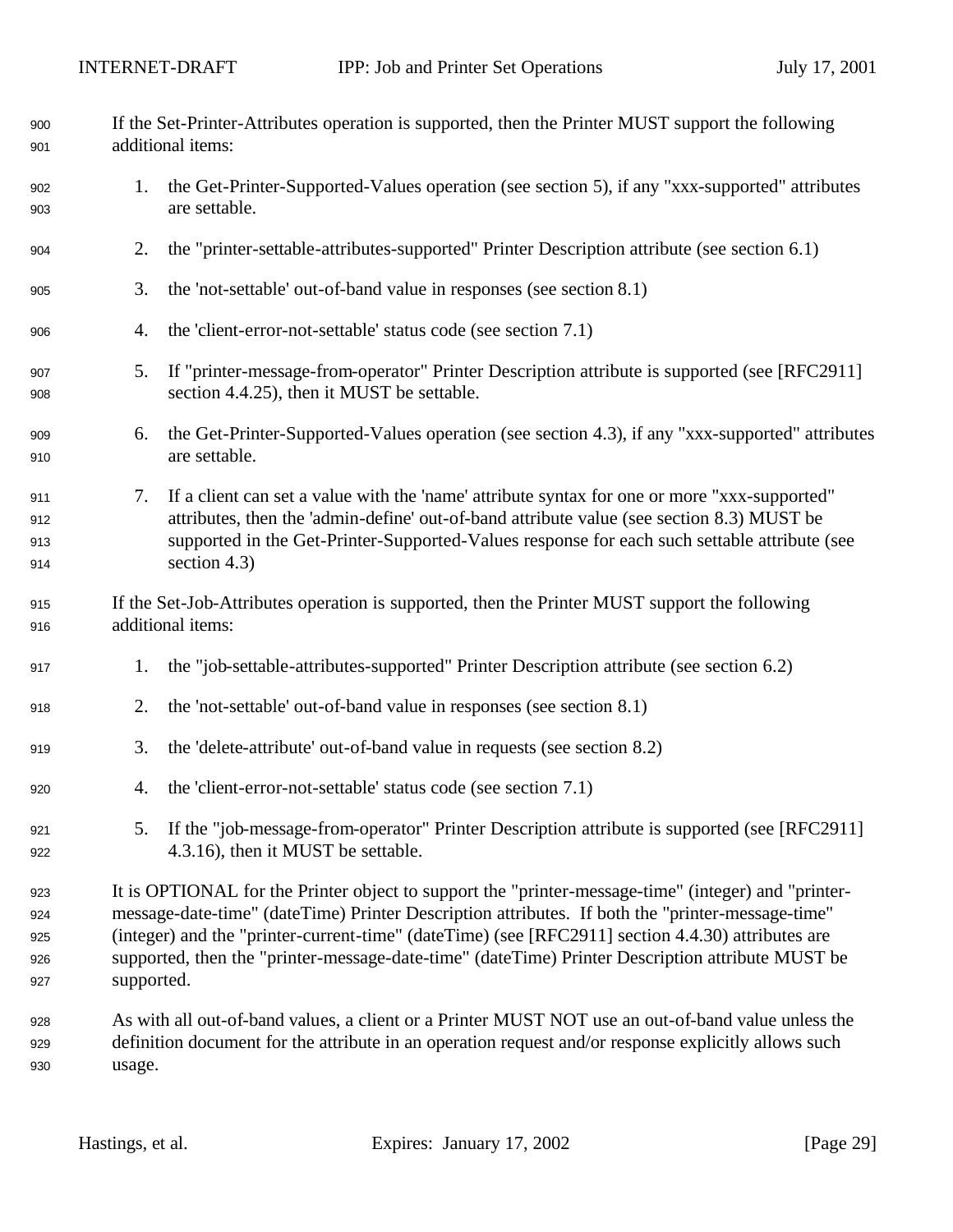# **11 IANA Considerations**

- This section contains registration information for IANA to add to the various IPP Registries according to the procedures defined in RFC 2911 [RFC2911] section 6.
- *Note to RFC Editors: Replace RFC NNNN below with the RFC number for this document, so that it accurately reflects the content of the information for the IANA Registry.*

### **11.1 Operation Registrations**

 The following table lists all of the operations defined in this document. These are to be registered according to the procedures defined in RFC 2911 [RFC2911] section 6.4.

| .   |                              |          |          |
|-----|------------------------------|----------|----------|
| 941 | Operations:                  | Ref.     | Section: |
| 942 | Set-Printer-Attributes       | RFC NNNN | 4.1      |
| 943 | Set-Job-Attributes           | RFC NNNN | 4.2      |
| 944 | Get-Printer-Supported-Values | RFC NNNN | 4.3      |

- The resulting operation registrations will be published in the
- ftp://ftp.iana.org/in-notes/iana/assignments/ipp/operations/
- area.

### **11.2 Additional Enum Attribute Value Registrations for the "operations-supported" Printer Attribute**

 The following table lists all the new enum attribute values defined in this document as additional type2 enum values for use with the "operations-supported" Printer Description attribute. These are to be registered according to the procedures defined in RFC 2911 [RFC 2911] section 6.1.

| 955 | Enum Attribute Values:       | Value           | Ref.     | Section: |
|-----|------------------------------|-----------------|----------|----------|
| 956 | Set-Printer-Attributes       | $0 \times 0013$ | RFC NNNN | 4        |
| 957 | Set-Job-Attributes           | $0 \times 0014$ | RFC NNNN | 4        |
| 958 | Get-Printer-Supported-Values | $0 \times 0015$ | RFC NNNN | 4        |

- The resulting enum attribute value registrations will be published in the
- ftp://ftp.iana.org/in-notes/iana/assignments/ipp/attribute-values/operations-supported/
- area.

#### **11.3 Attribute Registrations**

 The following table lists all of the attributes defined in this document. These are to be registered according to the procedures in RFC 2911 [RFC2911] section 6.2.

| 967 | Operation attributes:                       | Ref.     | Section: |
|-----|---------------------------------------------|----------|----------|
| 968 | $printer-message-from-operator (text(127))$ | RFC NNNN | 5.1      |
| 969 | job-message-from-operator (text(127))       | RFC NNNN | 5.2      |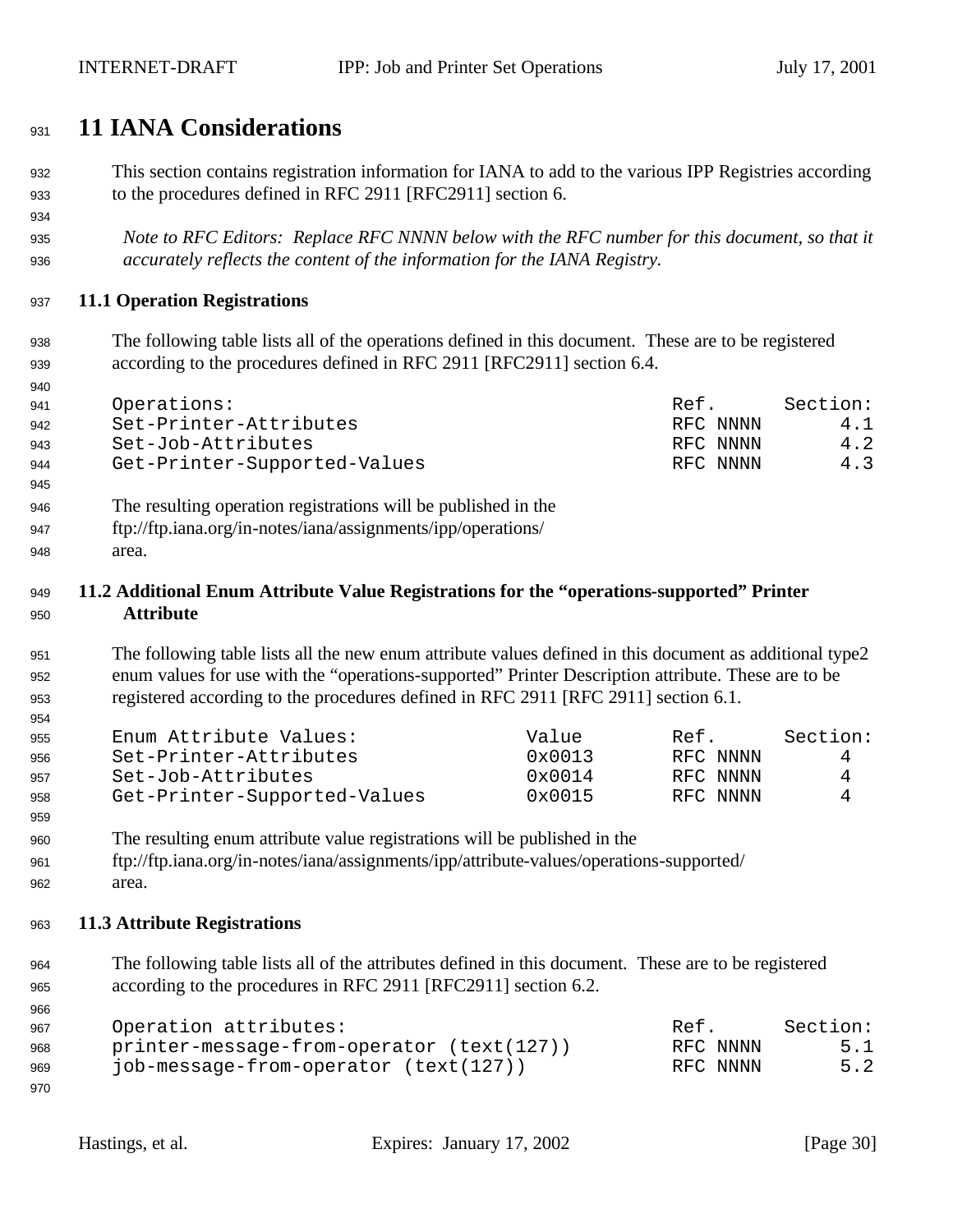| 971 | Printer Description attributes:                              | Ref.     | Section: |
|-----|--------------------------------------------------------------|----------|----------|
| 972 | printer-settable-attributes-supported (1set0f type2 keyword) |          |          |
| 973 |                                                              | RFC NNNN | 6.1      |
| 974 | job-settable-attributes-supported (1setOf type2 keyword)     |          |          |
| 975 |                                                              | RFC NNNN | 6.2      |
| 976 | document-format-varying-attributes (1setOf type2 keyword)    |          |          |
| 977 |                                                              | RFC NNNN | 6.3      |
| 978 | printer-message-time (integer(MIN:MAX))                      | RFC NNNN | 6.4      |
| 979 | printer-message-date-time (dateTime)                         | RFC NNNN | 6.5      |
| 980 | printer-xri-supported (1set0f collection)                    | RFC NNNN | 6.6      |
| 981 | xri-uri-scheme-supported (1setOf uriScheme)                  | RFC NNNN | 6.7      |
| 982 | xri-authentication-supported (1setOf type2 keyword)          |          | 6.8      |
| 983 | xri-security-supported (1set of type2 keyword)               | RFC NNNN | 6.9      |
| 984 |                                                              |          |          |
|     |                                                              |          |          |

- The resulting attribute registrations will be published in the
- ftp://ftp.iana.org/in-notes/iana/assignments/ipp/attributes/
- area.

### **11.4 Status code Registrations**

- The following table lists the status code defined in this document. This is to be registered according to 991 the procedures in RFC 2911 [RFC2911] section 6.6.
- ers and the Status codes: The Section: Ref. Section: 994 client-error-attributes-not-settable (0x0413) RFC NNNN 7.1 The resulting status code registration will be published in the
- ftp://ftp.iana.org/in-notes/iana/assignments/ipp/status-codes/
- area.
- 

### **11.5 Out-of-band Attribute Value Registrations**

- The following table lists all of the out-of-band attribute values defined in this document. These are to be registered according to the procedures in RFC 2911 [RFC2911] section 6.7.
- 004 0ut-of-band Attribute Values: The Ref. Section: 'not-settable' out-of-band value RFC NNNN 8.1 'delete-attribute' out-of-band value RFC NNNN 8.2 'admin-define' out-of-band attribute value RFC NNNN 8.3
- The resulting out-of-band attribute value registrations will be published in the
- ftp.iana.org/in-notes/iana/assignments/ipp/out-of-band-attribute-value-tags/
- 011 area.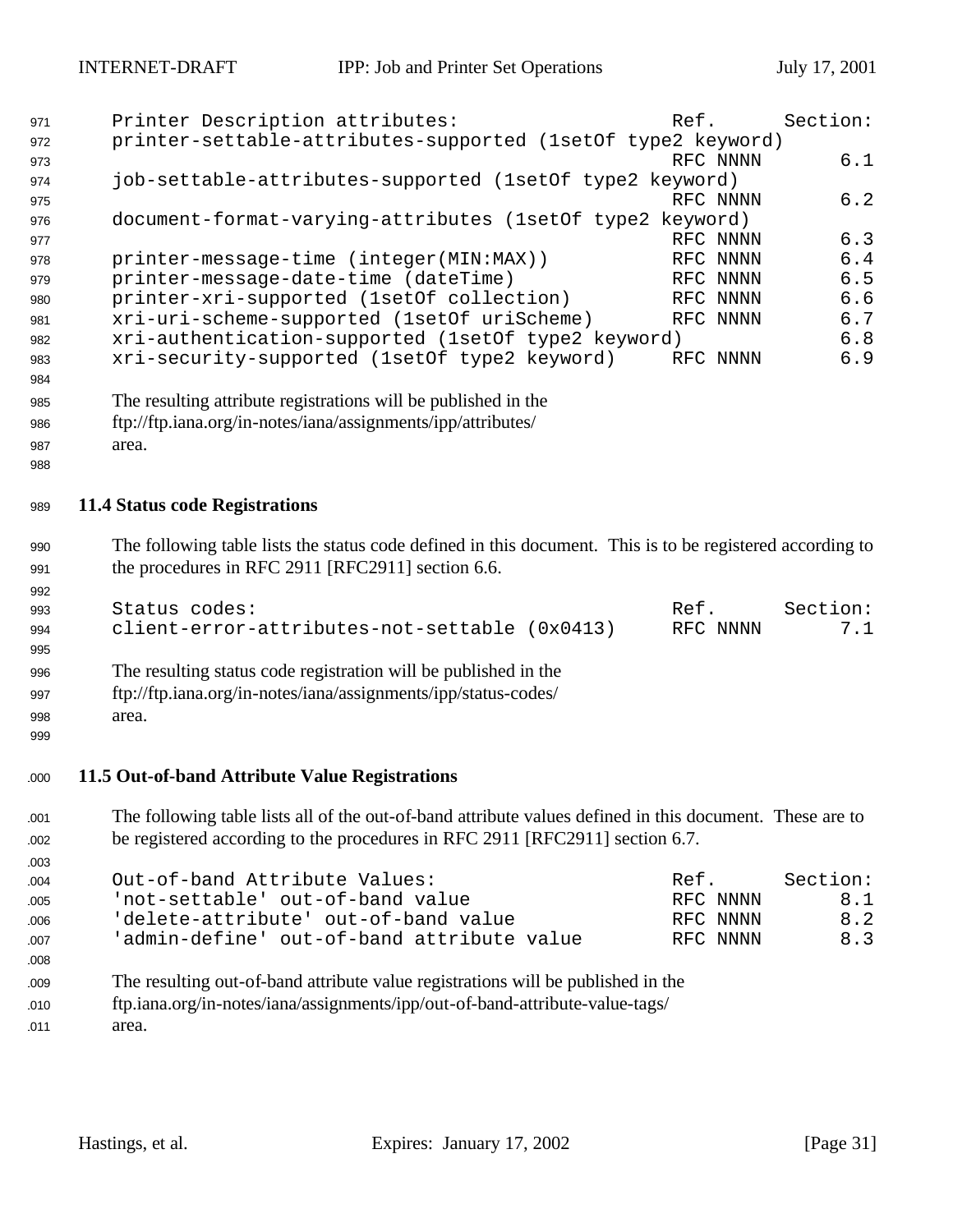# **12 Internationalization Considerations**

This document has the same localization considerations as the [RFC2911].

# **13 Security Considerations**

 The IPP Model and Semantics document [RFC2911 section 8] discusses high level security requirements (Client Authentication, Server Authentication and Operation Privacy). Client Authentication is the mechanism by which the client proves its identity to the server in a secure manner. Server Authentication is the mechanism by which the server proves its identity to the client in a secure manner. Operation Privacy is defined as a mechanism for protecting operations from eavesdropping.

- In addition, the introduction of the Set-Printer-Attributes and Set-Job-Attributes operations creates another security threat, since the client is able to modify the Printer and Job attributes stored in the Printer. Such modifications could lead to denial of service.
- A malicious user could alter the policy established by the system administrator and stored in the Printer attributes. Such alteration could either grant access to more resources or deny access to resources that the system administrator has established. For example, the malicious user could remove all of the document-format values from the "document-format-supported" Printer attribute so that the Printer 027 would refuse to accept all jobs.
- The general remedy for such malicious user actions against Printer attributes is to have strong Client Authentication coupled with Printer access control to limit the users who have System Administrator or 030 Operator privileges.
- A malicious user could modify the Job Template attributes of another user's Job, such as the "copies" attribute. For example, setting the number of copies to a large number.

 The general remedy for such malicious user actions against another user's job is to have strong Client Authentication coupled with Printer access control to limit the users who have System Administrator or Operator privileges who can modify any job and, in addition, store the Client Authentication with each Job so that only the job owner End User can modify his/her own job.

# **14 Author's Addresses**

038 Carl Kugler **IBM** 040 P.O. Box 1900 041 Boulder, CO 80301-9191 043 Phone: (303) 924-5060  $0.44$  FAX: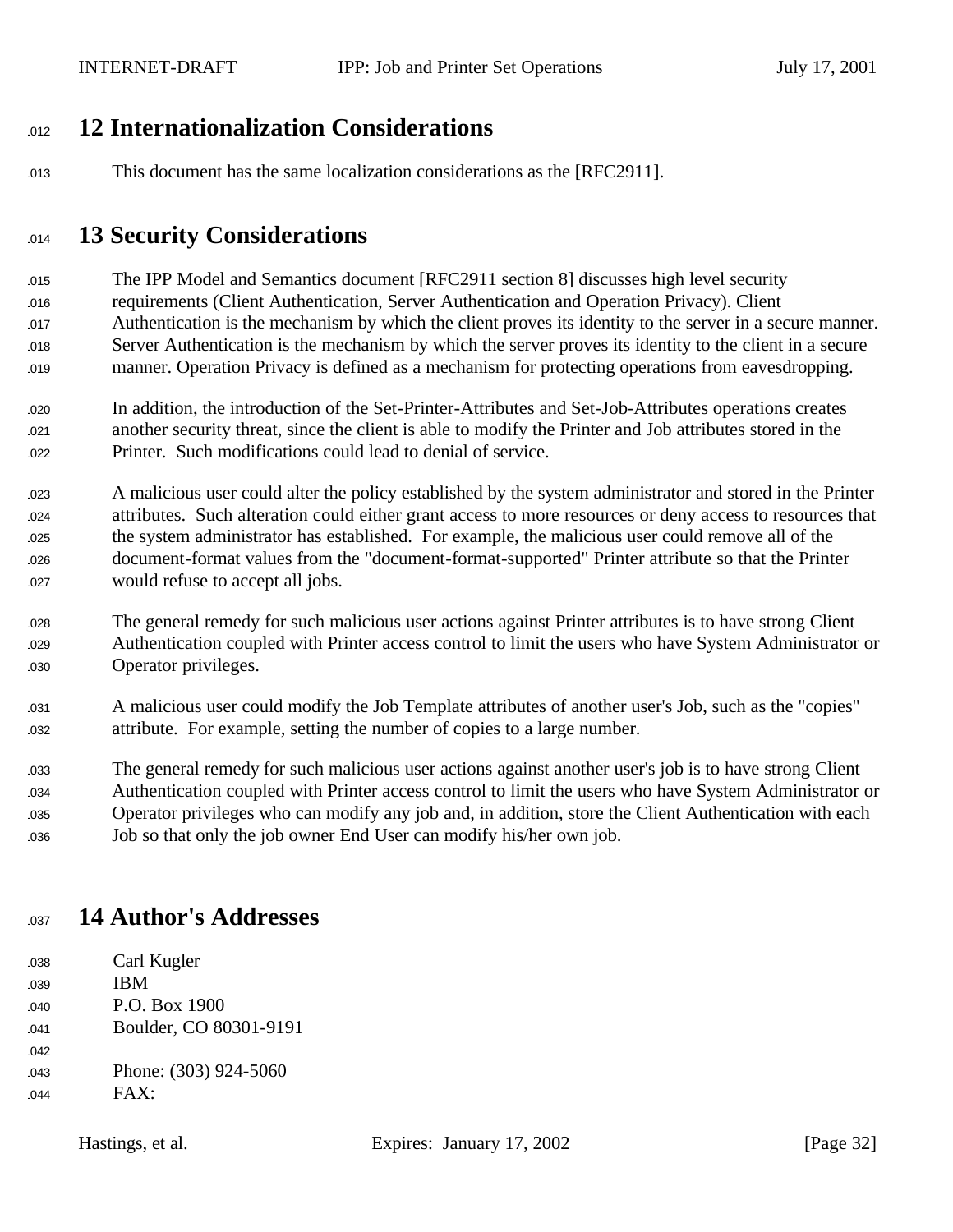| 045 | e-mail: kugler@us.ibm.com                                                                                  |
|-----|------------------------------------------------------------------------------------------------------------|
| 046 |                                                                                                            |
| 047 | <b>Tom Hastings</b>                                                                                        |
| 048 | <b>Xerox Corporation</b>                                                                                   |
| 049 | 737 Hawaii St. ESAE 231                                                                                    |
| 050 | El Segundo, CA 90245                                                                                       |
| 051 |                                                                                                            |
| 052 | Phone: 310-333-6413                                                                                        |
| 053 | Fax: 310-333-5514                                                                                          |
| 054 | e-mail: hastings@cp10.es.xerox.com                                                                         |
| 055 |                                                                                                            |
| 056 | Robert Herriot                                                                                             |
| 057 | Xerox Corp.                                                                                                |
| 058 | 3400 Hill View Ave, Building 1                                                                             |
| 059 | Palo Alto, CA 94304                                                                                        |
| 060 |                                                                                                            |
| 061 | Phone: 650-813-7696                                                                                        |
| 062 | 650-813-6860<br>Fax:                                                                                       |
| 063 | e-mail: robert.herriot@pahv.xerox.com                                                                      |
| 064 |                                                                                                            |
| 065 | Harry Lewis                                                                                                |
| 066 | <b>IBM</b>                                                                                                 |
| 067 | P.O. Box 1900                                                                                              |
| 068 | Boulder, CO 80301-9191                                                                                     |
| 069 |                                                                                                            |
| 070 | Phone: (303) 924-5337                                                                                      |
| 071 | FAX:                                                                                                       |
| 072 | e-mail: harryl@us.ibm.com                                                                                  |
| 073 |                                                                                                            |
| 074 | IPP Web Page: http://www.pwg.org/ipp/                                                                      |
| 075 | IPP Mailing List: ipp@pwg.org                                                                              |
| 076 |                                                                                                            |
| 077 | To subscribe to the ipp mailing list, send the following email:                                            |
| 078 | 1) send it to majordomo@pwg.org                                                                            |
| 079 | 2) leave the subject line blank                                                                            |
| 080 | 3) put the following two lines in the message body:                                                        |
| 081 | subscribe ipp                                                                                              |
| 082 | end                                                                                                        |
| 083 |                                                                                                            |
| 084 | Implementers of this specification document are encouraged to join the IPP Mailing List in order to        |
| 085 | participate in any discussions of clarification issues and review of registration proposals for additional |
| 086 | attributes and values. In order to reduce spam the mailing list rejects mail from non-subscribers, so you  |
| 087 | must subscribe to the mailing list in order to send a question or comment to the mailing list.             |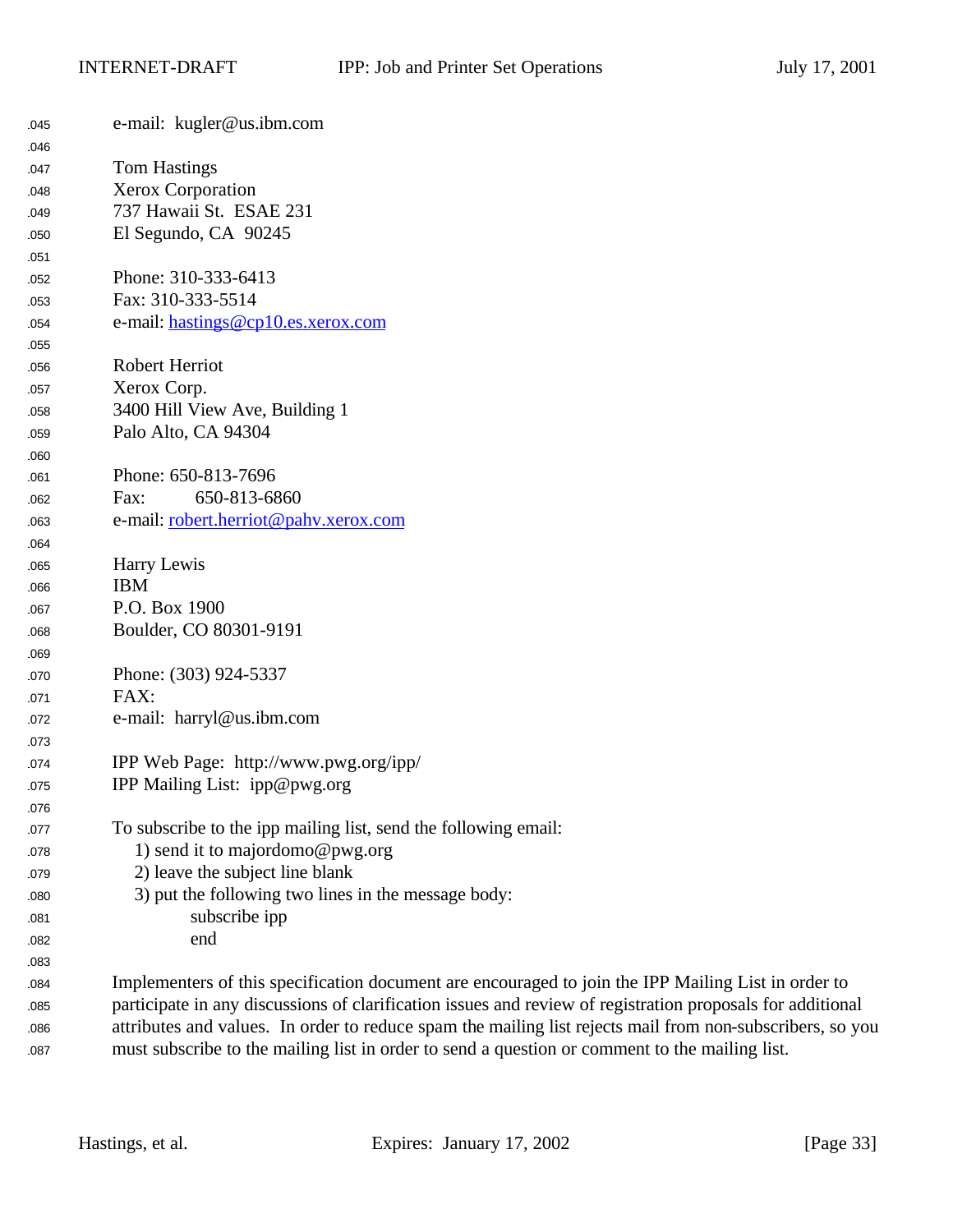# **15 References**

| 089 | $[ipp-coll]$                                                                                                                                   |
|-----|------------------------------------------------------------------------------------------------------------------------------------------------|
| 090 | deBry, R., , Hastings, T., Herriot, R., "Internet Printing Protocol (IPP): The Collection Attribute                                            |
| 091 | Syntax", <draft-ietf-ipp-collection-05.txt>, work in progress, July 17, 2001.</draft-ietf-ipp-collection-05.txt>                               |
| 092 | $[ipp-set2]$                                                                                                                                   |
| 093 | Kugler, C, Hastings, T., Lewis, H., "Internet Printing Protocol/1.1: Job and Printer Administrative                                            |
| 094 | Operations", <draft-ietf-ipp-ops-set2-02.txt>, July 19, 2000.</draft-ietf-ipp-ops-set2-02.txt>                                                 |
| 095 | [ldap-printer]                                                                                                                                 |
| 096 | Fleming, P., Jones, K., Lewis, H., McDonald, I., "Internet Printing Protocol (IPP): LDAP Schema                                                |
| 097 | for Printer Services", <draft-ietf-ipp-idap-printer-schema-04.txt>, work in progress, December 20,</draft-ietf-ipp-idap-printer-schema-04.txt> |
| 098 | 2000.                                                                                                                                          |
| 099 | $[RFC2565]$                                                                                                                                    |
| 100 | Herriot, R., Butler, S., Moore, P., Tuner, R., "Internet Printing Protocol/1.0: Encoding and                                                   |
| 101 | Transport", RFC 2565, April 1999.                                                                                                              |
| 102 | [RFC2566]                                                                                                                                      |
| 103 | R. deBry, T. Hastings, R. Herriot, S. Isaacson, P. Powell, "Internet Printing Protocol/1.0: Model and                                          |
| 104 | Semantics", RFC 2566, April 1999.                                                                                                              |
| 105 | [RFC2910]                                                                                                                                      |
| 106 | Herriot, R., Butler, S., Moore, P., Turner, R., "Internet Printing Protocol/1.1: Encoding and                                                  |
| 107 | Transport", RFC 2910, September 2000.                                                                                                          |
| 108 | [RFC2911]                                                                                                                                      |
| 109 | R. deBry, T. Hastings, R. Herriot, S. Isaacson, P. Powell, "Internet Printing Protocol/1.0: Model and                                          |
| 110 | Semantics", RFC 2911, September 2000.                                                                                                          |
| 111 | [svrloc-printer]                                                                                                                               |
| 112 | St. Pierre, P., Isaacson, S., McDonald, I., "Definition of the Printer Abstract Service Type v2.0",                                            |
| 113 | <draft-ietf-svrloc-printer-scheme-06.txt>, work in progress, March 8, 2000.</draft-ietf-svrloc-printer-scheme-06.txt>                          |
|     |                                                                                                                                                |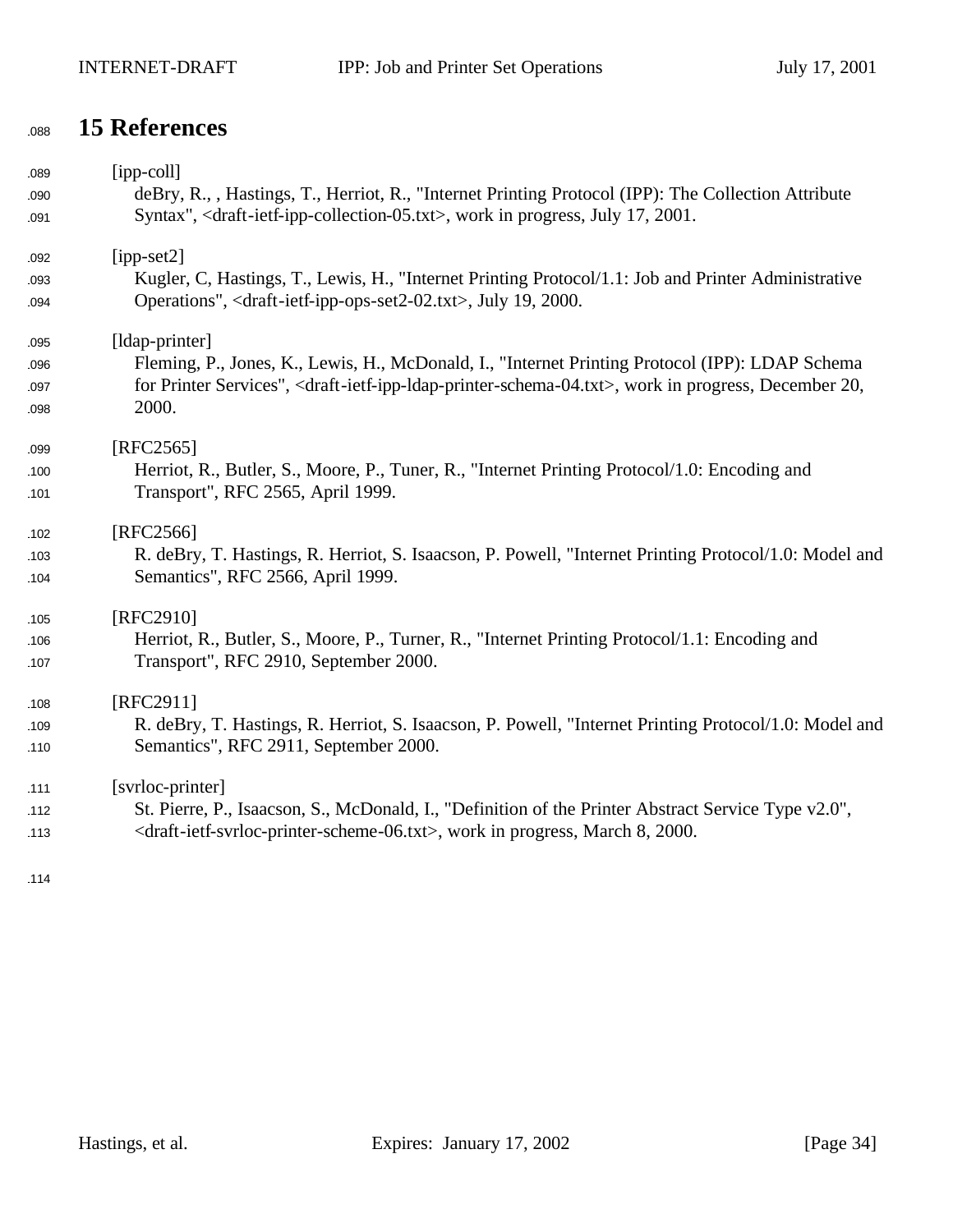# <sup>1114</sup> **16 Appendix A: Allowed Values for Set-Printer-Attributes and Set-Job-**<sup>1115</sup> **Attributes requests**

- <sup>1116</sup> This appendix is a normative part of this document and contains a table of all IPP/1.1 attributes. Each 117 row contains:
- <sup>1118</sup> − an attribute and
- <sup>1120</sup> − the values allowed in the Set-Printer-Attributes or Set-Job-Attributes request for the attribute. 121 The entry in each cell is the name (first few words) of each item below 1, 2, 3, 4a-g, and 5.
- 123 The allowed values include the following cases:
- 124 124 1. READ-ONLY: the Set-Printer-Attributes or Set-Job-Attributes operation MUST NOT change this 125 attribute and MUST reject the entire operation (see section 7.1).
- <sup>1126</sup> 2. Any of "*xxx*-supported": the Set-Printer-Attributes or Set-Job-Attributes operation accepts values 127 that are allowed according to the IPP/1.1 rules for validating the value(s) of an "xxx" Printer or Job 128 attribute against the value(s) of the corresponding "xxx-supported" Printer attribute. Table 5 <sup>1129</sup> summarizes those validation rules depending on each attribute syntax and value of an "xxx" <sup>1130</sup> attribute supplied in the request and that of the corresponding "xxx-supported" Printer attribute. <sup>1131</sup> The "xxx-supported" attribute syntax type and value(s) are obtained from a Get-Printer-Supported-<sup>1132</sup> Values response (see the tables in this Appendix).
- 

1119

122

#### <sup>1133</sup> **Table 5 - Validation rules for 'Any of "xxx-supported" '**

| Type of "xxx" value | Type of "xxx-supported" | Validates if:                               |
|---------------------|-------------------------|---------------------------------------------|
| to be set           | value                   |                                             |
|                     |                         |                                             |
| integer             | rangeOfInteger          | each value is in one of the "xxx-supported" |
|                     |                         | ranges                                      |
| uri                 | uriScheme               | each uri scheme matches one of the "xxx-    |
|                     |                         | supported" schemes                          |
| any                 | boolean                 | if the boolean "xxx-supported" is 'true'    |
| any                 | same type               | each value matches an "xxx-supported"       |
|                     |                         | value of the same type                      |

1134

<sup>1135</sup> For additional non-normative explanatory information see section 3.1.2.3 of the "Internet Printing <sup>1136</sup> Protocol/1.1: Implementer's Guide" [ipp-iig]).

 3. From Get-Printer-Supported-Values: the Set-Printer-Attributes operation accepts values that are allowed according to the IPP/1.1 rules for validating the value(s) of an "xxx" Printer attribute against the value(s) of the corresponding "xxx-supported" Printer attribute. Table 6 summarizes those validation rules depending on each attribute syntax and value of an "xxx" attribute supplied in the request and that of the corresponding "xxx-supported" Printer attribute. The "xxx-supported"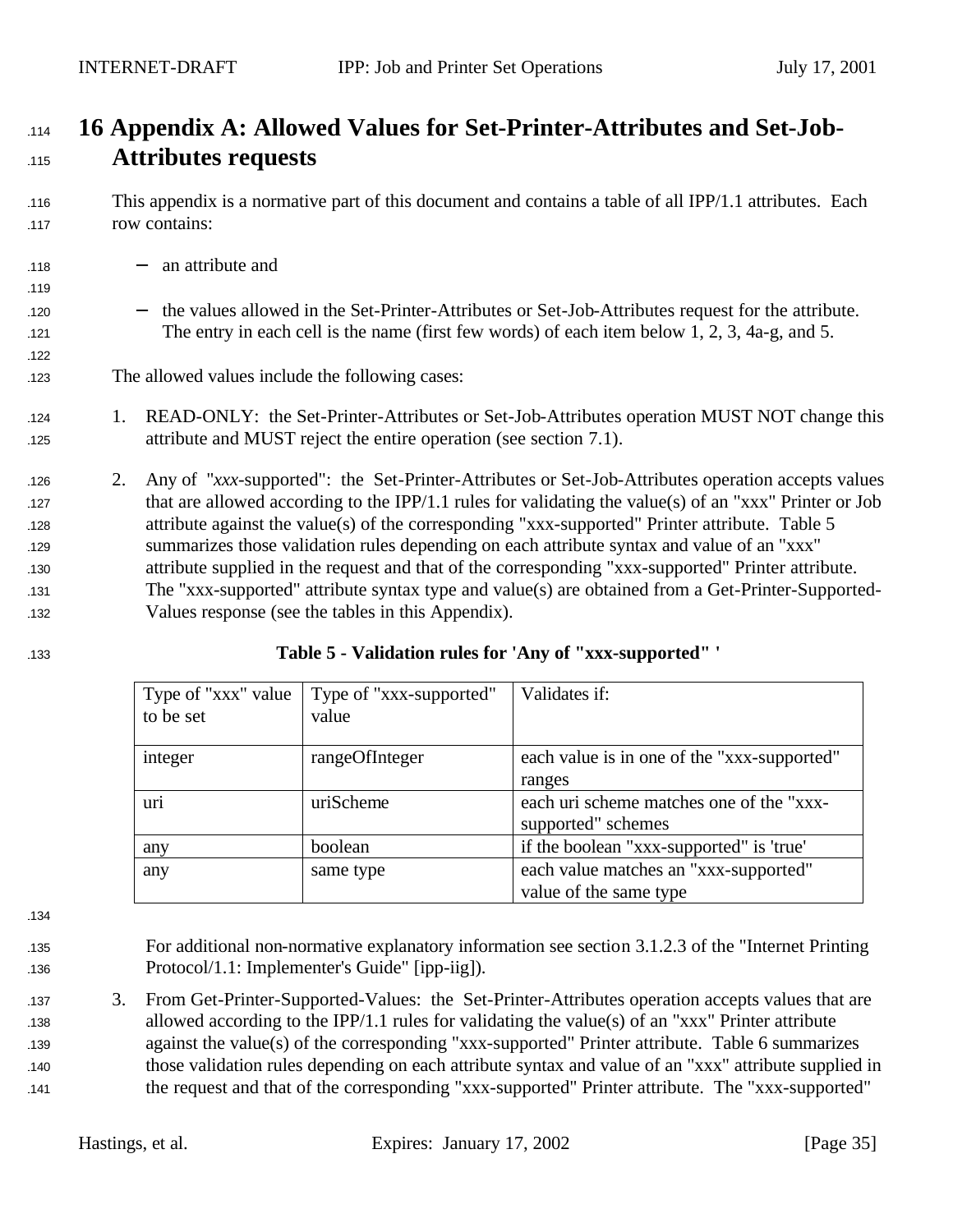<sup>1142</sup> attribute syntax type and attribute value(s) are obtained from a Get-Printer-Supported-Values <sup>1143</sup> response (see Appendix B: Attributes returned from Get-Printer-Supported-Values below).

<sup>1144</sup> **Table 6 - Validation rules for 'From Get-Printer-Supported-Values'**

| Type of "xxx"   | Type of "xxx-supported" | Validates if:                                         |
|-----------------|-------------------------|-------------------------------------------------------|
| value to be set | value                   |                                                       |
| integer         | rangeOfInteger          | each 'integer' value is in one of the "xxx-supported" |
|                 |                         | ranges                                                |
| uri             | uriScheme               | the uri scheme of each value matches one of the       |
|                 |                         | "xxx-supported" schemes                               |
| any             | boolean                 | if the boolean "xxx-supported" is 'true'              |
| name            | 'admin-define' out-of-  | any 'name' value matches                              |
|                 | band value              |                                                       |
| any             | same type               | each value matches an "xxx-supported" value of the    |
|                 |                         | same type                                             |

1145

158

- <sup>1146</sup> For additional non-normative explanatory information see section 3.1.2.3 of the "Internet Printing 147 Protocol/1.1: Implementer's Guide" [ipp-iig]).
- <sup>1148</sup> 4. Any value of the proper attribute syntax: the Set-Printer-Attributes or Set-Job-Attributes operation <sup>1149</sup> accepts any value of the specified attribute syntax. The attribute syntaxes supported are <sup>1150</sup> enumerated below.
- 151 a. Any text $(127)$
- 152 **b.** Any name(127)
- <sup>1153</sup> c. Any uri
- <sup>1154</sup> d. Any boolean
- <sup>1155</sup> e. Any positive integer
- <sup>1156</sup> f. Any dateTime
- <sup>1157</sup> g. 1setOf any uri
- <sup>1159</sup> 5. Combination of 'Any of "*xxx*-supported"' or 'Any name'.

<sup>1160</sup> If a Printer implementation doesn't want to allow setting values indicated in this Appendix as "any xxx", <sup>1161</sup> it can make the value be not-settable.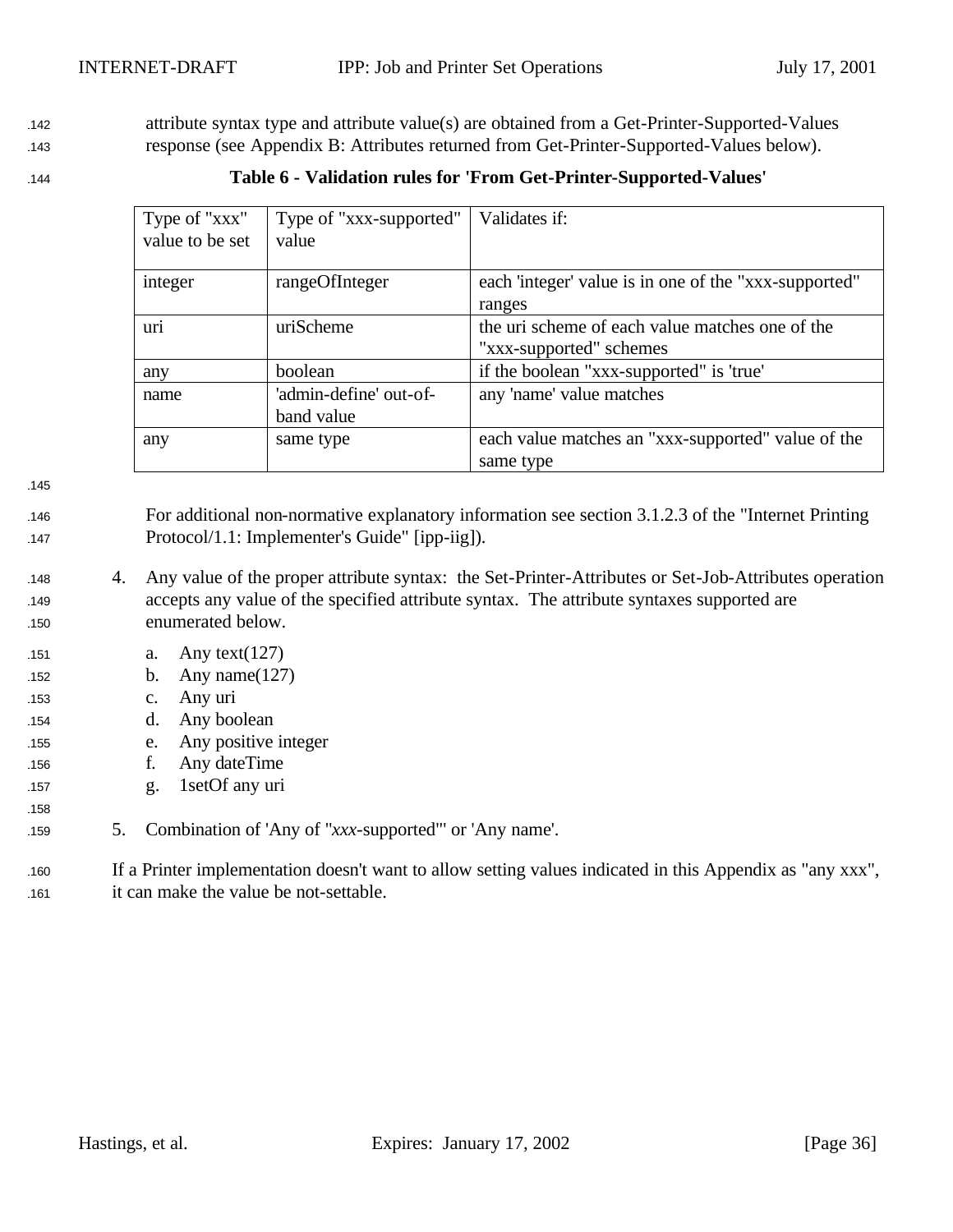# <sup>1162</sup> **Table 7 - Values allowed for Job Template Attributes in the Set-Job-Attributes Operation**

| <b>Job Template Attributes</b>              | Values allowed for Set |
|---------------------------------------------|------------------------|
|                                             |                        |
|                                             |                        |
| job-priority (integer(1:100))               | Any of "xxx-supported" |
| job-hold-until (type3 keyword   name (MAX)) | Any of "xxx-supported" |
| job-sheets (type3 keyword   name(MAX))      | Any of "xxx-supported" |
| multiple-document-handling (type2 keyword)  | Any of "xxx-supported" |
| copies (integer(1:MAX))                     | Any of "xxx-supported" |
| finishings (1setOf type2 enum)              | Any of "xxx-supported" |
| page-ranges (1setOf rangeOfInteger (1:MAX)) | Any of "xxx-supported" |
| sides (type2 keyword)                       | Any of "xxx-supported" |
| $number-up (integer(1:MAX))$                | Any of "xxx-supported" |
| orientation-requested (type2 enum)          | Any of "xxx-supported" |
| media (type3 keyword   name(MAX))           | Any of "xxx-supported" |
| printer-resolution (resolution)             | Any of "xxx-supported" |
| print-quality (type2 enum)                  | Any of "xxx-supported" |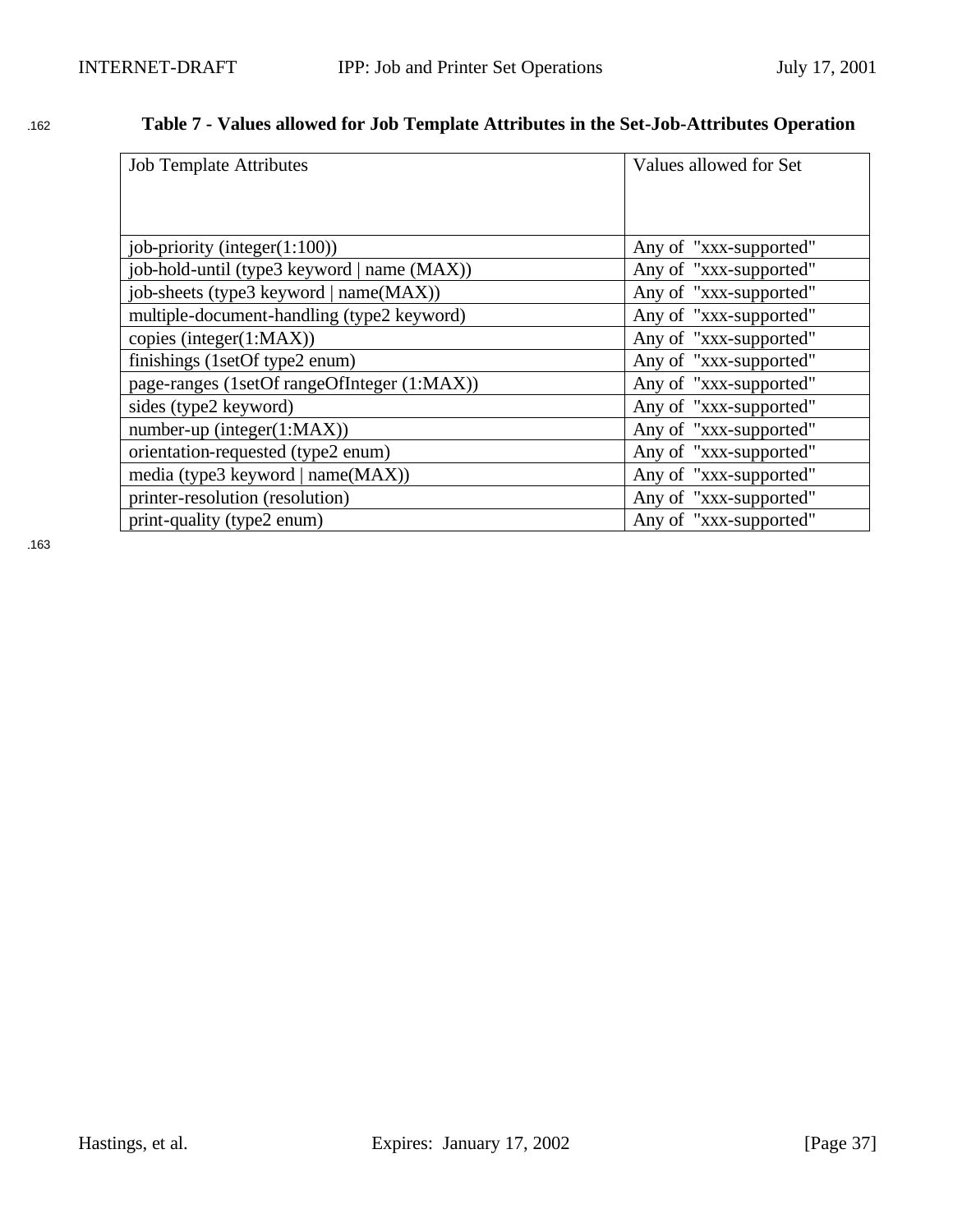| <b>Job Description Attributes</b>               | Values allowed for Set |
|-------------------------------------------------|------------------------|
|                                                 |                        |
| job-uri (uri)                                   | <b>READ-ONLY</b>       |
| job-id (integer(1:MAX))                         | <b>READ-ONLY</b>       |
| job-printer-uri (uri)                           | <b>READ-ONLY</b>       |
| job-more-info (uri)                             | <b>READ-ONLY</b>       |
| job-name (name(MAX))                            | Any name(MAX)          |
| job-originating-user-name (name(MAX))           | <b>READ-ONLY</b>       |
| job-state (type1 enum)                          | <b>READ-ONLY</b>       |
| job-state-reasons (1setOf type2 keyword)        | <b>READ-ONLY</b>       |
| job-state-message (text(MAX))                   | <b>READ-ONLY</b>       |
| job-detailed-status-messages (1setOf text(MAX)) | <b>READ-ONLY</b>       |
| job-document-access-errors (1setOf text(MAX))   | <b>READ-ONLY</b>       |
| number-of-documents (integer(0:MAX))            | <b>READ-ONLY</b>       |
| output-device-assigned (name(127))              | <b>READ-ONLY</b>       |
| time-at-creation (integer(MIN:MAX))             | <b>READ-ONLY</b>       |
| time-at-processing (integer(MIN:MAX))           | <b>READ-ONLY</b>       |
| time-at-completed (integer(MIN:MAX))            | <b>READ-ONLY</b>       |
| job-printer-up-time (integer(1:MAX))            | <b>READ-ONLY</b>       |
| date-time-at-creation (dateTime)                | <b>READ-ONLY</b>       |
| date-time-at-processing (dateTime)              | <b>READ-ONLY</b>       |
| date-time-at-completed (dateTime)               | <b>READ-ONLY</b>       |
| number-of-intervening-jobs (integer(0:MAX))     | <b>READ-ONLY</b>       |
| job-message-from-operator (text(127))           | Any text $(127)$       |
| job-k-octets (integer(0:MAX))                   | <b>READ-ONLY</b>       |
| job-impressions (integer(0:MAX))                | <b>READ-ONLY</b>       |
| job-media-sheets (integer(0:MAX))               | <b>READ-ONLY</b>       |
| job-k-octets-processed (integer(0:MAX))         | <b>READ-ONLY</b>       |
| job-impressions-completed (integer(0:MAX))      | <b>READ-ONLY</b>       |
| job-media-sheets-completed (integer(0:MAX))     | <b>READ-ONLY</b>       |
| attributes-charset (charset)                    | <b>READ-ONLY</b>       |
| attributes-natural-language (naturalLanguage)   | <b>READ-ONLY</b>       |

## <sup>1164</sup> **Table 8 - Values allowed for Job Description Attributes in the Set-Job-Attributes Operation**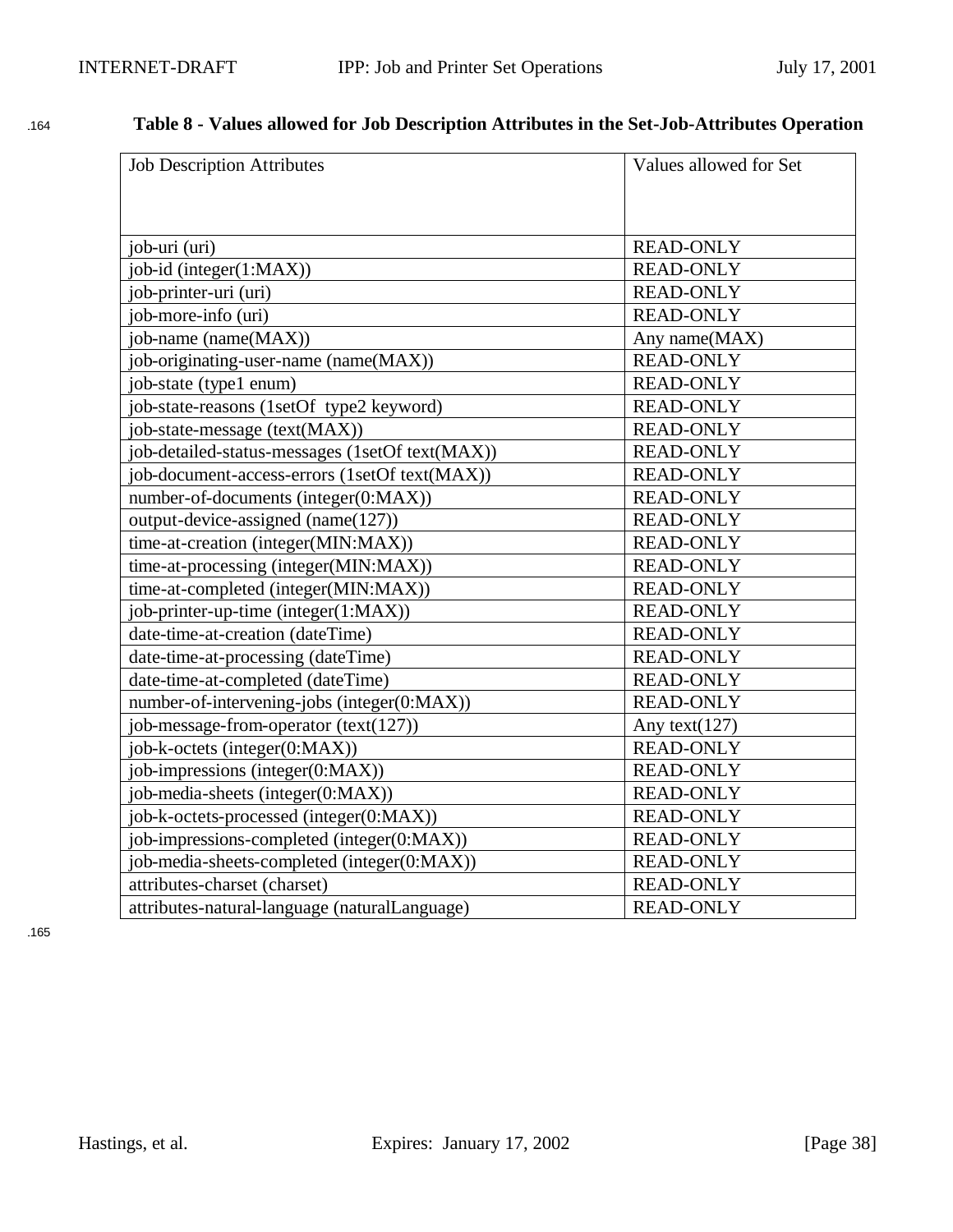| 166 | Table 9 - Values allowed for Printer Job Template Attributes in the Set-Printer-Attributes |
|-----|--------------------------------------------------------------------------------------------|
| 167 | <b>Operation</b>                                                                           |

| Printer Job Template Attributes                               | Values allowed for Set |
|---------------------------------------------------------------|------------------------|
| job-priority-default (integer(1:100))                         | Any of "xxx-supported" |
| job-hold-until-default (type3 keyword   name (MAX))           | Any of "xxx-supported" |
| job-sheets-default (type3 keyword   name(MAX))                | Any of "xxx-supported" |
| multiple-document-handling-default (type2 keyword)            | Any of "xxx-supported" |
| copies-default (integer(1:MAX))                               | Any of "xxx-supported" |
| finishings-default (1setOf type2 enum)                        | Any of "xxx-supported" |
| sides-default (type2 keyword)                                 | Any of "xxx-supported" |
| number-up-default (integer(1:MAX))                            | Any of "xxx-supported" |
| orientation-requested-default (type2 enum)                    | Any of "xxx-supported" |
| media-default (type3 keyword   name(MAX))                     | Any of "xxx-supported" |
| printer-resolution-default (resolution)                       | Any of "xxx-supported" |
| print-quality-default (type2 enum)                            | Any of "xxx-supported" |
| job-priority-supported (integer(1:100))                       | From Get-Printer-      |
|                                                               | Supported-Values       |
| job-hold-until-supported (1setOf(type3 keyword   name (MAX))) | From Get-Printer-      |
|                                                               | Supported-Values       |
| job-sheets-supported (1setOf(type3 keyword   name(MAX)))      | From Get-Printer-      |
|                                                               | Supported-Values       |
| multiple-document-handling-supported (1setOf type2 keyword)   | From Get-Printer-      |
|                                                               | Supported-Values       |
| copies-supported (rangeOfInteger(1:MAX))                      | From Get-Printer-      |
|                                                               | Supported-Values       |
| finishings-supported (1setOf type2 enum)                      | From Get-Printer-      |
|                                                               | Supported-Values       |
| page-ranges-supported (boolean)                               | From Get-Printer-      |
|                                                               | Supported-Values       |
| sides-supported (1setOf type2 keyword)                        | From Get-Printer-      |
|                                                               | Supported-Values       |
| number-up-supported (1setOf (integer(1:MAX))                  | From Get-Printer-      |
| rangeOfInteger(1:MAX)))                                       | Supported-Values       |
| orientation-requested-supported (1setOf type2 enum)           | From Get-Printer-      |
|                                                               | Supported-Values       |
| media-supported (1setOf (type3 keyword   name(MAX)))          | From Get-Printer-      |
|                                                               | Supported-Values       |
| printer-resolution-supported (1setOf resolution)              | From Get-Printer-      |
|                                                               | Supported-Values       |
| print-quality-supported (1setOf type2 enum)                   | From Get-Printer-      |
|                                                               | Supported-Values       |
| media-ready (type3 keyword   name(MAX))                       | From Get-Printer-      |
|                                                               | Supported-Values       |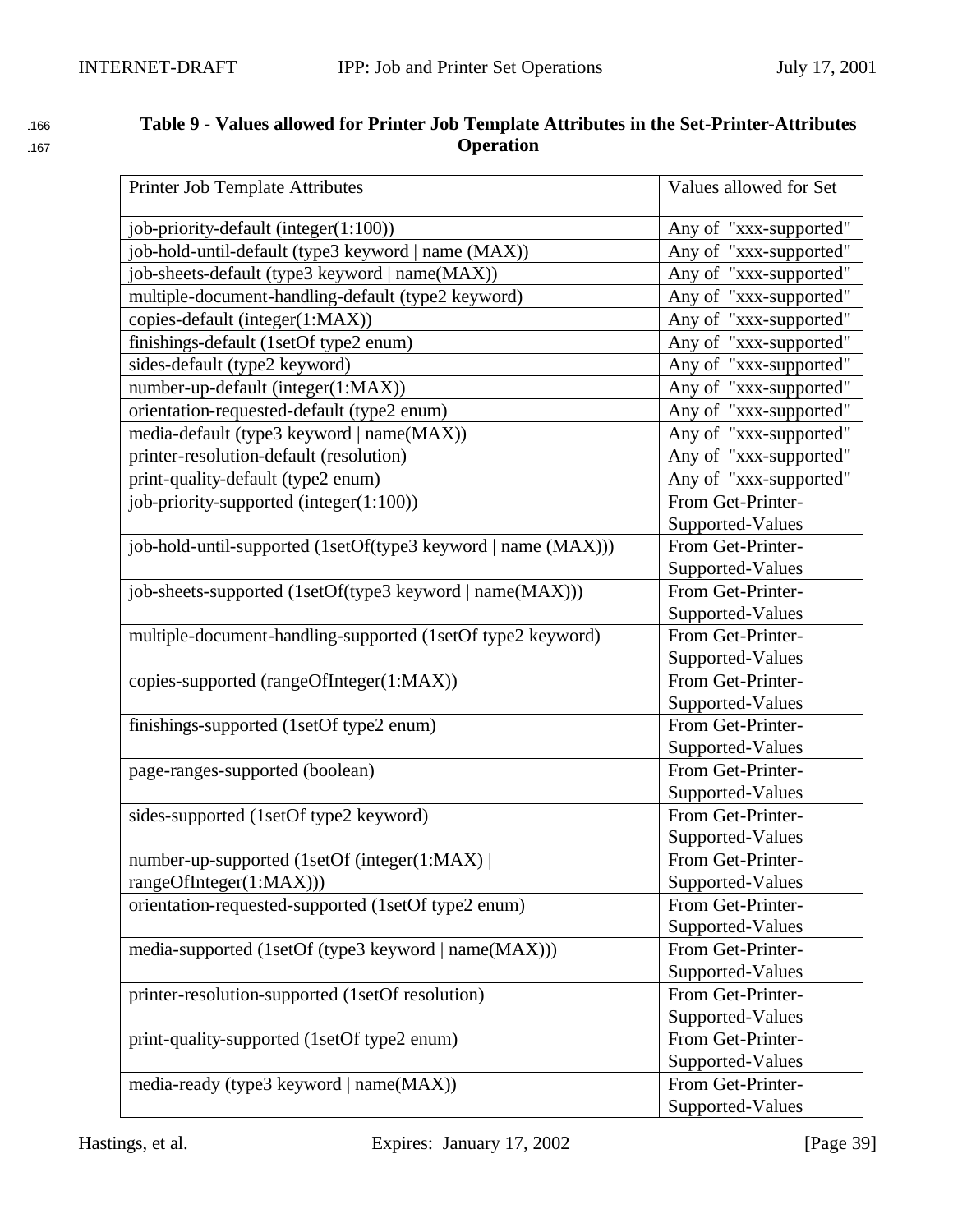## <sup>1169</sup> **Table 10 - Values allowed for Printer Description Attributes in the Set-Printer-Attributes**  170 **Operation**

| 168 |
|-----|
| 169 |

| <b>Printer Description Attributes</b>                        | Values allowed for Set        |
|--------------------------------------------------------------|-------------------------------|
| printer-uri-supported (1setOf uri)                           | <b>READ-ONLY</b>              |
| uri-authentication-supported (1setOf type2 keyword)          | <b>READ-ONLY</b>              |
| uri-security-supported (1setOf type2 keyword)                | <b>READ-ONLY</b>              |
| printer-xri-supported (1setOf collection) member attributes: |                               |
| xri-uri (uri)                                                | any uriScheme of "xri-uri-    |
|                                                              | scheme-supported" from Get-   |
|                                                              | Printer-Attributes            |
| xri-authentication (1setOf type2 keyword)                    | any keyword of "xri-          |
|                                                              | authentication-supported"     |
|                                                              | from Get-Printer-Attributes   |
| xri-security (1setOf type2 keyword)                          | any keyword of "xri-security- |
|                                                              | supported" from Get-Printer-  |
|                                                              | <b>Attributes</b>             |
| xri-uri-scheme-supported (1setOf uriScheme)                  | <b>READ-ONLY</b>              |
| xri-authentication-supported (1setOf type2 keyword)          | <b>READ-ONLY</b>              |
| xri-security-supported (1setOf type2 keyword)                | <b>READ-ONLY</b>              |
| printer-name (name(127))                                     | Any name $(127)$              |
| printer-location (text(127))                                 | Any text $(127)$              |
| printer-info $(text(127))$                                   | Any text $(127)$              |
| printer-more-info (uri)                                      | Any uri                       |
| printer-driver-installer (uri)                               | Any uri                       |
| printer-make-and-model (text(127))                           | Any text $(127)$              |
| printer-more-info-manufacturer (uri)                         | Any uri                       |
| printer-state (type1 enum)                                   | <b>READ-ONLY</b>              |
| printer-state-reasons (1setOf type2 keyword)                 | <b>READ-ONLY</b>              |
| printer-state-message (text(MAX))                            | <b>READ-ONLY</b>              |
| ipp-versions-supported (1setOf type2 keyword)                | From Get-Printer-Supported-   |
|                                                              | Values                        |
| operations-supported (1setOf type2 enum)                     | From Get-Printer-Supported-   |
|                                                              | Values                        |
| multiple-document-jobs-supported (boolean)                   | From Get-Printer-Supported-   |
|                                                              | Values                        |
| charset-configured (charset)                                 | Any of "xxx-supported", use   |
|                                                              | "charset-supported"           |
| charset-supported (1setOf charset)                           | From Get-Printer-Supported-   |
|                                                              | Values                        |
| natural-language-configured (naturalLanguage)                | Any of "xxx-supported", use   |
|                                                              | "generated-natural-language-  |
|                                                              | supported"                    |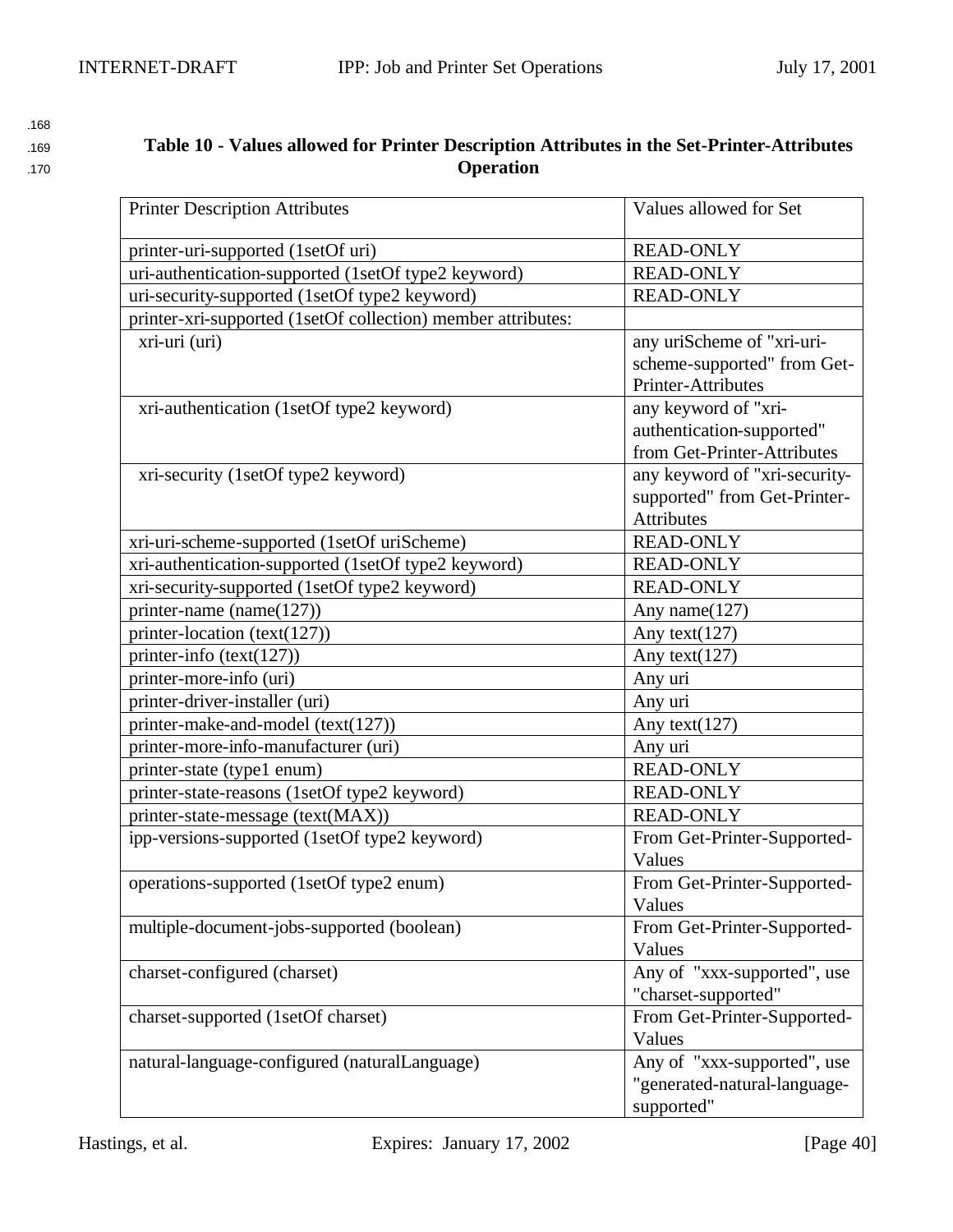| <b>Printer Description Attributes</b>                         | Values allowed for Set                |
|---------------------------------------------------------------|---------------------------------------|
| generated-natural-language-supported (1setOf naturalLanguage) | From Get-Printer-Supported-<br>Values |
| document-format-default (mimeMediaType)                       | Any of "xxx-supported"                |
| document-format-supported (1setOf mimeMediaType)              | From Get-Printer-Supported-           |
|                                                               | Values                                |
| printer-is-accepting-jobs (boolean)                           | <b>READ-ONLY</b>                      |
| queued-job-count (integer(0:MAX))                             | <b>READ-ONLY</b>                      |
| printer-message-from-operator (text(127))                     | Any text $(127)$                      |
| color-supported (boolean)                                     | From Get-Printer-Supported-           |
|                                                               | Values                                |
| reference-uri-schemes-supported (1setOf uriScheme)            | From Get-Printer-Supported-           |
|                                                               | Values                                |
| pdl-override-supported (type2 keyword)                        | From Get-Printer-Supported-           |
|                                                               | Values                                |
| printer-up-time (integer(1:MAX))                              | <b>READ-ONLY</b>                      |
| printer-current-time (dateTime)                               | Any dateTime **                       |
| multiple-operation-time-out (integer(1:MAX))                  | any positive integer                  |
| compression-supported (1setOf type3 keyword)                  | From Get-Printer-Supported-           |
|                                                               | Values                                |
| job-k-octets-supported (rangeOfInteger(0:MAX))                | From Get-Printer-Supported-           |
|                                                               | Values                                |
| job-impressions-supported (rangeOfInteger(0:MAX))             | From Get-Printer-Supported-           |
|                                                               | Values                                |
| job-media-sheets-supported (rangeOfInteger(0:MAX))            | From Get-Printer-Supported-           |
|                                                               | Values                                |
| pages-per-minute (integer(0:MAX))                             | <b>READ-ONLY</b>                      |
| pages-per-minute-color (integer(0:MAX))                       | <b>READ-ONLY</b>                      |
| printer-settable-attributes-supported (1setOf type2 keyword)  | From Get-Printer-Supported-           |
|                                                               | Values                                |
| job-settable-attributes-supported (1setOf type2 keyword)      | From Get-Printer-Supported-           |
|                                                               | Values                                |
| document-format-varying-attributes (1setOf type2 keyword)     | <b>READ-ONLY</b>                      |
| printer-message-time (integer(MIN:MAX))                       | <b>READ-ONLY</b>                      |
| printer-message-date-time(dateTime)                           | <b>READ-ONLY</b>                      |

- 1171
- 

<sup>1172</sup> \*\* - The "printer-current-time" (dateTime) attribute is settable in order to allow an administrator to 173 correct an incorrect dateTime or time zone.

# <sup>1174</sup> **17 Appendix B: Attributes returned from Get-Printer-Supported-Values**

175 This Appendix is a normative part of this document and lists all the attributes that are possible for an <sup>1176</sup> implementation to return in a Get-Printer-Supported-Values response, i.e., all the "xxx-supported"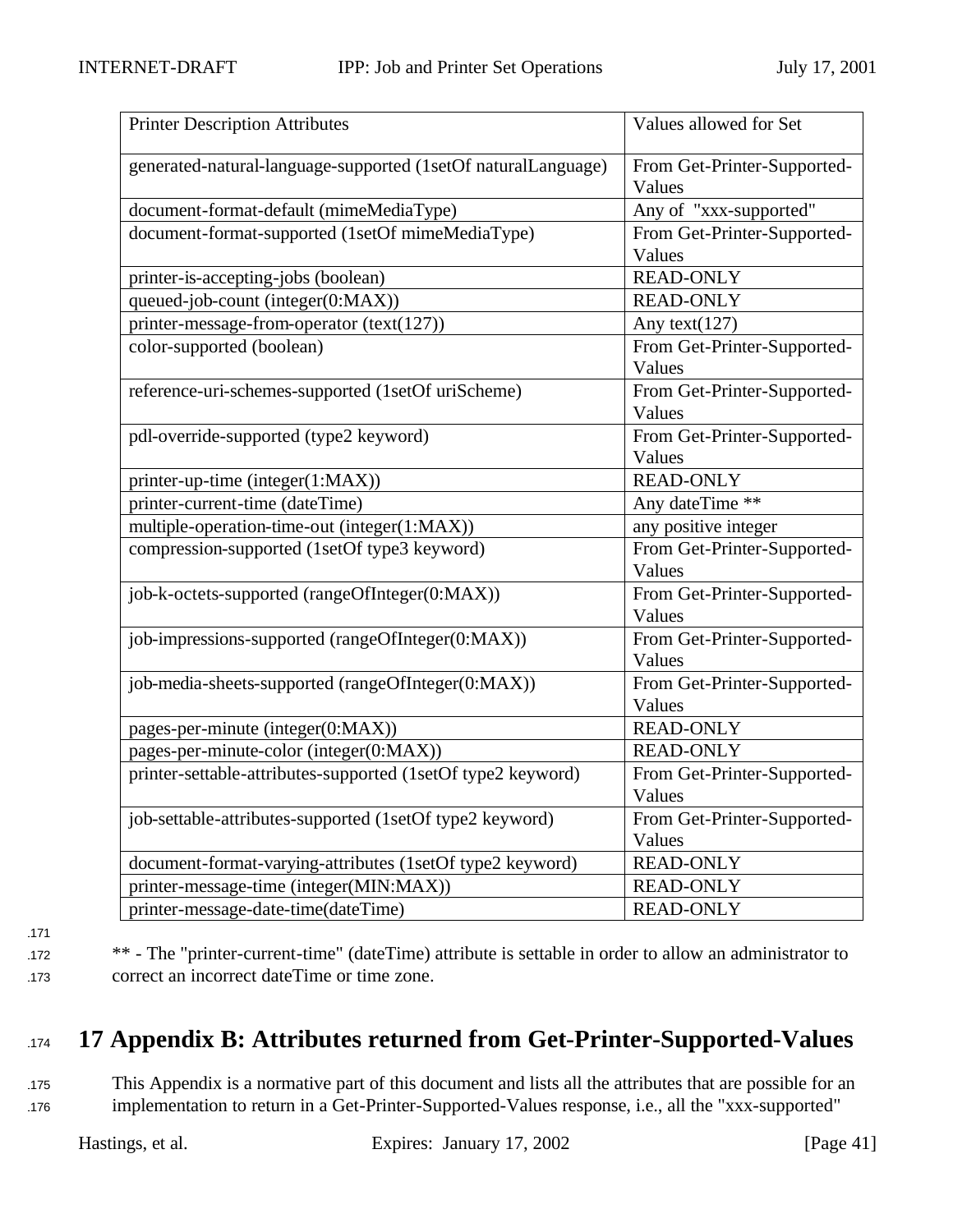- 177 attributes that can be supplied in a Set-Printer-Attributes request. READ-ONLY attributes MUST 178 NOT be returned in a Get-Printer-Supported-Values response and are indicated in the tables as "READ-<sup>1179</sup> ONLY - MUST NOT be returned."
- <sup>1180</sup> For the following attributes, the value allowed by the Set-Printer-Attributes operation MUST be a 181 single integer value in the range specified by the value returned by the Get-Printer-Supported-Values <sup>1182</sup> operation.

#### <sup>1183</sup> **Table 11 - Printer Job Template Attributes returned from Get-Printer-Supported-Values**

| Printer Job Template Attributes               | Values Returned          |
|-----------------------------------------------|--------------------------|
| $\mu$ job-priority-supported (integer(1:100)) | rangeOfInteger $(1:100)$ |

184

<sup>1185</sup> For the following attributes, the value allowed by the Set-Printer-Attributes operation MUST be a <sup>1186</sup> single rangeOfInteger value whose bounds do not exceed those of the range specified by the value 187 returned by the Get-Printer-Supported-Values operation.

#### <sup>1188</sup> **Table 12 - Printer Job Template Attributes returned from Get-Printer-Supported-Values**

| Printer Job Template Attributes          | <b>Values Returned</b> |
|------------------------------------------|------------------------|
| copies-supported (rangeOfInteger(1:MAX)) | rangeOfInteger(1:MAX)  |

189

<sup>1190</sup> The following table has the same criteria as the last, but is for Printer Description attributes.

#### <sup>1191</sup> **Table 13 - Printer Description Attributes returned from Get-Printer-Supported-Values**

| <b>Printer Description Attributes</b>              | Values allowed for Set |
|----------------------------------------------------|------------------------|
| job-k-octets-supported (rangeOfInteger(0:MAX))     | rangeOfInteger(0:MAX)  |
| job-impressions-supported (rangeOfInteger(0:MAX))  | rangeOfInteger(0:MAX)  |
| job-media-sheets-supported (rangeOfInteger(0:MAX)) | rangeOfInteger(0:MAX)  |

192

 For the following attributes, the value allowed by the Set-Printer-Attributes operation MUST be one or more integers and rangeOfInteger values, such that the integer values described by these integers and rangeOfInteger is the same as or a subset of the integers described by the integers and rangeOf Integer of value returned by the Get-Printer-Supported-Values operation.

#### <sup>1197</sup> **Table 14 - Printer Job Template Attributes returned from Get-Printer-Supported-Values**

| <b>Printer Job Template Attributes</b>       | <b>Values Returned</b>  |
|----------------------------------------------|-------------------------|
| number-up-supported (1setOf (integer(1:MAX)) | 1setOf (integer(1:MAX)) |
| rangeOfInteger(1:MAX))                       | rangeOfInteger(1:MAX))  |

1198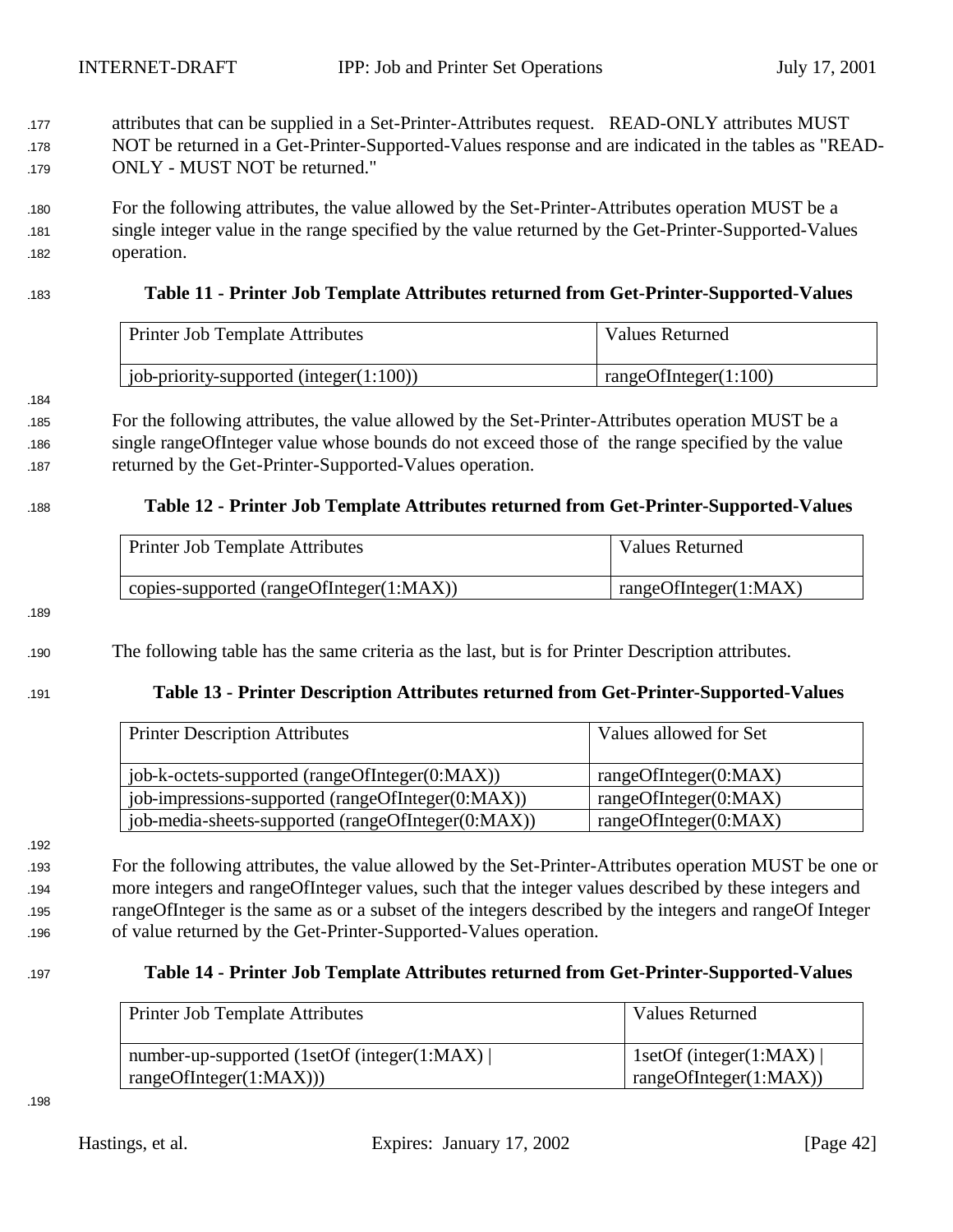For the following attributes, the value allowed by the Set-Printer-Attributes operation MUST be one or more values, where each such value matches a value returned by the Get-Printer-Supported-Values operation. A keyword, enum, boolean, charset, naturalLanguage, uriScheme, mimeMediaType or resolution value matches if it is equal. For Job Template attributes with the attribute syntax 'type3 keyword | name', any 'name' attribute syntax value matches the 'admin-define' out-of-band value, if the implementation allows the administrator to set any name values for the attribute.

#### <sup>1205</sup> **Table 15 - Printer Job Template Attributes returned from Get-Printer-Supported-Values**

| Printer Job Template Attributes                               | <b>Values Returned</b>                     |
|---------------------------------------------------------------|--------------------------------------------|
| job-hold-until-supported (1setOf(type3 keyword   name (MAX))) | 1setOf (type3 keyword)<br>'admin-define')  |
| job-sheets-supported (1setOf(type3 keyword   name(MAX)))      | 1setOf (type3 keyword  <br>'admin-define') |
| multiple-document-handling-supported (1setOf type2 keyword)   | 1setOf type2 keyword                       |
| finishings-supported (1setOf type2 enum)                      | 1setOf type2 enum                          |
| page-ranges-supported (boolean)                               | 1setOf boolean **                          |
| sides-supported (1setOf type2 keyword)                        | 1setOf type2 keyword                       |
| orientation-requested-supported (1setOf type2 enum)           | 1setOf type2 enum                          |
| media-supported (1setOf (type3 keyword   name(MAX)))          | 1setOf (type3 keyword  <br>'admin-define') |
| printer-resolution-supported (1setOf resolution)              | 1setOf resolution                          |
| print-quality-supported (1setOf type2 enum)                   | 1setOf type2 enum                          |

<sup>1206</sup> \*\* Note: the Get-Printer-Supported-Values returns a '1setOf boolean' so that all possible values are <sup>1207</sup> indicated, while Get-Printer-Attributes returns only a single 'boolean' value.

<sup>1208</sup> The following table has the same criteria as the last, but is for Printer Description attributes.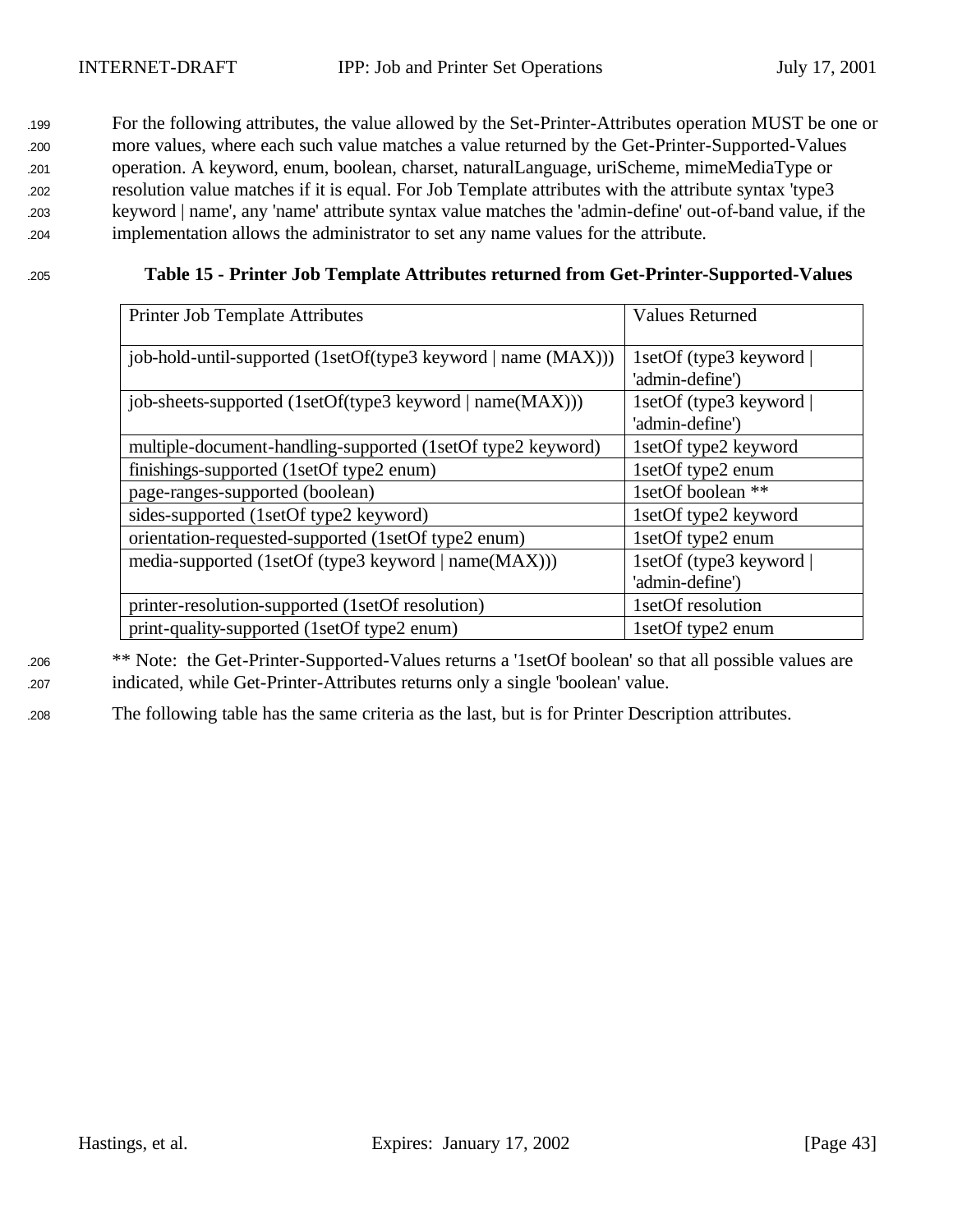| <b>Printer Description Attributes</b>                         | Values allowed for Set         |
|---------------------------------------------------------------|--------------------------------|
| printer-uri-supported (1setOf uri)                            | <b>READ-ONLY - MUST NOT</b>    |
|                                                               | be returned                    |
| uri-authentication-supported (1setOf type2 keyword)           | READ-ONLY - MUST NOT           |
|                                                               | be returned                    |
| uri-security-supported (1setOf type2 keyword)                 | READ-ONLY - MUST NOT           |
|                                                               | be returned                    |
| xri-printer-supported (1setOf collection)                     | MUST NOT be returned; see      |
|                                                               | next three attributes returned |
|                                                               | with Get-Printer-Attributes:   |
| xri-uri-scheme-supported (1setOf uriScheme)                   | READ-ONLY - MUST NOT           |
|                                                               | be returned                    |
| xri-authentication-supported (1setOf type2 keyword)           | READ-ONLY - MUST NOT           |
|                                                               | be returned                    |
| xri-security-supported (1setOf type2 keyword)                 | READ-ONLY - MUST NOT           |
|                                                               | be returned                    |
| ipp-versions-supported (1setOf type2 keyword)                 | 1setOf type2 keyword           |
| operations-supported (1setOf type2 enum)                      | 1setOf type2 keyword           |
| multiple-document-jobs-supported (boolean)                    | 1setOf boolean **              |
| charset-supported (1setOf charset)                            | 1setOf charset                 |
| generated-natural-language-supported (1setOf naturalLanguage) | 1setOf naturalLanguage         |
| document-format-supported (1setOf mimeMediaType)              | 1setOf mimeMediaType           |
| color-supported (boolean)                                     | 1setOf boolean **              |
| reference-uri-schemes-supported (1setOf uriScheme)            | 1setOf uriScheme               |
| pdl-override-supported (type2 keyword)                        | 1setOf type2 keyword **        |
| compression-supported (1setOf type3 keyword)                  | 1setOf type3 keyword           |
| printer-settable-attributes-supported (1setOf type2 keyword)  | 1setOf type2 keyword           |
| job-settable-attributes-supported (1setOf type2 keyword)      | 1setOf type2 keyword           |

### <sup>1209</sup> **Table 16 - Printer Description Attributes returned from Get-Printer-Supported-Values**

<sup>1210</sup> \*\* Note: the Get-Printer-Supported-Values returns a '1setOf X' so that all possible values are indicated, <sup>1211</sup> while Get-Printer-Attributes returns only a single 'X' value.

# <sup>1212</sup> **18 Appendix C: Description of the Base IPP Documents**

- <sup>1213</sup> The base set of IPP documents includes:
- <sup>1214</sup> Design Goals for an Internet Printing Protocol [RFC2567]
- <sup>1215</sup> Rationale for the Structure and Model and Protocol for the Internet Printing Protocol [RFC2568]
- <sup>1216</sup> Internet Printing Protocol/1.1: Model and Semantics [RFC2911]
- <sup>1217</sup> Internet Printing Protocol/1.1: Encoding and Transport [RFC2910]
- <sup>1218</sup> Internet Printing Protocol/1.1: Implementer's Guide [IPP-IIG]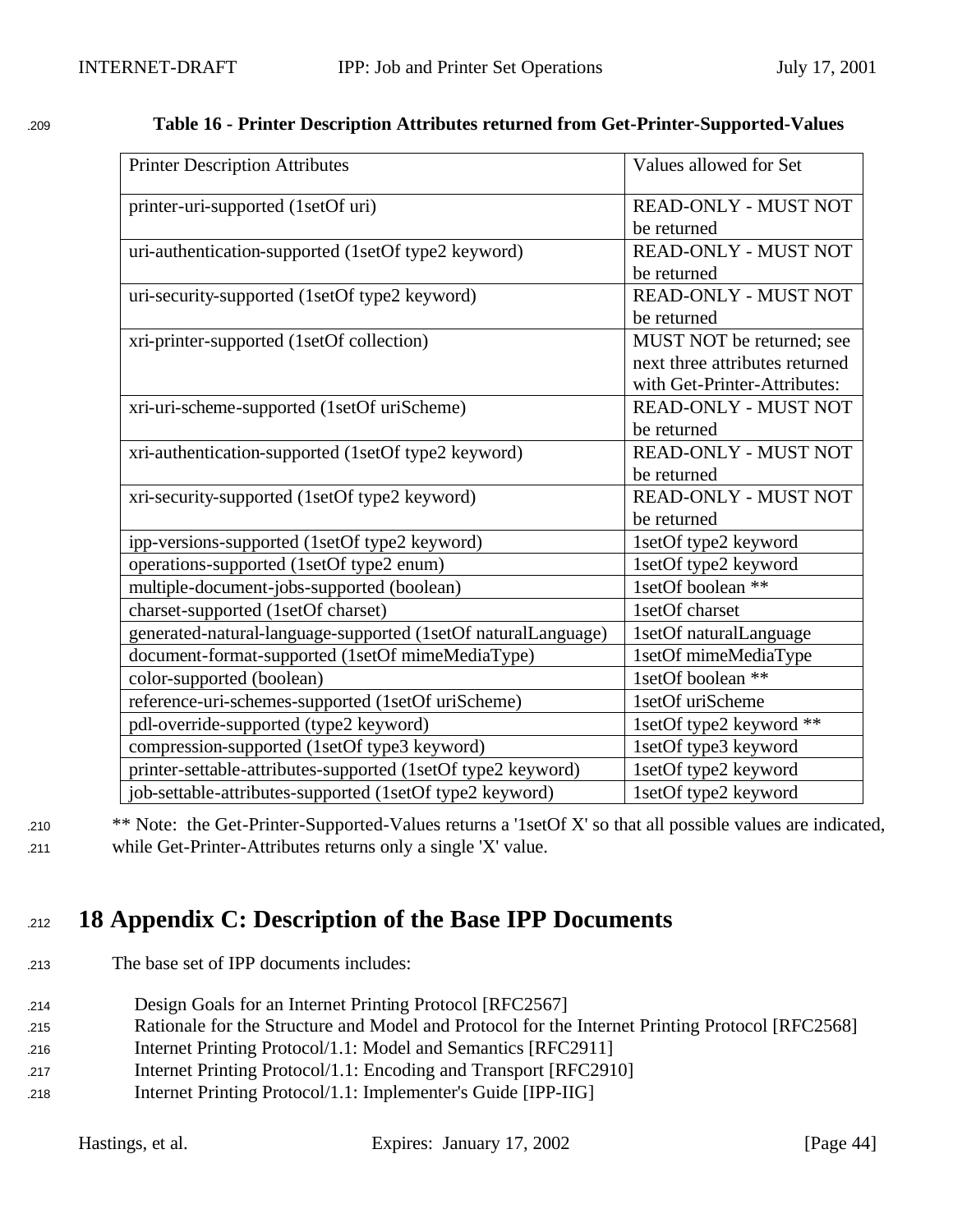Mapping between LPD and IPP Protocols [RFC2569]

 The "Design Goals for an Internet Printing Protocol" document takes a broad look at distributed printing functionality, and it enumerates real-life scenarios that help to clarify the features that need to be included in a printing protocol for the Internet. It identifies requirements for three types of users: end users, operators, and administrators. It calls out a subset of end user requirements that are satisfied 225 in IPP/1.0 [RFC2566, RFC2565]. A few OPTIONAL operator operations have been added to IPP/1.1 [RFC2911, RFC2910].

- The "Rationale for the Structure and Model and Protocol for the Internet Printing Protocol" document describes IPP from a high level view, defines a roadmap for the various documents that form the suite of IPP specification documents, and gives background and rationale for the IETF IPP working group's major decisions.
- The "Internet Printing Protocol/1.1: Model and Semantics" document describes a simplified model with abstract objects, their attributes, and their operations. The model introduces a Printer and a Job. The Job supports multiple documents per Job. The model document also addresses how security, internationalization, and directory issues are addressed.
- The "Internet Printing Protocol/1.1: Encoding and Transport" document is a formal mapping of the abstract operations and attributes defined in the model document onto HTTP/1.1 [RFC2616]. It also defines the encoding rules for a new Internet MIME media type called "application/ipp". This document also defines the rules for transporting over HTTP a message body whose Content-Type is "application/ipp". This document defines the 'ipp' scheme for identifying IPP printers and jobs.
- The "Internet Printing Protocol/1.1: Implementer's Guide" document gives insight and advice to implementers of IPP clients and IPP objects. It is intended to help them understand IPP/1.1 and some of the considerations that may assist them in the design of their client and/or IPP object implementations. For example, a typical order of processing requests is given, including error checking. Motivation for some of the specification decisions is also included.
- The "Mapping between LPD and IPP Protocols" document gives some advice to implementers of gateways between IPP and LPD (Line Printer Daemon) implementations.
- **19 Appendix D: Full Copyright Statement**
- Copyright (C) The Internet Society (1998,1999,2000,2001). All Rights Reserved

 This document and translations of it may be copied and furnished to others, and derivative works that comment on or otherwise explain it or assist in its implementation may be prepared, copied, published and distributed, in whole or in part, without restriction of any kind, provided that the above copyright notice and this paragraph are included on all such copies and derivative works. However, this document itself may not be modified in any way, such as by removing the copyright notice or references to the Internet Society or other Internet organizations, except as needed for the purpose of developing Internet standards in which case the procedures for copyrights defined in the Internet Standards process must be followed, or as required to translate it into languages other than English.